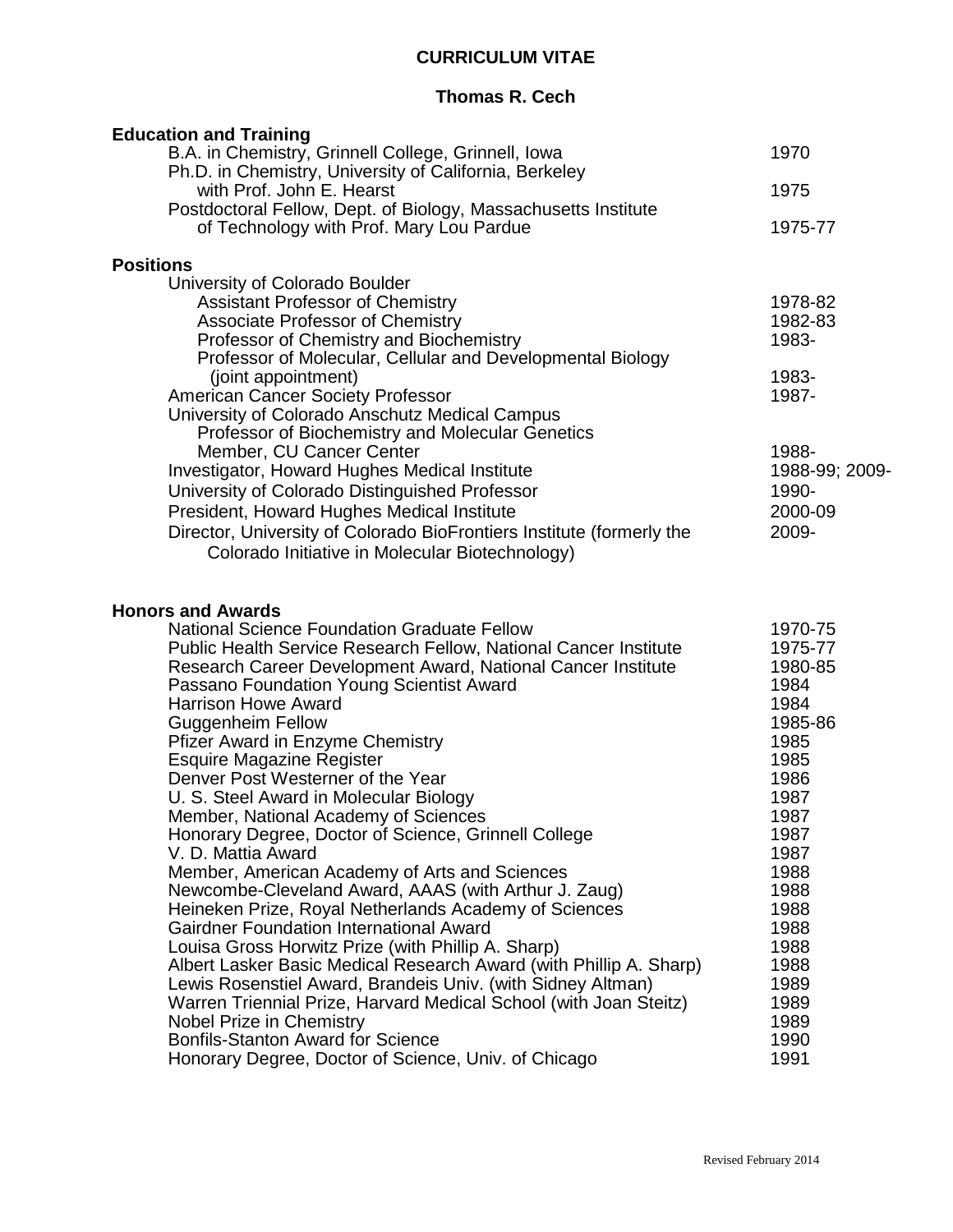| Sir Frederick Gowland Hopkins Medal, British Biochemical Society  | 1992 |
|-------------------------------------------------------------------|------|
| Doctor of Science (honorary), Drury College, Springfield, MO,     | 1994 |
| Ciba Geigy-Drew Award in Biomedical Research                      | 1994 |
| Feodor Lynen Medal                                                | 1995 |
| <b>National Medal of Science</b>                                  | 1995 |
| Mike Hogg Award, M. D. Anderson Cancer Center, Univ. of Texas     | 1997 |
| Wright Prize, Harvey Mudd College                                 | 1998 |
| Doctor of Science (honorary), Colorado College                    | 1999 |
| Doctor of Science (honorary), Univ. of Maryland Baltimore County  | 2000 |
| Honorary Degree, Doctor of Science, Williams College              | 2000 |
| Member, Institute of Medicine                                     | 2000 |
| Member, American Philosophical Society                            | 2001 |
| Honorary Degree, Charles University, Prague, Czech Republic       | 2002 |
| Gregor Mendel Medal, Czech Academy of Sciences                    | 2002 |
| Doctor of Science (honoris causa), Ohio State University          | 2003 |
| Honorary Member of the NAS, Republic of Korea                     | 2004 |
| Rolf Sammet Prize, Goethe University, Frankfurt                   | 2004 |
| Honorary Doctor of Science, Moscow State University, Russia       | 2004 |
| Honorary Doctor of Science, University of Vermont                 | 2005 |
| <b>ASBMB Award for Exemplary Contribution to Education</b>        | 2006 |
| Othmer Gold Medal, Chemical Heritage Foundation                   | 2007 |
| Honorary Doctor of Science, University of Buenos Aires, Argentina | 2007 |
| Honorary Doctor of Science, Dartmouth College                     | 2008 |
| Lifetime Achievement Award, RNA Society                           | 2009 |
| Honorary Doctor of Science, Rockefeller University                | 2009 |
| Lifetime Achievement Award, Colorado Bioscience Association       | 2009 |
| Honorary Doctor of Science, Watson School of Biological Sciences, |      |
| Cold Spring Harbor Laboratories, Cold Spring Harbor, NY           | 2010 |
| Honorary Doctor of Science, Harvard University, Cambridge, MA     | 2010 |
| Honorary Membership, Alpha Omega Alpha, Honor Medical Society     | 2011 |
| Honorary Doctor of Engineering, Colorado School of Mines          | 2013 |
|                                                                   |      |

# **Lectureships**

| Phillips Distinguished Visitor, Haverford College       | 1984 |
|---------------------------------------------------------|------|
| Vivian Ernst Memorial Lecture, Brandeis University      | 1984 |
| <b>Welch Foundation Symposium</b>                       | 1985 |
| Danforth Lecture, Grinnell College                      | 1986 |
| <b>Pfizer Lecture, Harvard University</b>               | 1986 |
| Verna and Marrs McLean Lecture, Baylor                  | 1987 |
| <b>Harvey Lecture</b>                                   | 1987 |
| Cynthia Ann Chan Memorial Lectures, Berkeley            | 1987 |
| Mayer Lecture in Life Sciences, M.I.T.                  | 1987 |
| Martin D. Kamen Distinguished Lectureship, UCSD         | 1988 |
| Alfred Burger Lecture, University of Virginia           | 1988 |
| Berzelius Lecture, Karolinska Institute, Stockholm      | 1988 |
| Osamu Hayaishi Lecture, Int'l Union of Biochem., Prague | 1988 |
| The NIH Lecture                                         | 1988 |
| Matrone Lectureship, North Carolina State University    | 1989 |
| Beckman Lecture, University of Utah                     | 1989 |
| Abbott Visiting Scholar, University of Chicago          | 1989 |
| HHMI Lecture, Massachusetts Institute of Technology     | 1989 |
| Max Tishler Distinguished Lecture, Merck                | 1989 |
| Herriott Lecture, Johns Hopkins                         | 1990 |
| J. T. Baker Lecture, University of Pennsylvania         | 1990 |
|                                                         |      |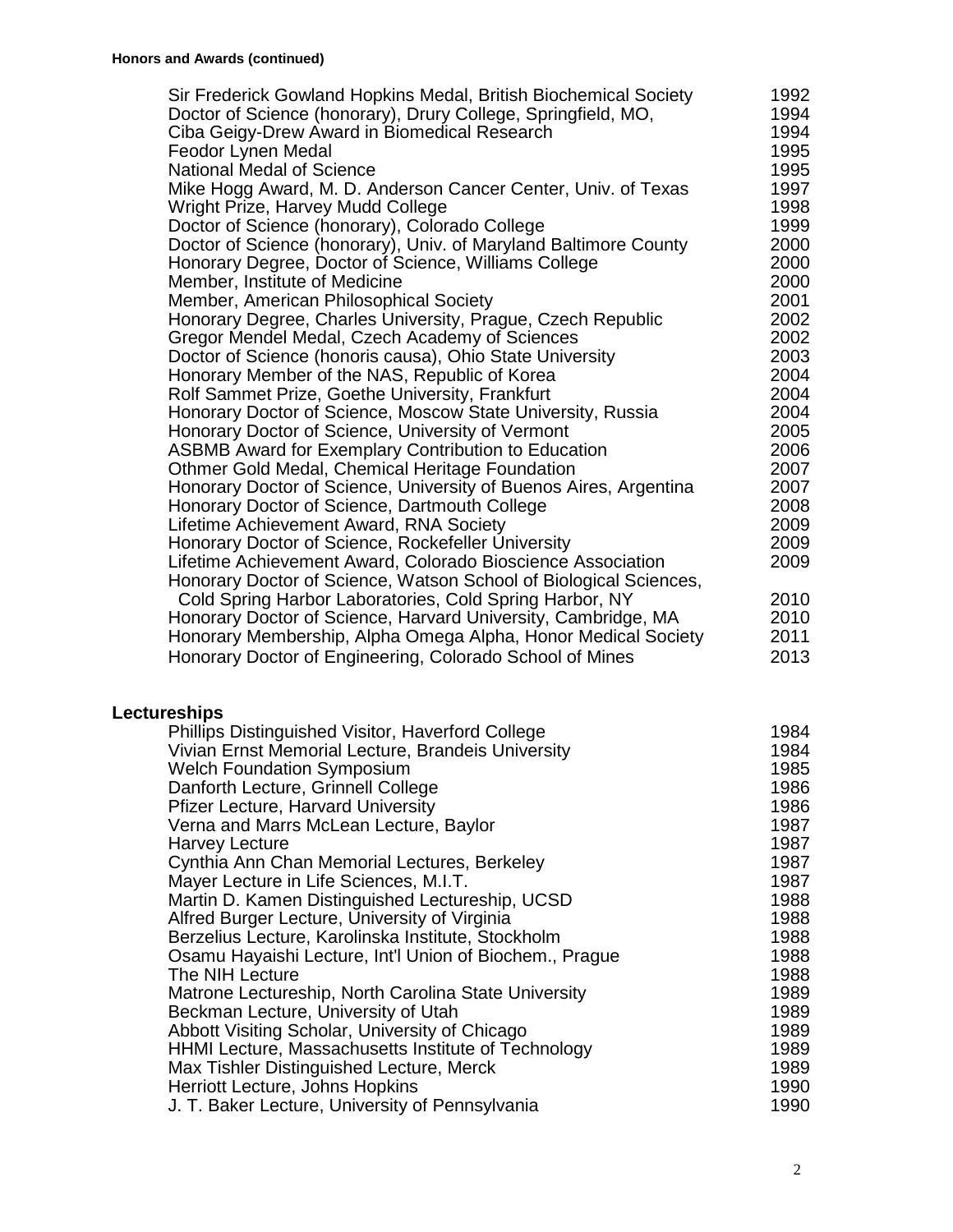| G. N. Lewis Memorial Lecture and Medal, Univ. Cal. Berkeley        | 1990 |
|--------------------------------------------------------------------|------|
| Sonneborn Lecture, Indiana University                              | 1991 |
| Sternbach Lectures, Yale University                                | 1991 |
| Irving Sigal Lecture, Merck Sharp & Dohme Research Labs            | 1991 |
| Pauli Lectures, ETH, Zürich Switzerland                            | 1992 |
| Carter-Wallace Lectureship, Princeton                              | 1992 |
| A. Baird Hastings Lecture, Harvard Medical School                  | 1992 |
| DeWitt Stetten, Jr. Lecture, National Institutes of Health         | 1992 |
| Hyp J. Dauben Lecture, University of Washington, Seattle           | 1992 |
| Russell Marker Lectures, University of Maryland                    | 1993 |
| Hirschmann Lecture, Oberlin College                                | 1993 |
| Beach Family Lectures, Purdue University                           | 1993 |
| Abraham White Lecture, Syntex                                      | 1993 |
| Staples Lectures, University of Maine                              | 1993 |
| <b>Welch Foundation Symposium</b>                                  | 1993 |
| Fred J. Robbins Lectureship, Pomona College                        | 1994 |
| Leopold Marcus Memorial Lecture, Washington University, St. Louis  | 1994 |
| T. Y. Shen Lecture, Massachusetts Institute of Technology          | 1994 |
| Bren Fellows Program Lecture, University of California, Irvine     | 1994 |
| Stanley Wawzonek Lecture, University of Iowa                       | 1994 |
| James B. Sumner Lecture, Cornell University                        | 1994 |
| Ewing Halsell Lecture, Univ. of Texas at San Antonio               | 1994 |
| Capital Science Lecture, Carnegie Institution of Washington        | 1994 |
| Five-College Chemistry Lectures, organized by Smith College        | 1994 |
| Juan March Foundation Lecture, Madrid, Spain                       | 1995 |
| O'Leary Lectures, Gonzaga University                               | 1995 |
| Steenbock Lectures, University of Wisconsin, Madison               | 1995 |
| Takashi Murachi Lecture, FAOB Congress, Sydney, Australia          | 1995 |
| Streck Award for Contributions to Biochemistry, Univ. of Nebraska  | 1996 |
| Gardner/Davern Laureate Lectures, The University of Utah           | 1996 |
| Joseph Priestley Lectures, Pennsylvania State University           | 1996 |
| Beckman Lecture, California Institute of Technology                | 1996 |
| Eyring Lectures in Chemistry and Biochemistry, Arizona State Univ. | 1997 |
| Roy Moon Distinguished Lectureship in Science, Angelo State Univ.  | 1997 |
| R. U. Lemieux Lecture on Biotechnology, University of Alberta      | 1997 |
| DeCoursey Nobel Lectures, Trinity University                       | 1998 |
| Tschirgi Lecture, University of California, San Diego              | 1998 |
| The Danish Society for Biochemistry and Molecular Biology Lecture, |      |
| FEBS Silver Jubilee Mtg, Copenhagen                                | 1998 |
| George Boxer Memorial Lecture, Robert Wood Johnson                 |      |
| <b>Medical School</b>                                              | 1998 |
| Lloyd B. Thomas Lecture, University of Missouri                    | 1999 |
| Werner Bachmann Memorial Lecture, University of Michigan           | 1999 |
| DuPont-Marshall Lecture, University of Pennsylvania                | 1999 |
| National Institutes of Health Director's Lecture                   | 2000 |
| Feodor Lynen Lecture Mosbacher Kolloquium, Mosbach Germany         | 2001 |
| The Morgenthaler Lectureship, Case Western Reserve University      | 2001 |
| <b>Tercentenary Silliman Lectures, Yale University</b>             | 2001 |
| Dan Nathans Lecture, Johns Hopkins University                      | 2002 |
| <b>Tishler Prize Lecture, Harvard University</b>                   | 2002 |
| Nelson Leonard Lectures, University of Illinois                    | 2005 |
| Carter-Wallace Lectures, Princeton University                      | 2005 |
| Jean Mitchell Watson Lecture, University of Chicago                | 2007 |
| Montgomery Fellow Lecturer, Dartmouth College                      | 2007 |
|                                                                    | 2008 |
| Harold Berger Distinguished Lecture, University of Pennsylvania    |      |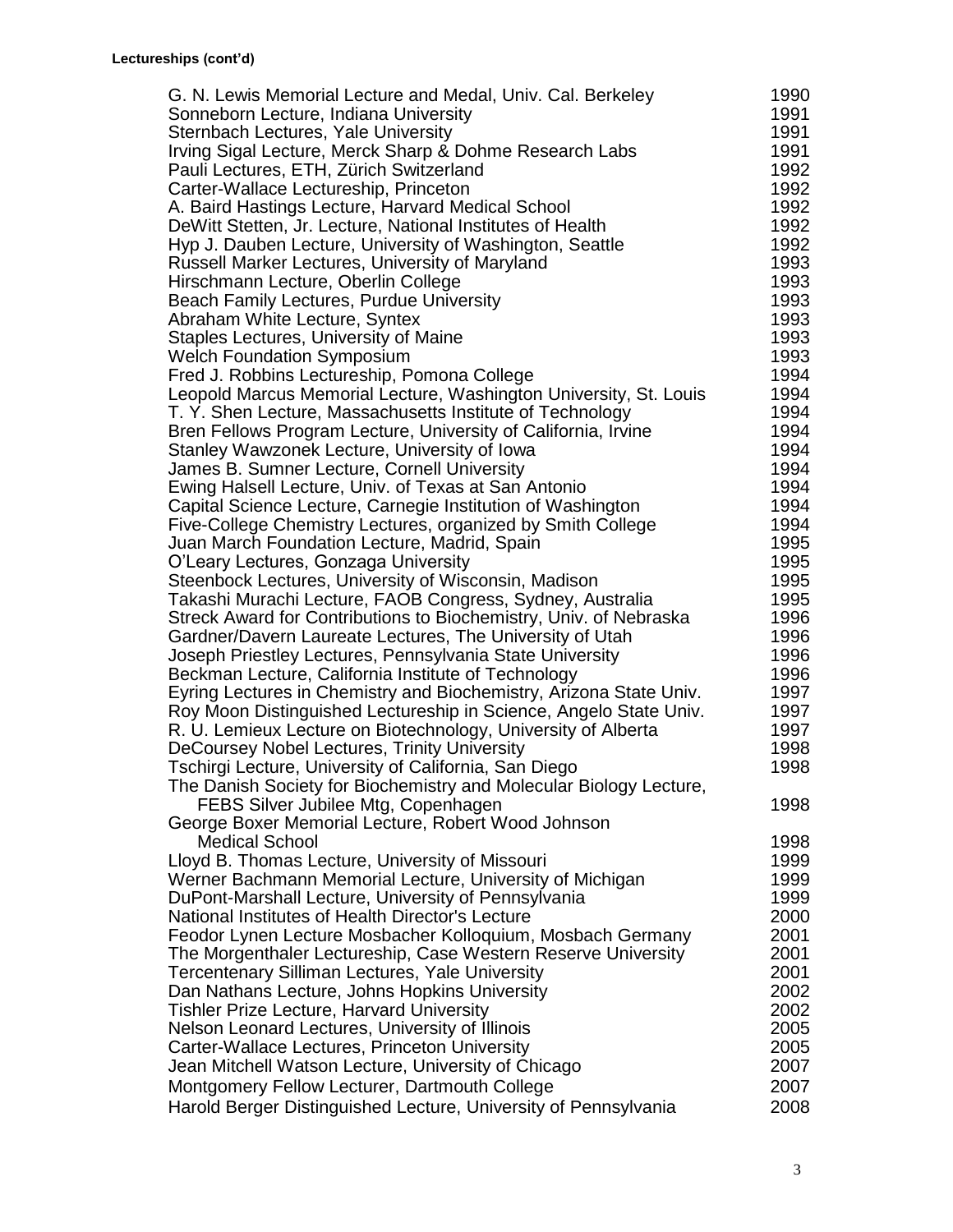| <b>Baxter Lecture, Stanford University</b>                                                                                                                                                                                                                                                                             | 2008                 |
|------------------------------------------------------------------------------------------------------------------------------------------------------------------------------------------------------------------------------------------------------------------------------------------------------------------------|----------------------|
| Haragan Lecture, Texas Tech University                                                                                                                                                                                                                                                                                 | 2009                 |
| Leslie Orgel Lecture in Molecular Biology, Salk Institute                                                                                                                                                                                                                                                              | 2009                 |
| Abraham Flexner Lecture, Discovery Lecture Series, Vanderbilt                                                                                                                                                                                                                                                          | 2010                 |
| Distinguished Allman Lecture, SMU, Dedman College                                                                                                                                                                                                                                                                      | 2010                 |
| The St. Geme Lectureship, CU-Denver                                                                                                                                                                                                                                                                                    | 2010                 |
| George H. Boyd Distinguished Lecture, University of Georgia, Athens                                                                                                                                                                                                                                                    | 2011                 |
| The Bernard Axelrod Lectures in Biochemistry, Purdue University                                                                                                                                                                                                                                                        | 2011                 |
| Richard A. Scott Lecture, Northwestern University                                                                                                                                                                                                                                                                      | 2011                 |
| Nina W. Matheson Lecture, AAMC Annual Meeting                                                                                                                                                                                                                                                                          | 2011                 |
| Distinguished Scientists Lecture, Trinity University, San Antonio, Texas                                                                                                                                                                                                                                               | 2012                 |
| Oliver Smithies Nobel Lecture, UNC, Chapel Hill, North Carolina                                                                                                                                                                                                                                                        | 2012                 |
| Holt Memorial Lecture, MIT, Cambridge, Massachusetts                                                                                                                                                                                                                                                                   | 2013                 |
| Petit Lecture, Georgia Tech, Atlanta, Georgia                                                                                                                                                                                                                                                                          | 2013                 |
| Mike Smith Lecture, Univ of British Columbia, Vancouver BC, Canada                                                                                                                                                                                                                                                     | 2013                 |
| Marian E. Koshland Lecture, UC-Berkeley, Berkeley, CA                                                                                                                                                                                                                                                                  | 2013                 |
| Gentile Interdisciplinary Lecture, Hope College, Holland, Michigan                                                                                                                                                                                                                                                     | 2013                 |
| <b>EMBL Distinguished Lecture, Heidelberg</b>                                                                                                                                                                                                                                                                          | 2014                 |
| Aaron Shatkin Memorial Lecture, Rutgers, New Jersey                                                                                                                                                                                                                                                                    | 2015                 |
| Lucas Lecturer, Colorado School of Mines, Golden CO                                                                                                                                                                                                                                                                    | 2015                 |
| Roberts Lecturer, Colorado College, Colorado Springs, CO                                                                                                                                                                                                                                                               | 2015                 |
|                                                                                                                                                                                                                                                                                                                        |                      |
| <b>Professional Societies</b><br>American Society of Biochemistry and Molecular Biology<br>American Association for the Advancement of Science, Fellow<br>Japanese Biochemical Society, Honorary Member<br>European Molecular Biology Organization, elected Assoc. Member<br>The RNA Society - Cofounder and President | 1990<br>1992<br>1993 |
| Academia Europaea, elected Foreign Member<br><b>Editorial</b>                                                                                                                                                                                                                                                          | 1999                 |
| Associate Editor, Cell                                                                                                                                                                                                                                                                                                 | 1986-87              |
| Editorial Board, Genes and Development                                                                                                                                                                                                                                                                                 | 1987-                |
| Deputy Editor for Biological Sciences, Science                                                                                                                                                                                                                                                                         | 1990-99              |
| Associate Editor, RNA                                                                                                                                                                                                                                                                                                  | 1994-                |
| <b>Scientific Advisory Boards</b>                                                                                                                                                                                                                                                                                      |                      |
| Somatogen, Boulder, CO                                                                                                                                                                                                                                                                                                 | 1986-95              |
| U. S. Biochemical Corporation, Cleveland, OH                                                                                                                                                                                                                                                                           | 1987-92              |
| Ribozyme Pharmaceuticals, Inc., Boulder, CO                                                                                                                                                                                                                                                                            | 1992-99              |
| MiRagen Therapeutics, Boulder, CO                                                                                                                                                                                                                                                                                      | 2009-11              |
| Linda Crnic Institute Scientific Advisory Board                                                                                                                                                                                                                                                                        | $2011 -$             |
| Max Planck Institute of Biochemistry, Martinsreid, Germany                                                                                                                                                                                                                                                             | $2015 -$             |
| <b>Board of Directors</b>                                                                                                                                                                                                                                                                                              |                      |
| Merck, Inc., Kenilworth, NJ                                                                                                                                                                                                                                                                                            | 2009-                |
| Mount Desert Island Biological Laboratory                                                                                                                                                                                                                                                                              | 2009-12              |
|                                                                                                                                                                                                                                                                                                                        |                      |
| <b>Organizing Scientific Meetings</b>                                                                                                                                                                                                                                                                                  |                      |
| International Conference on Ciliate Molecular Biology Pingree Park, CO<br>Nucleic Acids Gordon Conference, co-chairperson                                                                                                                                                                                              | 1981<br>1984         |
| Cold Spring Harbor Meeting on RNA Processing, co-organizer                                                                                                                                                                                                                                                             | 1987                 |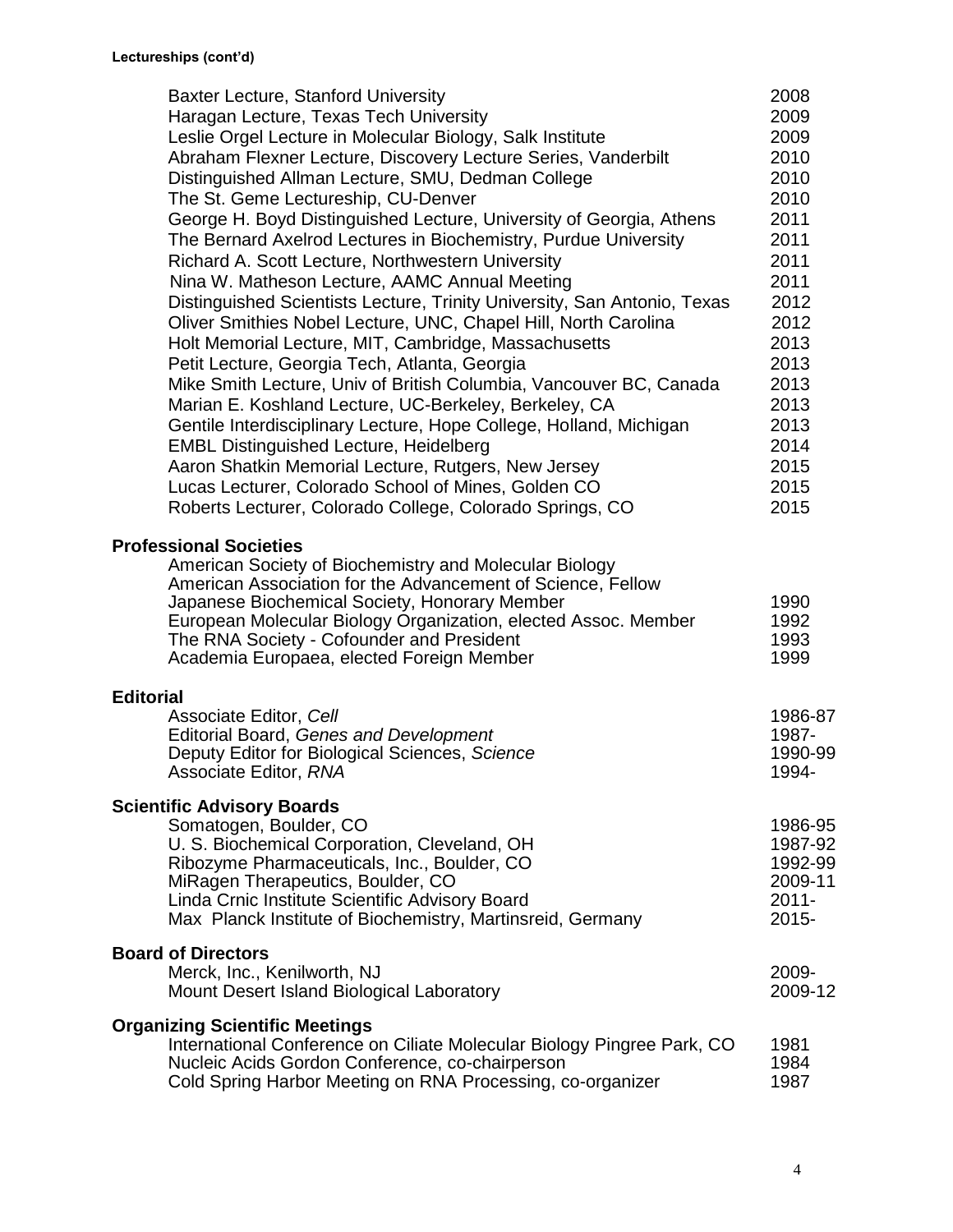| International Meeting on Biochemistry, Beijing China Advisory Committee<br>Whitehead Symposium, M. I. T., co-organizer<br>RNA Processing Meeting, Keystone, CO (co-organizer)<br>Keystone Symposium on Ribozymes (co-organizer)<br>Structure of Enzymes and Ribozymes, Table Ronde, Paris, co-organizer<br>Symposium on Chemistry in Biology, The Salk Institute, La Jolla, CA<br>University of Colorado First Annual BioFrontiers Symposium<br>Keystone Symposium on Long Non-coding RNAs (co-organizer) | 1987<br>1991<br>1992<br>1995<br>1995<br>1998<br>2012<br>2014 |
|-----------------------------------------------------------------------------------------------------------------------------------------------------------------------------------------------------------------------------------------------------------------------------------------------------------------------------------------------------------------------------------------------------------------------------------------------------------------------------------------------------------|--------------------------------------------------------------|
| <b>Other National Service</b>                                                                                                                                                                                                                                                                                                                                                                                                                                                                             |                                                              |
| Molecular Biology Study Section, NIH, 1983, 1984, 1987                                                                                                                                                                                                                                                                                                                                                                                                                                                    |                                                              |
| National Research Council Report on "Opportunities in Chemistry,"                                                                                                                                                                                                                                                                                                                                                                                                                                         |                                                              |
| contributor and reviewer                                                                                                                                                                                                                                                                                                                                                                                                                                                                                  | 1983-84                                                      |
| National Research Council Report on "Research Opportunities in                                                                                                                                                                                                                                                                                                                                                                                                                                            |                                                              |
| Biology," contributor and reviewer                                                                                                                                                                                                                                                                                                                                                                                                                                                                        | 1986-88                                                      |
| Scientific Advisory Committee, David and Lucile Packard<br>Fellowships for Science and Engineering                                                                                                                                                                                                                                                                                                                                                                                                        | 1988-97                                                      |
| Project 2061, AAAS                                                                                                                                                                                                                                                                                                                                                                                                                                                                                        | 1989                                                         |
| <b>NIHGMS Council</b>                                                                                                                                                                                                                                                                                                                                                                                                                                                                                     |                                                              |
| Class Membership Committee, Class II, NAS                                                                                                                                                                                                                                                                                                                                                                                                                                                                 | 1992-93                                                      |
| Class II Membership Committee, Am. Acad. Arts & Sciences                                                                                                                                                                                                                                                                                                                                                                                                                                                  | 1993                                                         |
| Advisory Board, Center for the Molecular Biology of RNA,                                                                                                                                                                                                                                                                                                                                                                                                                                                  |                                                              |
| U. C. Santa Cruz                                                                                                                                                                                                                                                                                                                                                                                                                                                                                          | 1993-                                                        |
| Board of Advisory Scientists, Whitehead Institute, Massachusetts                                                                                                                                                                                                                                                                                                                                                                                                                                          |                                                              |
| Institute of Technology                                                                                                                                                                                                                                                                                                                                                                                                                                                                                   | 1995-99                                                      |
| Chair of Selection Committee, Pharmacia Biotech/SCIENCE Prize<br>for Young Scientists                                                                                                                                                                                                                                                                                                                                                                                                                     | 1995-99                                                      |
| Member, American Chemical Society Committee on Education                                                                                                                                                                                                                                                                                                                                                                                                                                                  | 1997-                                                        |
| Non-Resident Fellow, The Salk Institute                                                                                                                                                                                                                                                                                                                                                                                                                                                                   | 1997-99                                                      |
| Board of Trustees, Grinnell College                                                                                                                                                                                                                                                                                                                                                                                                                                                                       | 1998-14                                                      |
| <b>Burroughs Welcome Career Awards Selection Committee</b>                                                                                                                                                                                                                                                                                                                                                                                                                                                | 1998-99                                                      |
| National Academy of Sciences Class Membership Committee                                                                                                                                                                                                                                                                                                                                                                                                                                                   | 1998-00                                                      |
| Advisory Committee to the Director, National Institutes of Health                                                                                                                                                                                                                                                                                                                                                                                                                                         | 1999-03                                                      |
| NAS Committee on Community Standards for Sharing Publication-                                                                                                                                                                                                                                                                                                                                                                                                                                             |                                                              |
| Related Data and Materials (Chair)                                                                                                                                                                                                                                                                                                                                                                                                                                                                        | 2001-02                                                      |
| Biological Panel of the National Academy of Sciences' Committee                                                                                                                                                                                                                                                                                                                                                                                                                                           |                                                              |
| on Science and Technology for Countering Terrorism<br>NAS Committee "Bridges to Independence" (Chair)                                                                                                                                                                                                                                                                                                                                                                                                     | 2002<br>2004-05                                              |
| American Academy of Arts & Sciences Committee "ARISE" Advancing                                                                                                                                                                                                                                                                                                                                                                                                                                           |                                                              |
| Research in Science and Engineering (Chair)                                                                                                                                                                                                                                                                                                                                                                                                                                                               | 2008-09                                                      |
| Honorary Centennial Observance Committee of the Research Corporation                                                                                                                                                                                                                                                                                                                                                                                                                                      | 2011                                                         |
| for Science Advancement, Member                                                                                                                                                                                                                                                                                                                                                                                                                                                                           |                                                              |
| Member of Advisory Committee, Kavli Foundation, Los Angeles, CA                                                                                                                                                                                                                                                                                                                                                                                                                                           | 2011                                                         |
| Vanderbilt Univ. Medical School, Dean's Advisory Comm.                                                                                                                                                                                                                                                                                                                                                                                                                                                    | $2011 -$                                                     |
| Harvard Univ., Chair of Visiting Comm. for CMB Dept.                                                                                                                                                                                                                                                                                                                                                                                                                                                      | 2012                                                         |
| Science, Technology & Policy Forum, Private meeting with Senators<br>on Capitol Hill                                                                                                                                                                                                                                                                                                                                                                                                                      | 2012                                                         |
| American Academy of Arts & Sciences, Science and Technology Study                                                                                                                                                                                                                                                                                                                                                                                                                                         | 2013-14                                                      |
| United States National Commission on Forensic Science                                                                                                                                                                                                                                                                                                                                                                                                                                                     | 2013-15                                                      |
| Member, Oversight Committee on Science, Engineering and Technology                                                                                                                                                                                                                                                                                                                                                                                                                                        | 2013-14                                                      |
| American Academy of Arts and Sciences                                                                                                                                                                                                                                                                                                                                                                                                                                                                     |                                                              |
| Committee Member for the American Academy of Arts & Sciences report,<br>"Restoring the Foundation: The Vital Role of Research in Preserving The                                                                                                                                                                                                                                                                                                                                                           | 2013-14                                                      |
| American Dream"                                                                                                                                                                                                                                                                                                                                                                                                                                                                                           |                                                              |
|                                                                                                                                                                                                                                                                                                                                                                                                                                                                                                           |                                                              |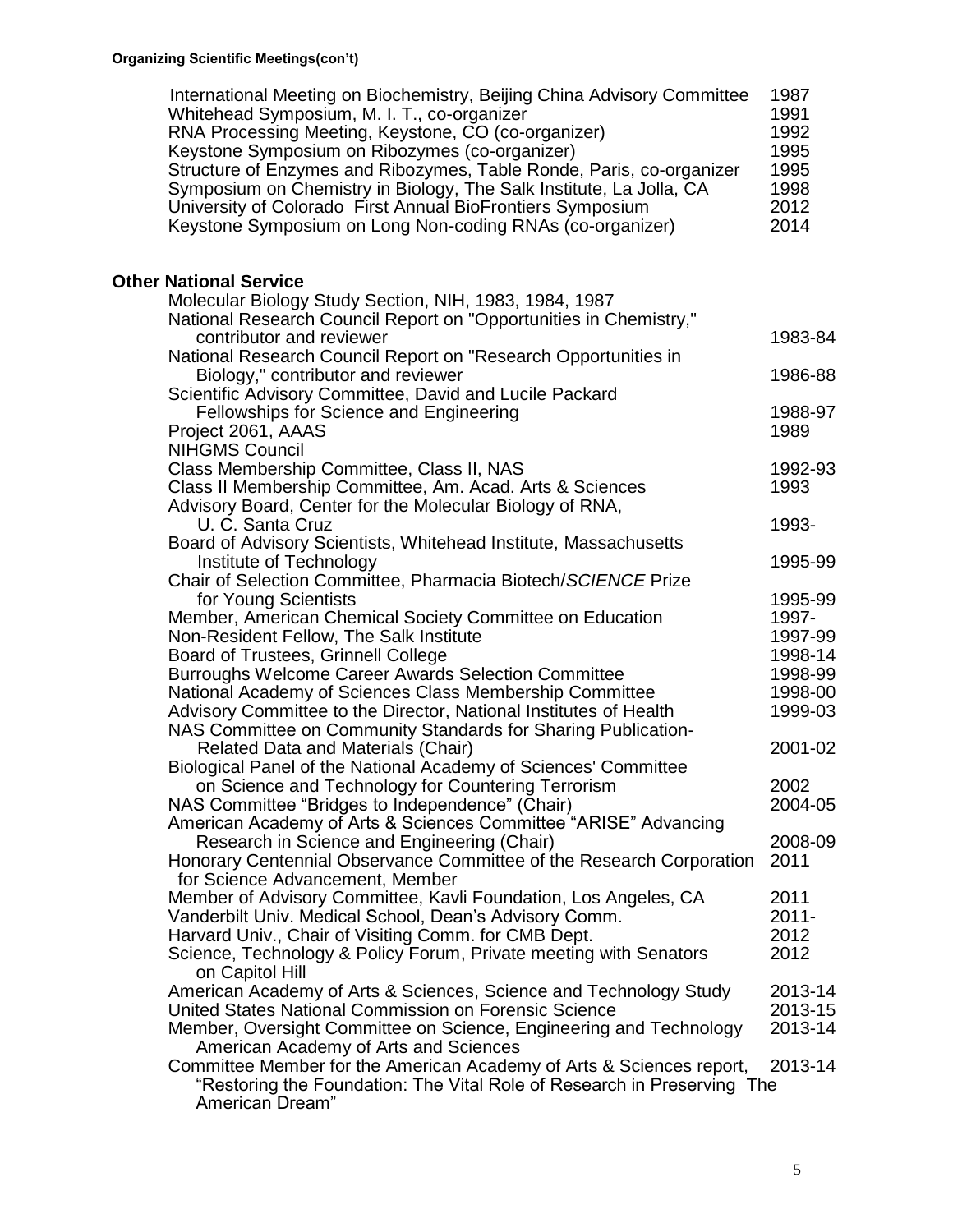Member, Reference Group, review of the UK Research Councils 2015 (the Paul Nurse Review)

#### **Public Service, selected activities, 1993-2015**

Commencement Address, University of California, Berkeley, May 23, 1993. Commencement Address, University of California, Davis, June 19, 1993. Given Institute Public Lecture, Aspen, CO, July 22, 1993. Morgan County Chapter, University of Colorado Alumni Association

Ft. Morgan, CO, October 21, 1993.

Keynote Address, ARCS Scholarship Banquet, Denver, CO, November 2, 1993. Colorado Skeptics, Luncheon Speech, Boulder, CO, April 1, 1994.

International Baccalaureate, Keynote Speaker, Boulder Chapter Dinner, May 9, 1994. Keynote Address, Boulder High School Commencement, Boulder, CO, June 4, 1994. Featured Speaker, Rotary Club of Denver, CO, June 23, 1994.

Keynote Speaker at National Honor Society Induction Ceremony, Fairview High School, September 19, 1994.

Hosted visit by Broomfield High School AP Biology Class, January 1995.

Mr. Wizard Presentation, Boulder, February 1995.

Denver Area Gifted & Talented, Mr. Wizard Presentation,Merrill Middle Sch., Apr 1995. Seminar to High School Biology Teachers taking HHMI-sponsored course, July 1995. Howard Hughes Medical Institute's Holiday Lectures on Science for high school

students (four talks), satellite transmission to 8000 schools in U. S. and Canada, Chevy Chase, MD, December 18-19, 1995.

Hosted visit by Berthoud Elementary School, February 21, 1996.

Mr. Wizard Presentation, Boulder, February 24, 1996.

Master of Ceremonies at International Baccalaureate Fund-Raiser, May 11, 1996.

CU Alumni speech at CU Denver, February 20, 1997.

Boulder Valley Science Fair speech, March 8, 1997.

Taught High School Chemistry at Fairview High School, October 16 and 17, 1996. Guest Speaker, Colorado Science and Engineering Fair, Ft Collins, CO, April 11, 1997. Master of Ceremonies, Internat'l Baccalaureate "Trivia Bowl" fundraiser,April 26, 1997. Presentation to participants of the National Chemistry Olympiad Competition, U.S. Air

Force Academy, June 21, 1997.

Mr. Wizard Presentation, Boulder, October 25, 1997.

Hosted Dawson School visit to laboratory and gave public lecture at evening event, October 27, 2000.

Rocky Mountain PBS Service Announcement, November 16, 2009.

Esprit Entrepreneur event for the Boulder Chamber and Economic Council:

"The 25th year of Esprit where the spirit of entrepreneurism in Boulder is celebrated," August 19, 2009.

President's Leadership Class, Boulder Campus, September 15, 2009.

"An Insider's View: visions for the future of CIMB," (home of Jennifer and Aaron Kennedy), September 29, 2009.

Channel 4 interview, "Return to the Classroom," October 21, 2009.

Faculty 1<sup>st</sup> Year Graduate Student Talks, University of Colorado-Boulder, October 29, 2009.

CU Foundation Board of Trustees Presentation, University of Colorado-Boulder, October 30, 2009.

Butcher Symposium, "What's Happening at the End of Chromosomes?" Denver, CO, November 6, 2009.

Commencement Address, University of Colorado-Boulder, December 18, 2009.

Commencement Address, Watson School of Biological Sciences, Cold Spring Harbor Laboratories, April 25, 2010.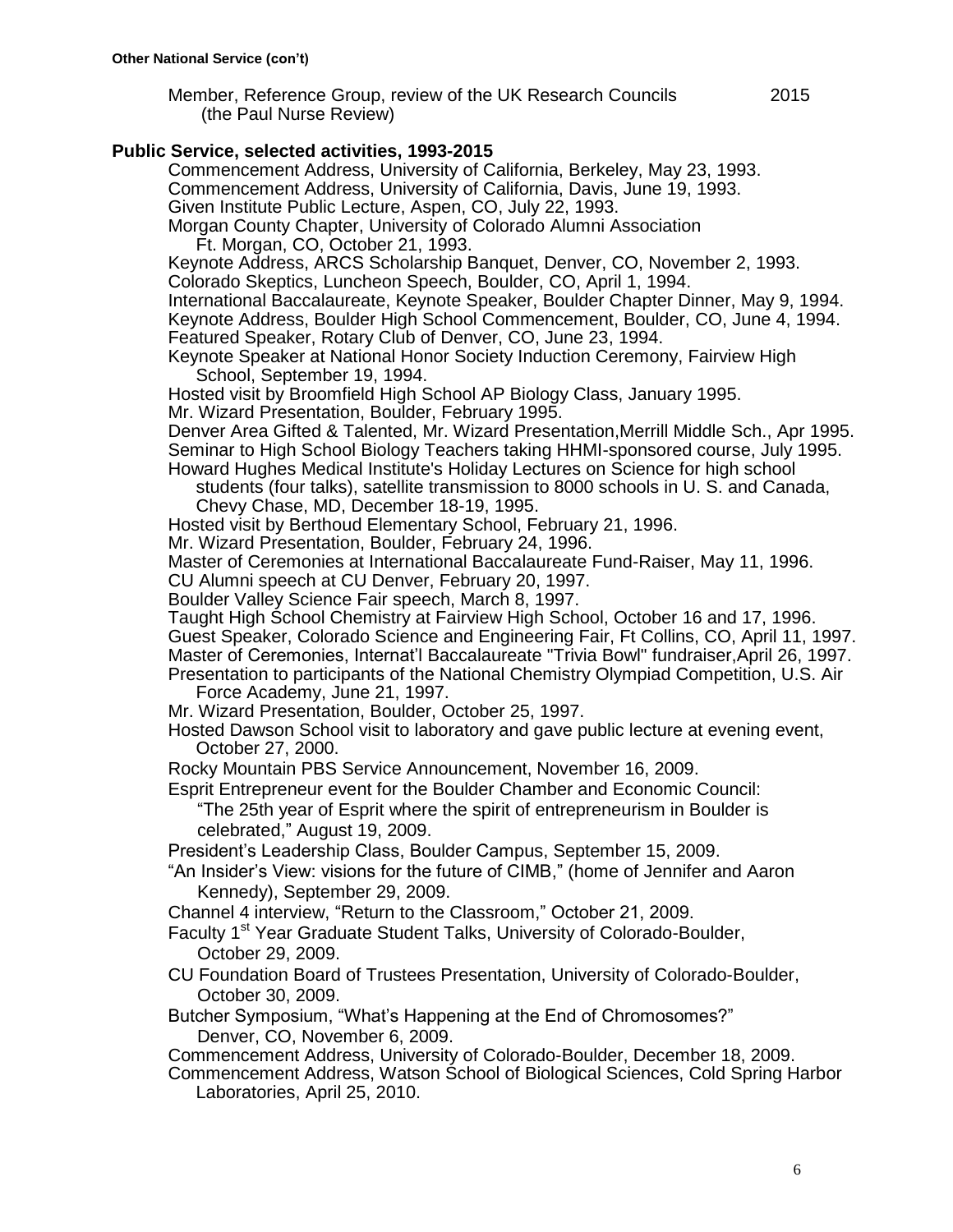Miramontes Arts & Sciences Spring Undergraduate Colloquium, University of Colorado Boulder, January 25, 2012. University of Colorado "Student for a Day," February 20, 2012 Boulder County Business Report's CEO Roundtable, April 17, 2012 University of Colorado "Admitted Student Day," April 14, 2012 Address to University of Colorado Alumni Association Board of Directors January 25, 2013 Guest Speaker for University of Colorado Biomedical Engineering Society September 3, 2013 Presentation for University Libraries Open Access Week panel discussion - October 22, 2013 Closing remarks for Annual Linda Crnic Institute for Down Syndrome Symposium - November 8, 2013 Colorado School of Mines Convocation Speech, Golden CO, Dec. 14, 2013 City of Hope Commencement Address, Duarte, CA, June 6, 2014

## **PUBLICATIONS**

- 1. Cech, T. R., Rosenfeld, A. and Hearst, J. E. Characterization of the Most Rapidly Renaturing Sequences in Mouse Main-band DNA. *J. Mol. Biol.* 81, 299-325 (1973).
- 2. Hearst, J. E., Cech, T. R., Marx, K. A., Rosenfeld, A. and Allen, J. R. Characterization of the Rapidly Renaturing Sequences in the Main CsCl Density Bands of Drosophila, Mouse, and Human DNA. *Cold Spring Harbor Symp. Quant. Biol.* 38, 329-339 (1973).
- 3. Cech, T. R. and Hearst, J. E. An Electron Microscopic Study of Mouse Foldback DNA. *Cell* 5, 429-446 (1975).
- 4. Cech, T. R. and Hearst, J. E. Organization of Highly Repeated Sequences in Mouse Main-band DNA. *J. Mol. Biol.* 100, 227-256 (1976).
- 5. Cech, T. R., Wiesehahn, G. and Hearst, J. E. Partial Denaturation of Mouse DNA in Preparative CsCl Density Gradients at Alkaline pH. *Biochemistry* 15, 1865-1873 (1976).
- 6. Wiesehahn, G., Cech, T. R. and Hearst, J. E. A Study of DNA Denaturation in the Ultracentrifuge. *Biopolymers* 15, 1591-1613 (1976).
- 7. Cech, T. R. and Pardue, M. L. Electron Microscopy of DNA Crosslinked with Trimethylpsoralen: A Test of the Secondary Structure of Eukaryotic Inverted Repeat Sequences. *Proc. Natl. Acad. Sci. USA* 73, 2644-2648 (1976).
- 8. Cech, T. and Pardue, M.L. Crosslinking of DNA with Trimethylpsoralen is a Probe for Chromatin Structure. *Cell* 11, 631-640 (1977).
- 9. Cech, T., Potter, D. and Pardue, M. L. Electron Microscopy of DNA Crosslinked with Trimethylpsoralen: A Probe for Chromatin Structure. *Biochemistry* 16, 5313- 5321 (1977).
- 10. Cech, T., Potter, D. and Pardue, M. L. Chromatin Structure in Living Cells. *Cold Spring Harbor Symp. Quant. Biol.* 42, 191-198 (1978).
- 11. Berninger, M., Cech, T. R., Fostel, J., Potter, D., Scott, M. and Pardue, M. L. The Structure and Function of the Mitochondrial DNA of *Drosophila melanogaster*. *Alfred Benzon Symp.* (ed. by J. Engberg, H. Klenow, and V. Leick), Vol. 13, (1978).
- 12. Cech, T., Pathak, M. A. and Biswas, R. K. An Electron Microscopic Study of the Photochemical Cross-linking of DNA in Guinea Pig Epidermis by Psoralen Derivatives. *Biochim. Biophys. Acta* 562, 342-360 (1979).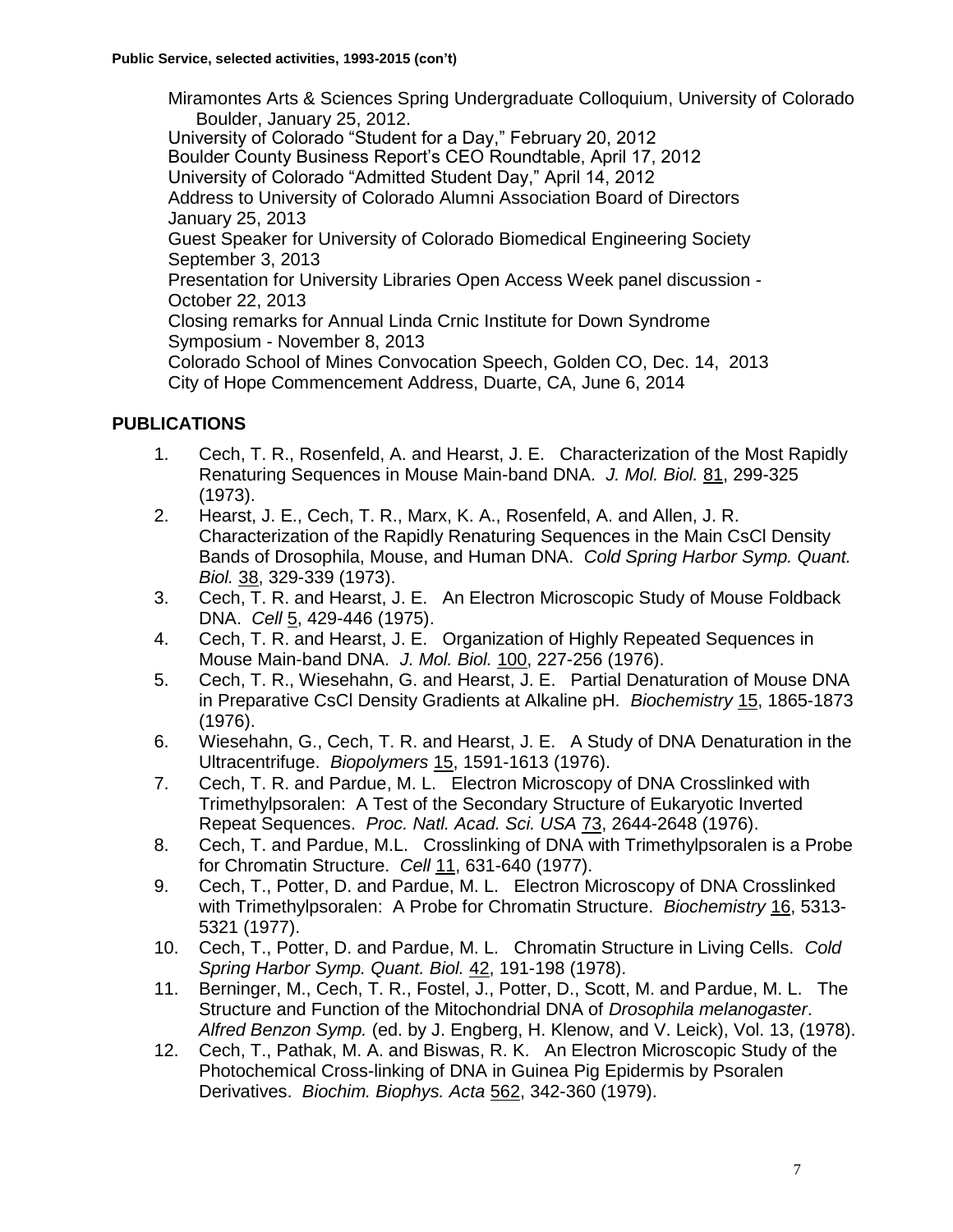- 13. Cech, T. and Rio, D. C. Localization of Transcribed Regions on the Extrachromosomal Ribosomal RNA Genes of *Tetrahymena thermophila* by R-loop Mapping. *Proc. Natl. Acad. Sci. USA* 76, 5051-5055 (1979).
- 14. Zaug, A. J. and Cech, T. R. *In vitro* Splicing of the Ribosomal RNA Precursor in Nuclei of *Tetrahymena*. *Cell* 19, 331-338 (1980).
- 15. Cech, T. R. and Karrer, K. M. Chromatin Structure of the Ribosomal RNA Genes of *Tetrahymena* as Analyzed by *in vivo* Trimethylpsoralen Crosslinking. *J. Mol. Biol.* 136, 395-416 (1980).
- 16. Potter, D. A., Fostel, J. M., Berninger, M., Pardue, M. L. and Cech, T. R. DNAprotein Interactions in the *Drosophila melanogaster* Mitochondrial Genome as Deduced from Trimethylpsoralen Crosslinking Patterns. *Proc. Natl. Acad. Sci. USA* 77, 4118-4122 (1980).
- 17. Cech, T. R. Alkaline Gel Electrophoresis of Deoxyribonucleic Acid Photoreacted with Trimethylpsoralen: Rapid and Sensitive Detection of Interstrand Cross-Links. *Biochemistry* 20, 1431-1437 (1981).
- 18. Grabowski, P. J., Zaug, A. J. and Cech, T. R. The Intervening Sequence of the Ribosomal RNA Precursor is Converted to a Circular RNA in Isolated Nuclei of *Tetrahymena Cell* 23, 467-476 (1981).
- 19. Cech, T. R. and Brehm, S. L. Replication of the Extrachromosomal Ribosomal RNA Genes of *Tetrahymena thermophila*. *Nucleic Acids Res*. 9, 3531-3543 (1981).
- 20. Cech, T. R., Zaug, A. J. and Grabowski, P. J. *In vitro* Splicing of the Ribosomal RNA Precursor of *Tetrahymena*: Involvement of a Guanosine Nucleotide in the Excision of the Intervening Sequence. *Cell* 27, 487-496 (1981).
- 21. Zaug, A. J. and Cech, T. R. The Intervening Sequence Excised from the Ribosomal RNA Precursor of *Tetrahymena* Contains a 5'-Terminal Guanosine Residue not Encoded by the DNA. *Nucleic Acids Res*. 10, 2823-2838 (1982).
- 22. Cech, T. R., Zaug, A. J., Grabowski, P. J. and Brehm, S. L. Transcription and Splicing of the Ribosomal RNA Precursor of *Tetrahymena*. In THE CELL NUCLEUS (H. Busch and L. Rothblum, eds.; Academic Press, NY) Vol. X, pp. 171- 204 (1982).
- 23. Cech, T., Zaug, A., Grabowski, P. and Brehm, S. Processing of Ribosomal RNA. In RNA PROCESSING (S. J. Flint, ed.) *Fed. Proc.* 41, 2781-2789 (1982).
- 24. Kruger, K., Grabowski, P. J., Zaug, A. J., Sands, J., Gottschling, D. E. and Cech, T. R. Self-Splicing RNA: Autoexcision and Autocyclization of the Ribosomal RNA Intervening Sequence of *Tetrahymena*. *Cell* 31, 147-157 (1982).
- 25. Zaug, A. J., Grabowski, P. J. and Cech, T. R. Autocatalytic Cyclization of an Excised Intervening Sequence RNA is a Cleavage-Ligation Reaction. *Nature* 301, 578-583 (1983).
- 26. Palen, T. E. and Cech, T. R. Transcribed and Non-Transcribed Regions of *Tetrahymena* Ribosomal Gene Chromatin Have Different Accessibilities to Micrococcal Nuclease. *Nucleic Acids Res.* 11, 2077-2091 (1983).
- 27. Gottschling, D. E., Palen, T. E. and Cech, T. R. Different Nucleosome Spacing in Transcribed and Non-Transcribed Regions of the Ribosomal RNA Gene in *Tetrahymena thermophila*. *Nucleic Acids Res.* 11, 2093-2109 (1983).
- 28. Brehm, S. L. and Cech, T. R. Fate of an Intervening Sequence Ribonucleic Acid: Excision and Cyclization of the *Tetrahymena* Ribosomal RNA Intervening Sequence *in vivo*. *Biochemistry* 22, 2390-2397 (1983).
- 29. Cech, T. R., Tanner, N. K., Tinoco, I., Jr., Weir, B. R., Zuker, M. and Perlman, P. S. Secondary Structure of the *Tetrahymena* Ribosomal RNA Intervening Sequence: Structural Homology with Fungal Mitochondrial Intervening Sequences. *Proc. Nat. Acad. Sci. USA* 80, 3903-3907 (1983).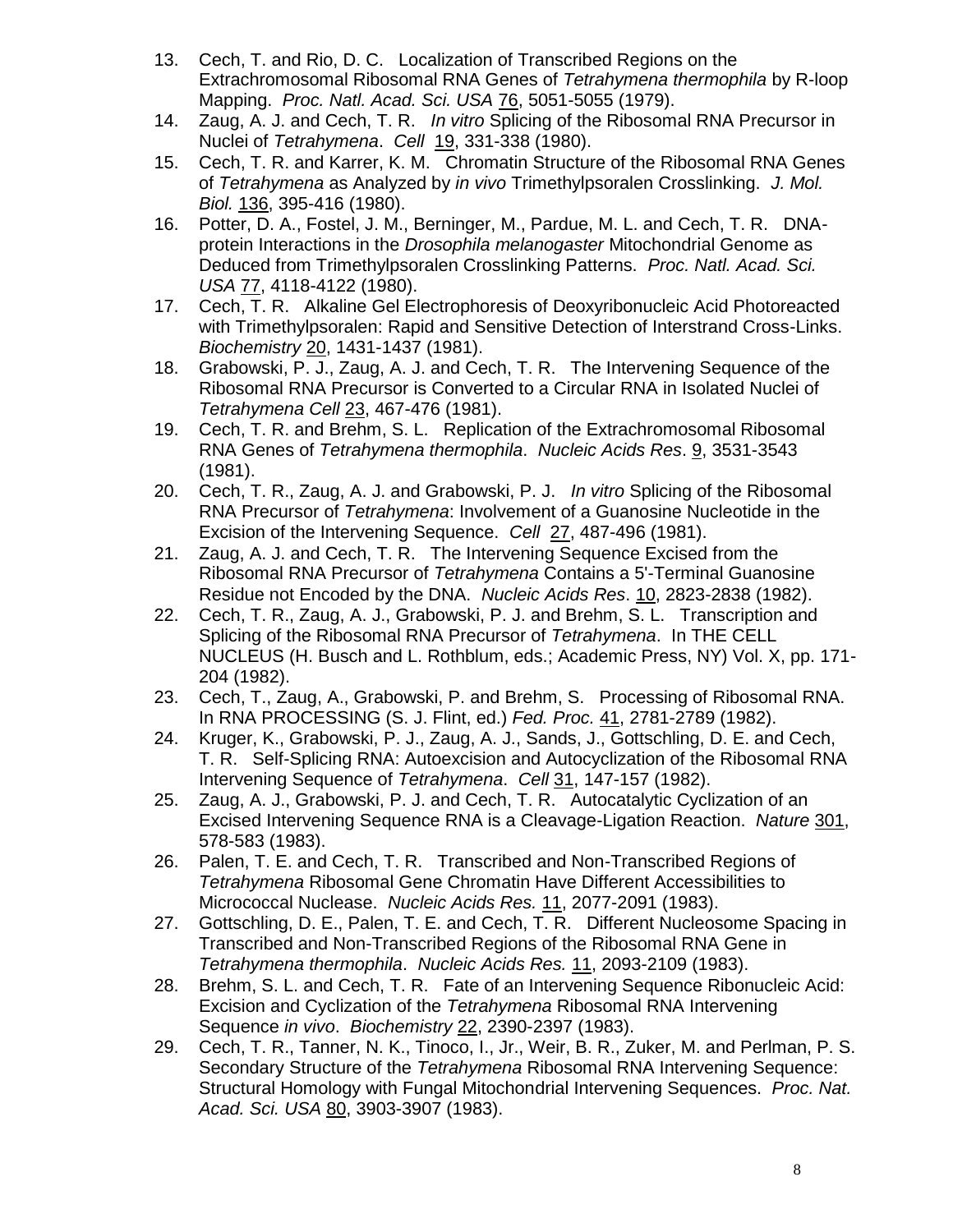- 30. Cech, T. R. RNA Splicing: Three Themes with Variations (Minireview). *Cell* 34, 713-716 (1983).
- 31. Grabowski, P. J., Brehm, S. L., Zaug, A. J., Kruger, K. and Cech, T. R. Self-Splicing of the Ribosomal RNA Precursor of *Tetrahymena*. In GENE EXPRESSION (O. J. Hammer and M. J. Rosenberg, eds.; Alan R. Liss, N.Y.) Vol. 8, 327-342 (1983).
- 32. Pardue, M. L., Fostel, J. M. and Cech, T. R. DNA-Protein Interactions in the *Drosophila virilis* Mitochondrial Chromosome. *Nucleic Acids Res*. 12, 1991-1999 (1984).
- 33. Palen, T. E. and Cech, T. R. Chromatin Structure at the Replication Origins and Transcription Initiation Regions of the Ribosomal RNA Genes of *Tetrahymena*. *Cell* 36, 933-942 (1984).
- 34. Bass, B. L. and Cech, T. R. Specific Interaction Between the Self-Splicing RNA of *Tetrahymena* and its Guanosine Substrate: Implications for Biological Catalysis by RNA. *Nature* 308, 820-826 (1984).
- 35. Zaug, A. J., Kent, J. R. and Cech, T. R. A Labile Phosphodiester Bond at the Ligation Junction in a Circular Intervening Sequence RNA. *Science* 224, 574-578 (1984).
- 36. Gottschling, D. E. and Cech, T. R. Chromatin Structure of the Molecular Ends of *Oxytricha* Macronuclear DNA: Phased Nucleosomes and a Telomeric Complex. *Cell* 38, 501-510 (1984).
- 37. Inoue, T. and Cech, T. R. Secondary Structure of the Circular Form of the Tetrahymena Ribosomal RNA Intervening Sequence: A Technique for RNA Structure Analysis Using Chemical Probes and Reverse Transcriptase. *Proc. Natl. Acad. Sci. USA* 82, 648-652 (1985).
- 38. Cech, T. R. Self-Splicing RNA: Implications for Evolution. In GENOME EVOLUTION IN PROKARYOTES AND EUKARYOTES, *International Review of Cytology* 93, 3-22 (1985).
- 39. Price, J. V., Kieft, G. L., Kent, J. R., Sievers, E. L. and Cech, T. R. Sequence Requirements for Self-Splicing of the *Tetrahymena thermophila* Pre-Ribosomal RNA. *Nucleic Acids Res.* 13, 1871-1889 (1985).
- 40. Price, J. V. and Cech, T. R. Coupling of *Tetrahymena* Ribosomal RNA Splicing to -Galactosidase Expression in *Escherichia coli*. *Science* 228, 719-722 (1985).
- 41. Zaug, A. J. and Cech, T. R. Oligomerization of Intervening Sequence RNA Molecules in the Absence of Proteins. *Science* 229, 1060-1064 (1985).
- 42. Sullivan, F. X. and Cech, T. R. Reversibility of Cyclization of the *Tetrahymena* rRNA Intervening Sequence: Implication for the Mechanism of Splice-Site Choice. *Cell* 42, 639-648 (1985).
- 43. Tanner, N. K. and Cech, T. R. Self-Catalyzed Cyclization of the Intervening Sequence RNA of *Tetrahymena*: Inhibition by Intercalating Dyes. *Nucleic Acids Res*. 13, 7741-7758 (1985).
- 44. Tanner, N. K. and Cech, T. R. Self-Catalyzed Cyclization of the Intervening Sequence RNA of *Tetrahymena*: Inhibition by Methidiumpropyl EDTA and Localization of the Major Dye Binding Sites. *Nucleic Acids Res*. 13, 7759-7779 (1985).
- 45. Zaug, A. J., Kent, J. R. and Cech, T. R. Reactions of the Intervening Sequence of the *Tetrahymena* Ribosomal Ribonucleic Acid Precursor: pH Dependence of Cyclization and Site-Specific Hydrolysis. *Biochemistry* 24, 6211-6218 (1985).
- 46. Been, M. D. and Cech, T. R. Sites of Circularization of the *Tetrahymena* rRNA IVS are Determined by Sequence and Influenced by Position and Secondary Structure. *Nucleic Acids Res*. 13, 8389-8408 (1985).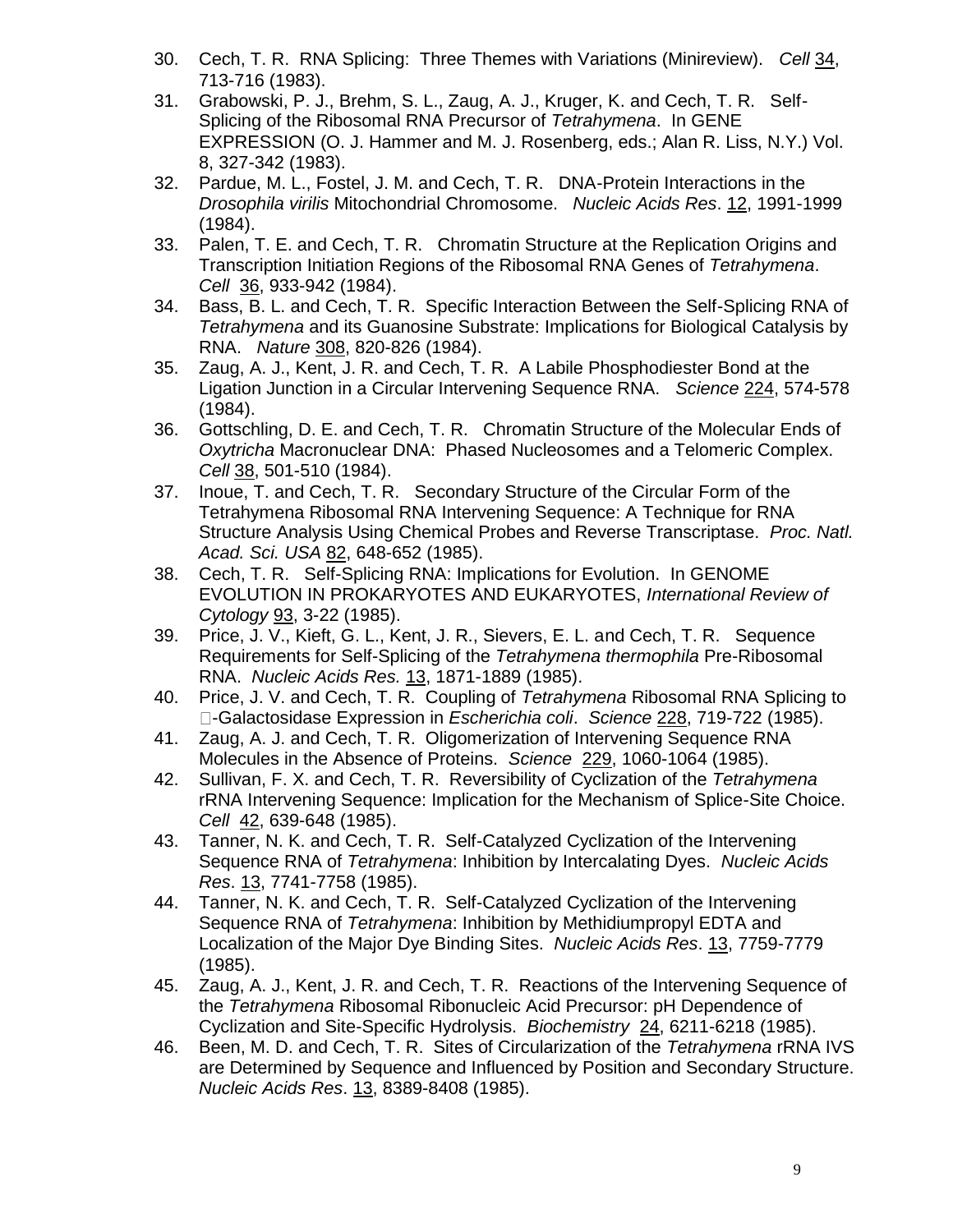- 47. Inoue, T., Sullivan, F. X. and Cech, T. R. Intermolecular Exon Ligation of the rRNA of *Tetrahymena*: Oligonucleotides Can Function as 5' Exons. *Cell* 43, 431-437 (1985).
- 48. Cech, T. R. The Generality of Self-Splicing RNA: Relationship to Nuclear mRNA Splicing. *Cell* 44, 207-210 (1986).
- 49. Zaug, A. J. and Cech, T. R. The Intervening Sequence RNA of *Tetrahymena* Is an Enzyme. *Science* 231, 470-475 (1986).
- 50. Burke, J. M., Irvine, K. D., Kaneko, K. J., Kerker, B. J., Oettgen, A. B., Tierney, W. M., Williamson, C. L., Zaug, A. J. and Cech, T. R. Role of Conserved Sequence Elements 9L and 2 in Self-Splicing of the *Tetrahymena* Ribosomal RNA Precursor. *Cell* 45, 167-176 (1986).
- 51. Inoue, T., Sullivan, F. X. and Cech, T. R. New Reactions of the Ribosomal RNA Precursor of *Tetrahymena* and the Mechanism of Self-splicing. *J. Mol. Biol*. 189, 143-165 (1986).
- 52. Cech, T. R. and Bass, B. L. Biological Catalysis by RNA. *Ann. Rev. Biochem*. 55, 599-629 (1986).
- 53. Cech, T. R. A Model for the RNA-catalyzed Replication of RNA. *Proc. Natl. Acad. Sci. USA 83, 4360-4363 (1986).*
- 54. Garriga, G., Lambowitz, A. M., Inoue, T. and Cech, T. R. Mechanism of Recognition of the 5' Splice Site in Self-splicing Group I Introns. *Nature* 322, 86-89 (1986).
- 55. Bass, B. L. and Cech, T. R. Ribozyme Inhibitors: Deoxyguanosine and Dideoxyguanosine Are Competitive Inhibitors of Self-Splicing of the *Tetrahymena* Ribosomal Ribonucleic Acid Precursor. *Biochemistry* 25, 4473-4477 (1986).
- 56. Zaug, A. J. and Cech, T. R. The *Tetrahymena* Intervening Sequence Ribonucleic Acid Enzyme Is a Phosphotransferase and an Acid Phosphatase. *Biochemistry* 25, 4478-4482 (1986).
- 57. Cech, T. R. Ribosomal RNA Gene Expression in *Tetrahymena*: Transcription and RNA Splicing. In THE MOLECULAR BIOLOGY OF CILIATED PROTOZOA (J. G. Gall, Ed., Academic Press: New York) pp. 203-225 (1986).
- 58. Morin, G. B. and Cech, T. R. The Telomeres of the Linear Mitochondrial DNA of *Tetrahymena thermophila* Consist of 53 bp Tandem Repeats. *Cell* 46, 873-883 (1986).
- 59. Cech, T. R. Mechanism of Self-Splicing of the Ribosomal RNA Precursor of *Tetrahymena*. In GENETIC CHEMISTRY: THE MOLECULAR BASIS OF HEREDITY, Robert A. Welch Foundation Conferences on Chemical Research, Vol. XXIX, pp. 345-350 (1986).
- 60. Cech, T. R., Sullivan, F. X., Inoue, T., Burke, J. M., Been, M. D., Tanner, N. K. and Zaug, A. J. Conformational Dynamics Involved in RNA Self-Splicing. In STRUCTURE AND DYNAMICS OF RNA (eds. van Knippenberg, P. H. and Hilbers, C. W., Plenum: New York) NATO ASI Series A, vol. 110, pp. 303-308 (1986).
- 61. Cech, T. R. RNA as an Enzyme. *Scientific American* 255, 64-75 (1986).
- 62. Been, M. D. and Cech, T. R. One Binding Site Determines Sequence Specificity of *Tetrahymena* Pre-rRNA Self-Splicing, Trans-Splicing and RNA Enzyme Activity. *Cell* 47, 207-216 (1986).
- 63. Zaug, A. J., Been, M. D. and Cech, T. R. The *Tetrahymena* Ribozyme Acts like an RNA Restriction Endonuclease. *Nature* 324, 429-433 (1986).
- 64. Dinter-Gottlieb, G. and Cech, T. R. Viroids Contain Sequences Characteristic of Group I Introns. In TRANSCRIPTIONAL CONTROL MECHANISMS, UCLA Symp. Molec. Cell. Biol. (D. Granner, M. G. Rosenfeld, S. Chang, eds., Alan R. Liss, N.Y.) Vol. 52, 171-180 (1987).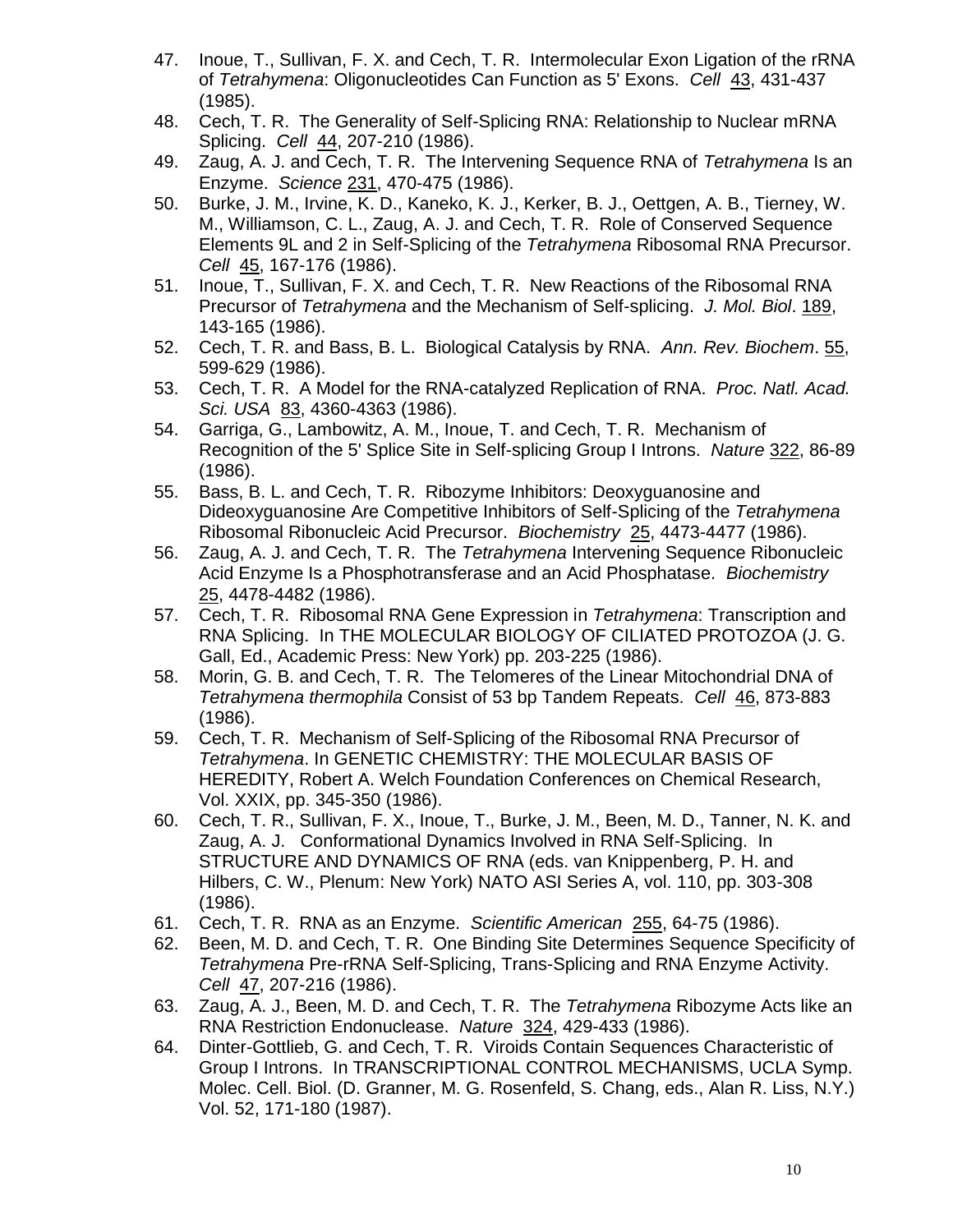- 65. Cech, T. R. The Chemistry of Self-Splicing RNA and RNA Enzymes. *Science* 236, 1532-1539 (1987).
- 66. Tanner, N. K. and Cech, T. R. Guanosine Binding Required for Cyclization of the Self-Splicing Intervening Sequence Ribonucleic Acid from *Tetrahymena thermophila*. *Biochemistry* 26, 3330-3340 (1987).
- 67. Price, J. V., Engberg, J. and Cech, T. R. 5' Exon Requirement for Self-splicing of the *Tetrahymena thermophila* Pre-ribosomal RNA and Identification of a Cryptic 5' Splice Site in the 3' Exon. *J. Mol. Biol.* 196, 49-60 (1987).
- 68. Been, M. D. and Cech, T. R. Selection of Circularization Sites in a Group I IVS RNA Requires Multiple Alignments of an Internal Template-like Sequence. *Cell* 50, 951-961 (1987).
- 69. Burke, J. M., Belfort, M., Cech, T. R., Davies, R. W., Schweyen, R. J., Shub, D. A., Szostak, J. W. and Tabak, H. F. Structural Conventions for Group I Introns. *Nucleic Acids Res*. 15, 7217-7221 (1987).
- 70. Price, C. M. and Cech, T. R. Telomeric DNA-Protein Interactions of *Oxytricha* Macronuclear DNA. *Genes & Dev.* 1, 783-793 (1987).
- 71. Cech, T. R., Zaug, A. J. and Been, M. D. Multiple Enzymatic Activities of an Intervening Sequence RNA from *Tetrahymena*. In MOLECULAR BIOLOGY OF RNA: NEW PERSPECTIVES (M. Inouye and B. S. Dudock, eds., Academic Press, New York) pp. 37-44 (1987).
- 72. Kim, S.-H. and Cech, T. R. Three-dimensional Model of the Active Site of the *Tetrahymena* Ribozyme. *Proc. Natl. Acad. Sci. USA* 84, 8788-8792 (1987).
- 73. Morin, G. B. and Cech, T. R. Phylogenetic Relationships and Altered Genome Structures among *Tetrahymena* Mitochondrial DNAs. *Nucleic Acids Res.* 16, 327- 346 (1988).
- 74. Cech, T. R. Biologic Catalysis by RNA. In THE HARVEY LECTURES, SERIES 82 (Alan R. Liss, Inc., New York) pp. 123-144 (1988).
- 75. Morin, G. B. and Cech, T. R. Mitochondrial Telomeres: Surprising Diversity of Repeated Telomeric DNA Sequences among Six Species of *Tetrahymena*. *Cell* 52, 367-374 (1988).
- 76. Been, M. D. and Cech, T. R. RNA as an RNA Polymerase: Net Elongation of an RNA Primer Catalyzed by the *Tetrahymena* Ribozyme. *Science* 239, 1412-1416 (1988).
- 77. Been, M. D., Barfod, E. T., Burke, J. M., Price, J. V., Tanner, N. K., Zaug, A. J. and Cech, T. R. Structures Involved in *Tetrahymena* rRNA Self-Splicing and RNA Enzyme Activity. *Cold Spring Harbor Symp. Quant. Biol.*, Vol. LII, 147-157 (1987).
- 78. Cech, T. R. G-Strings at Chromosome Ends (News & Views). *Nature* 332, 777- 778 (1988).
- 79. Barfod, E. T. and Cech, T. R. Deletion of Nonconserved Helices Near the 3' end of the rRNA Intron of *Tetrahymena thermophila* Alters Self-Splicing But Not Core Catalytic Activity. *Genes & Dev.* 2, 652-663 (1988).
- 80. Morin, G. B. and Cech, T. R. Telomeric Repeats of *Tetrahymena malaccensis* Mitochondrial DNA: A Multimodal Distribution That Fluctuates Erratically During Growth. *Molec. Cell. Biol.* 8, 4450-4458 (1988).
- 81. Price, J. V. and Cech, T. R. Determinants of the 3' Splice Site for Self-Splicing of the *Tetrahymena* pre-rRNA. *Genes & Devel.* 2, 1439-1447 (1988).
- 82. Cech, T. R. Ribozymes and Their Medical Implications. *J. Am. Med. Assn*. 260, 3030-3034 (1988).
- 83. Zaug, A. J., Grosshans, C. A. and Cech, T. R. Sequence-Specific Endoribonuclease Activity of the *Tetrahymena* Ribozyme: Enhanced Cleavage of Certain Oligonucleotide Substrates that Form Mismatched Ribozyme-Substrate Complexes. *Biochemistry* 27, 8924-8931 (1988).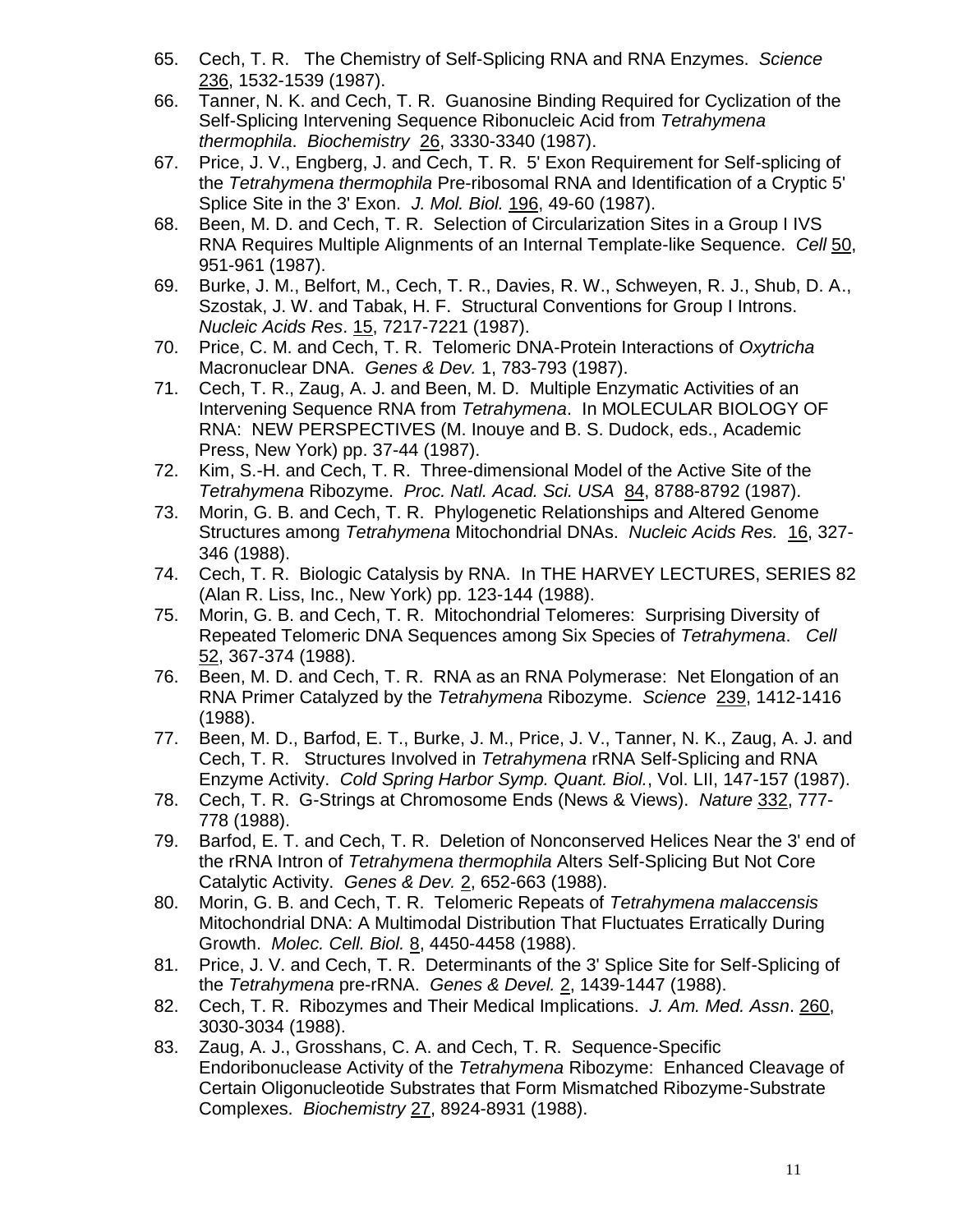- 84. Cech, T. R. Conserved Sequences and Structures of Group I Introns: Building an Active Site for RNA Catalysis. *Gene* 73, 259-271 (1988).
- 85. Price, C. M. and Cech, T. R. Properties of the Telomeric DNA-Binding Protein from *Oxytricha nova*. *Biochemistry* 28, 769-774 (1989).
- 86. Cech, T. R. RNA As An Enzyme. *Biochem. Int.* 18, 7-14 (1989).
- 87. Woodson, S. A. and Cech, T. R. Reverse Self-splicing of the *Tetrahymena* Group I Intron: Implication for the Directionality of Splicing and for Intron Transposition. *Cell* 57, 335-345 (1989).
- 88. McSwiggen, J. A. and Cech, T. R. Stereochemistry of RNA Cleavage by the *Tetrahymena* Ribozyme and Evidence that the Chemical Step is Not Rate-limiting. *Science* 244, 679-683 (1989).
- 89. Cech, T. R. Self-Replication?. *Nature* 339, 507-508 (1989).
- 90. Raghuraman, M. K., Dunn, C. J., Hicke, B. J. and Cech, T. R. *Oxytricha* Telomeric Nucleoprotein Complexes Reconstituted with Synthetic DNA. *Nucleic Acids Res.* 17, 4235-4253 (1989).
- 91. Latham, J. A. and Cech, T. R. Defining the Inside and Outside of a Catalytic RNA Molecule. *Science* 245, 276-282 (1989).
- 92. Barfod, E. T. and Cech, T. R. The Conserved U.G Pair in the 5' Splice Site Duplex of a Group I Intron Is Required in the First but Not the Second Step of Self-Splicing. *Molec. Cell. Biol.* 9, 3657-3666 (1989).
- 93. Grosshans, C. A. and Cech, T. R. Metal Ion Requirements for Sequence-Specific Endoribonuclease Activity of the Tetrahymena Ribozyme. *Biochemistry* 28, 6888- 6894 (1989).
- 94. Yarus, M., Levine, J., Morin, G. B. and Cech, T. R. A *Tetrahymena* Intron Nucleotide Connected to the GTP/Arginine Site. *Nucleic Acids Res*. 17, 6969- 6981 (1989).
- 95. Flor, P., Flanegan, J. B. and Cech, T. R. A Conserved Base-pair within Helix P4 of the *Tetrahymena* Ribozyme Helps to Form the Tertiary Structure Required for Self-Splicing. *EMBO J*. 8, 3391-3399 (1989).
- 96. Raghuraman, M. K. and Cech, T. R. Assembly and Self-association of *Oxytricha* Telomeric Nucleoprotein Complexes. *Cell* 59, 719-728 (1989).
- 97. Murphy, F. L. and Cech, T. R. Alteration of Substrate Specificity for the Endoribonucleolytic Cleavage of RNA by the *Tetrahymena* Ribozyme. *Proc. Natl. Acad. Sci. USA* 86, 9218-9222 (1989).
- 98. Young, B. and Cech, T. R. Specificity for 3',5'-Linked Substrates in RNA-Catalyzed RNA Polymerization. *J. Molec. Evol.* 29, 480-485 (1989).
- 99. Williamson, J., Raghuraman, M. K. and Cech, T. R. Monovalent Cation-induced Structure of Telomeric DNA: The G-quartet Model. *Cell* 59, 871-880 (1989).
- 100. Celander, D. W. and Cech, T. R. Iron(II)-Ethylenediaminetetraacetic Acid-Catalyzed Cleavage of RNA and DNA Oligonucleotides: Similar Reactivity toward Single- and Double-Stranded Forms. *Biochemistry* 29, 1355-1361 (1990).
- 101. Hicke, B. J., Celander, D. W., MacDonald, G. H., Price, C. M. and Cech, T. R. Two Versions of the Gene Encoding the 41-kilodalton Subunit of the Telomere Binding Protein of *Oxytricha nova*, *Proc. Natl. Acad. Sci. USA* 87, 1481-1485 (1990).
- 102. Herschlag, D. and Cech, T. R. DNA Cleavage Catalysed by the Ribozyme from *Tetrahymena*. *Nature* 344, 405-409 (1990).
- 103. Latham, J. A., Zaug, A. J. and Cech, T. R. Self-Splicing and Enzymatic Cleavage of RNA by a Group I Intervening Sequence. In *Methods Enzymol.* 181, 558-569 (1990).
- 104. Downs, W. D. and Cech, T. R. An Ultraviolet-Inducible Adenosine-Adenosine Crosslink Reflects the Catalytic Structure of the *Tetrahymena* Ribozyme. *Biochemistry* 29, 5605-5613 (1990).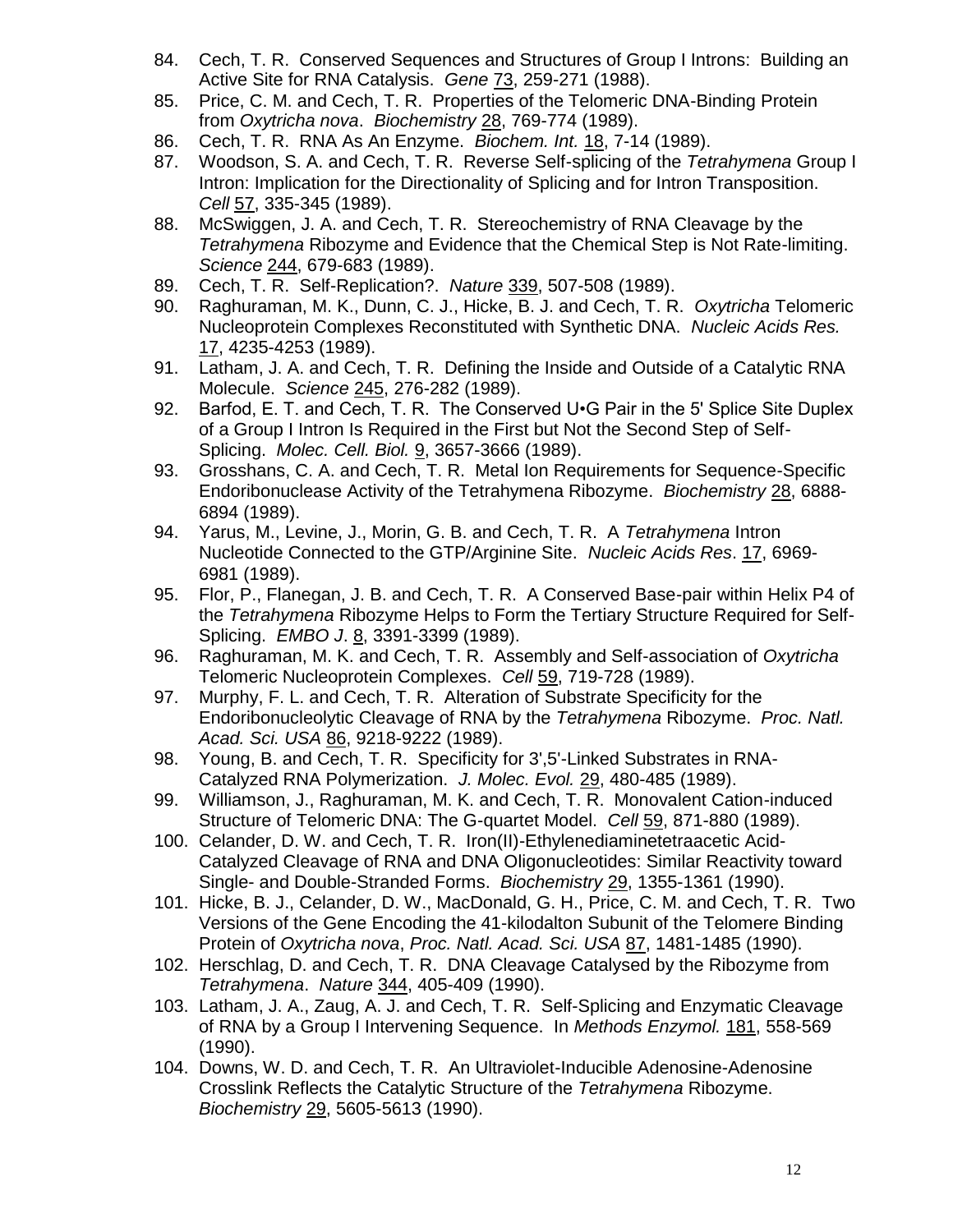- 105. Cech, T. R. Self-Splicing of Group I Introns. *Annu. Rev. Biochem*. 59, 543-568 (1990).
- 106. Cech, T. R. Self-Splicing and Enzymatic Activity of an Intervening Sequence RNA from *Tetrahymena*. *Les Prix Nobel 1989*, (T. Frängsmyr, Ed., Almqvist & Wiksell Int., Stockholm) pp. 162-188 (1989). Reprinted in: *Angew. Chemie* 29, 759-768 (1990); *Bioscience Reports* 10, 240-261 (1990).
- 107. Raghuraman, M. K. and Cech, T. R. Effect of Monovalent Cation-Induced Telomeric DNA Structure on the Binding of *Oxytricha* Telomeric Protein. *Nucleic Acids Res.* 18, 4543-4552 (1990).
- 108. Pyle, A. M., McSwiggen, J. A. and Cech, T. R. Direct Measurement of Oligonucleotide Substrate Binding to Wild Type and Mutant Ribozymes from *Tetrahymena*. *Proc. Natl. Acad. Sci. USA* 87, 8187-8191 (1990).
- 109. Herschlag, D. and Cech, T. R. Catalysis of RNA Cleavage by the *Tetrahymena thermophila* Ribozyme. 1. Kinetic Description of the Reaction of an RNA Substrate Complementary to the Active Site. *Biochemistry* 29, 10159-10171 (1990).
- 110. Herschlag, D. and Cech, T. R. Catalysis of RNA Cleavage by the *Tetrahymena thermophila* Ribozyme. 2. Kinetic Description of the Reaction of an RNA Substrate that Forms a Mismatch at the Active Site. *Biochemistry* 29, 10172- 10180 (1990).
- 111. Celander, D. W. and Cech, T. R. Visualizing the Higher Order Folding of a Catalytic RNA Molecule. *Science* 251, 401-407 (1991).
- 112. Cech, T. R. RNA Editing: World's Smallest Introns? *Cell* 64, 667-669 (1991).
- 113. Woodson, S. A. and Cech, T. R. Alternative Secondary Structures in the 5' Exon Affect Both Forward and Reverse Self-Splicing of the *Tetrahymena* Intervening Sequence RNA. *Biochemistry* 30, 2042-2050 (1991).
- 114. Pyle, A. M. and Cech, T. R. Ribozyme Recognition of RNA by Tertiary Interactions with Specific Ribose 2'-OH Groups. *Nature* 350, 628-631 (1991).
- 115. Zahler, A. M., Williamson, J. R., Cech, T. R. and Prescott, D. M. Inhibition of Telomerase by G-Quartet DNA Structures. *Nature* 350, 718-720 (1991).
- 116. Herschlag, D., Piccirilli, J. A. and Cech, T. R. Ribozyme-catalyzed and Nonenzymatic Reactions of Phosphate Diesters: Rate Effects upon Substitution of Sulfur for a Non-bridging Phosphoryl Oxygen Atom. *Biochemistry* 30, 4844-4854 (1991).
- 117. Grosshans, C. A. and Cech, T. R. A Hammerhead Ribozyme Allows Synthesis of a New Form of the *Tetrahymena* Ribozyme Homogeneous in Length with a 3' end Blocked for Transesterification. *Nucleic Acids Res.* 19, 3875-3880 (1991).
- 118. Davila-Aponte, J. A., Huss, V. A. R., Sogin, M. L. and Cech, T. R. A Self-splicing Group I Intron in the Nuclear Pre-rRNA of the Green Alga, *Ankistrodesmus stipitatus*. *Nucleic Acids Res.* 19, 4429-4436 (1991).
- 119. Gampel, A. and Cech, T. R. Binding of the CBP2 Protein to a Yeast Mitochondrial Group I Intron Requires the Catalytic Core of the RNA. *Genes & Development* 5, 1870-1880 (1991).
- 120. Gray, J. T., Celander, D. W., Price, C. M. and Cech, T. R. Cloning and Expression of Genes for the *Oxytricha* Telomere-Binding Protein: Specific Subunit Interactions Involved in the Formation of the Telomeric Complex. *Cell* 67, 807-814 (1991).
- 121. Young, B., Herschlag, D. and Cech, T. R. Mutations in a Nonconserved Sequence of the *Tetrahymena* Ribozyme Increase Activity and Specificity. *Cell* 67, 1007- 1019 (1991).
- 122. Fang, G. and Cech, T. R. Molecular Cloning of Telomere-binding Protein Genes from *Stylonychia mytilis*. *Nucleic Acids Res.* 19, 5515-5518 (1991).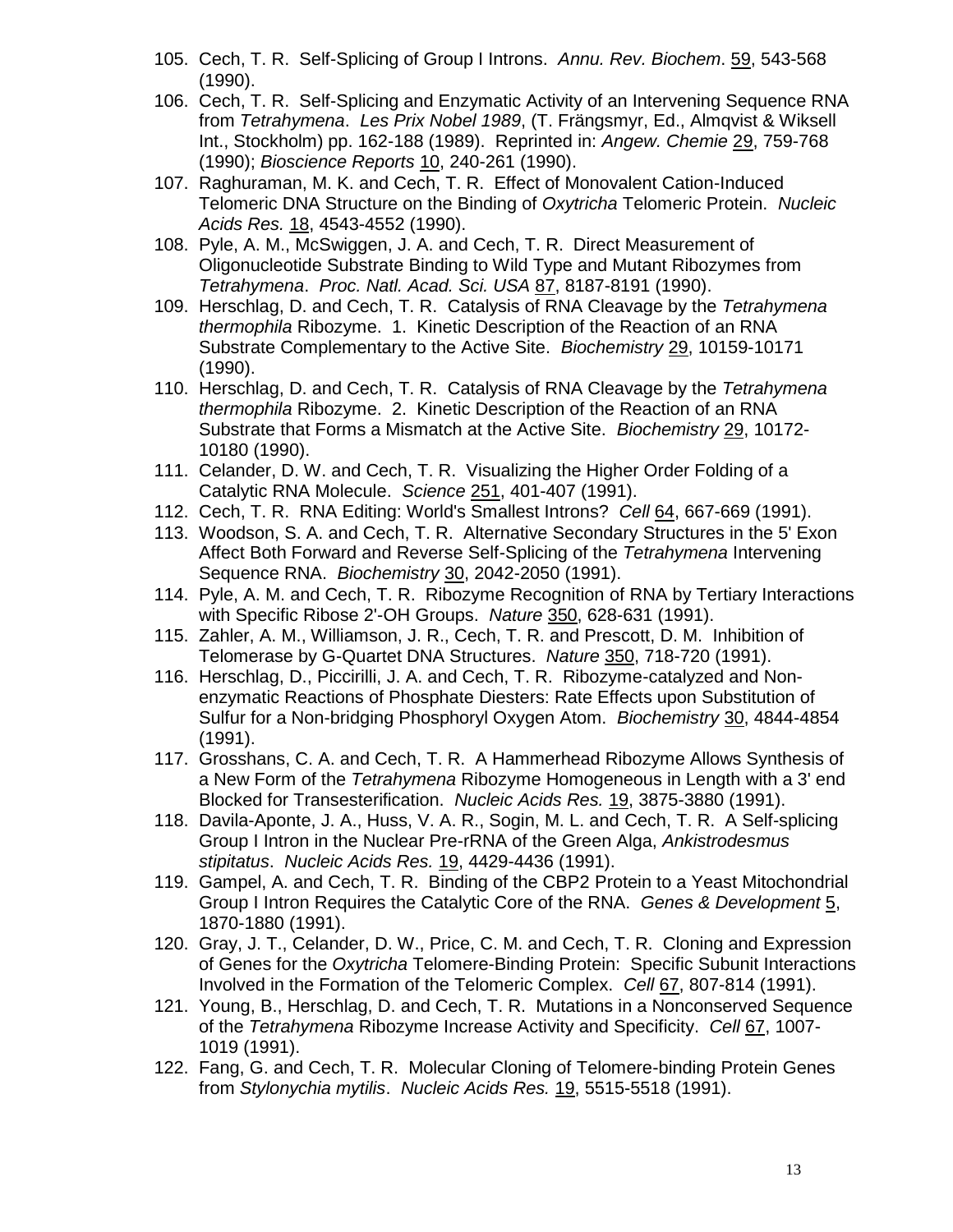- 123. Heuer, T. S., Chandry, P. S., Belfort, M., Celander, D. W. and Cech, T. R. Folding of Group I Introns from Bacteriophage T4 Involves Internalization of the Catalytic Core. *Proc. Natl. Acad. Sci. USA* 88, 11105-11109 (1991).
- 124. Wang, J.-F. and Cech, T. R. Tertiary Structure around the Guanosine-Binding Site of the *Tetrahymena* Ribozyme. *Science* 256, 526-529 (1992).
- 125. Piccirilli, J. A., McConnell, T. S., Zaug, A. J., Noller, H. F. and Cech, T. R. Aminoacyl Esterase Activity of the *Tetrahymena* Ribozyme. *Science* 256, 1420- 1424 (1992).
- 126. Pyle, A. M., Murphy, F. L. and Cech, T. R. RNA Substrate Binding Site in the Catalytic Core of the *Tetrahymena* Ribozyme. *Nature* 358, 123-128 (1992).
- 127. Cech, T. R. Ribozyme Engineering. *Curr. Opin. Struc. Biol*. 2, 605-609 (1992).
- 128. Cech, T. R., Herschlag, D., Piccirilli, J. A. and Pyle, A. M. RNA Catalysis by a Group I Ribozyme: Developing a Model for Transition State Stabilization. *J. Biol. Chem.* 267, 17479-17482 (1992).
- 129. Legault, P., Herschlag, D., Celander, D. W. and Cech, T. R. Mutations at the Guanosine-binding Site of the *Tetrahymena* Ribozyme Also Affect Site-specific Hydrolysis. *Nucleic Acids Res.* 20, 6613-6619 (1992).
- 130. Piccirilli, J. A., Vyle, J. S., Caruthers, M. H. and Cech, T. R. Metal Ion Catalysis by the *Tetrahymena* Ribozyme. *Nature* 361, 85-88 (1993).
- 131. Wang, J. F., Downs, W. D. and Cech, T. R. Movement of the Guide Sequence During RNA Catalysis by a Group I Ribozyme. *Science* 260, 504-508 (1993).
- 132. Fang, G., Gray, J. and Cech, T. R. *Oxytricha* Telomere-binding Protein: Separable DNA-binding and Dimerization Domains of the □ Subunit. Genes & Dev. 7, 870-882 (1993).
- 133. Murphy, F. L. and Cech, T. R. An Independently Folding Domain of RNA Tertiary Structure Within the *Tetrahymena* Ribozyme. *Biochemistry* 32, 5291-5300 (1993).
- 134. Cech, T. R. Catalytic RNA: Structure and Mechanism. *Biochem. Soc. Trans.* 21, 229-234 (1993).
- 135. Cech, T. R. Structure and Mechanism of the Large Catalytic RNAs: Group I and Group II Introns and Ribonuclease P. In THE RNA WORLD (R. Gesteland and J. Atkins, eds.) Cold Spring Harbor Laboratory Press, Cold Spring Harbor, NY, pp. 239-269 (1993).
- 136. Fang, G. and Cech, T. R. *Oxytricha* Telomere-binding Protein: DNA-dependent Dimerization of the □ and □ Subunits. *Proc. Natl. Acad. Sci. USA* 90, 6056-6060 (1993).
- 137. Ishikawa, F., Matunis, M. J., Dreyfuss, G. and Cech, T. R. Nuclear Proteins that Bind the Pre-mRNA 3' Splice Site Sequence r(UUAG/G) and the Human Telomeric DNA Sequence d(TTAGGG)*n*. *Mol. Cell. Biol.* 13, 4301-4310 (1993).
- 138. Zaug, A. J., McEvoy, M. M. and Cech, T. R. Self-Splicing of the Group I Intron from *Anabaena* pre-tRNA Requires Base-pairing of the Exons in the Anticodon Stem. *Biochemistry* 32, 7946-7953 (1993).
- 139. Herschlag, D., Eckstein, F. and Cech, T. R. Contributions of 2' Hydroxyl Groups of the RNA Substrate to Binding and Catalysis by the *Tetrahymena* Ribozyme. An Energetic Picture of an Active Site Composed of RNA. *Biochemistry* 32, 8299- 8311 (1993).
- 140. Herschlag, D., Eckstein, F. and Cech, T. R. The Importance of Being Ribose at the Cleavage Site in the *Tetrahymena* Ribozyme Reaction. *Biochemistry* 32, 8312-8321 (1993).
- 141. Cech, T. R. Fishing for Fresh RNA Catalysts (News & Views). *Nature* 365, 204- 205 (1993).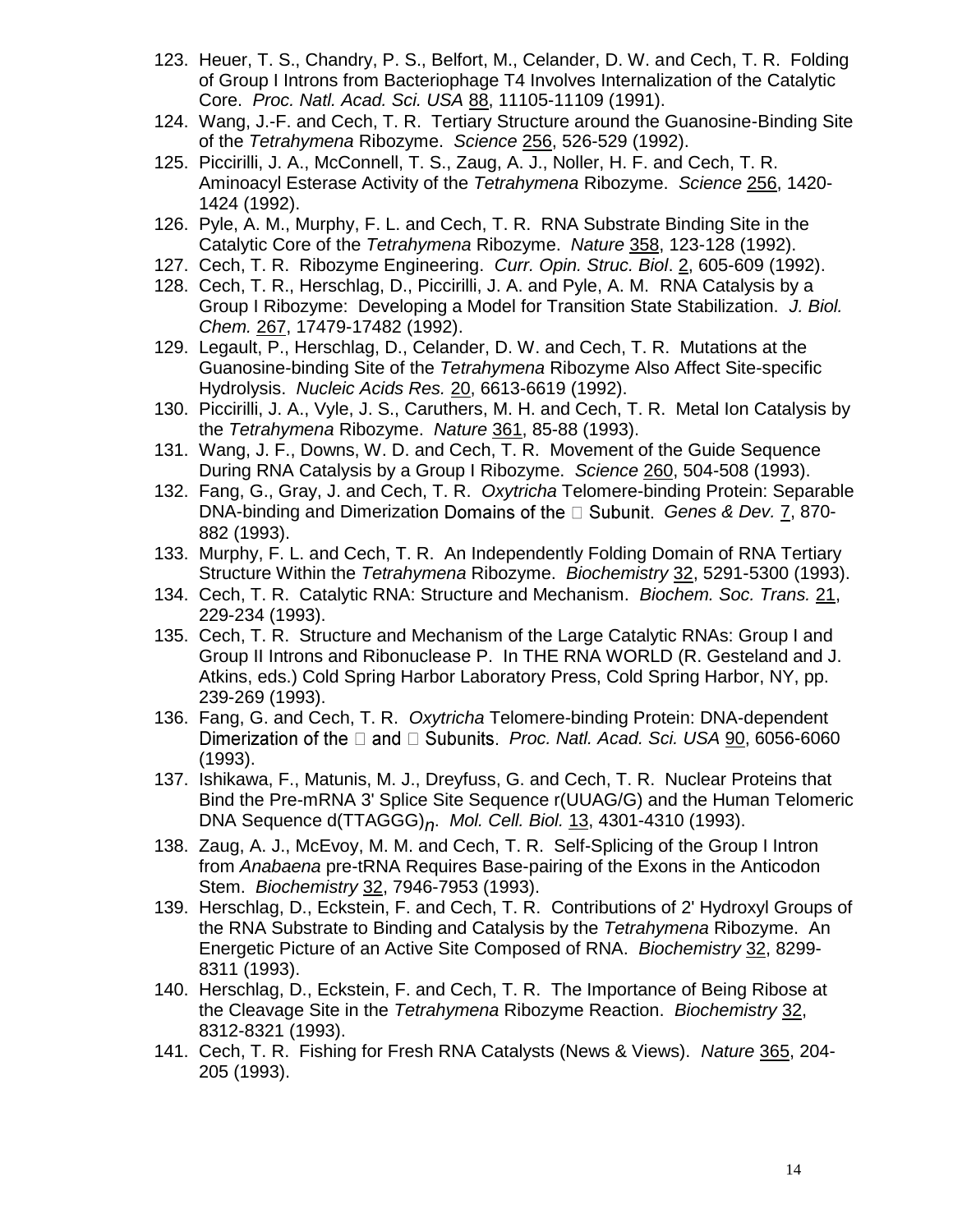- 142. Fang, G. and Cech, T. R. The D Subunit of Oxytricha Telomere-binding Protein Promotes G-quartet Formation by Telomeric DNA. *Cell* 74, 875-885 (1993).
- 143. McConnell, T. S., Cech, T. R. and Herschlag, D. Guanosine Binding to the *Tetrahymena* Ribozyme: Thermodynamic Coupling with Oligonucleotide Binding. *Proc. Natl. Acad. Sci.* 90, 8362-8366 (1993).
- 144. Fang, G. and Cech, T. R. Characterization of a G-quartet Formation Reaction *Promoted by the*  $\Box$  Subunit of *Oxytricha* Telomere-binding Protein. *Biochemistry* 32, 11646-11657 (1993).
- 145. Sullenger, B. A. and Cech, T. R. Tethering Ribozymes to a Retroviral Packaging Signal for Destruction of Viral RNA. *Science* 262, 1566-1569 (1993).
- 146. Strobel, S. A. and Cech, T. R. Tertiary Interactions with the Internal Guide Sequence Mediate Docking of the P1 Helix into the Catalytic Core of the *Tetrahymena* Ribozyme. *Biochemistry* 32, 13593-13604 (1993).
- 147. Willis, M. C., Hicke, B. J., Uhlenbeck, O. C., Cech, T. R. and Koch, T. H. Photocrosslinking of 5-Iodouracil-Substituted RNA and DNA to Proteins. *Science*  262, 1255-1257 (1993).
- 148. Cech, T. R. Efficiency and Versatility of Catalytic RNA: Implications for an RNA World. *Gene* 135, 33-36 (1993).
- 149. Strobel, S. A. and Cech, T. R. Translocation of an RNA Duplex on a Ribozyme. *Nature Structural Biology* 1, 13-17 (1994).
- 150. Murphy, F. L. and Cech, T. R. GAAA Tetraloop and Conserved Bulge Stabilize Tertiary Structure of a Group I Intron Domain. *J. Molec. Biol.* 236, 49-63 (1994).
- 151. Wang, Y.-H., Murphy, F. L., Cech, T. R. and Griffith, J. D. Visualization of a Tertiary Structural Domain of the *Tetrahymena* Group I Intron by Electron Microscopy. *J. Mol. Biol.* 236, 64-71 (1994).
- 152. Hicke, B. J., Willis, M. C., Koch, T. H. and Cech, T. R. Telomeric Protein-DNA Point Contacts Identified by Photo-Cross-Linking using 5-Bromodeoxyuridine. *Biochemistry* 33, 3364-3373 (1994). [Misprinted figure was corrected in *Biochemistry* 33, 7744.]
- 153. Cech, T. R., Bevilacqua, P. C., Doudna, J. A., McConnell, T. S., Strobel, S. A. and Weinstein, L. B. Mechanism and Structure of a Catalytic RNA Molecule. Robert A. Welch Foundation Conferences on Chemical Research, Vol. XXXVII, pp. 91-110 (1993).
- 154. Cech, T. R., Damberger, S. and Gutell, R. R. Representation of the Secondary and Tertiary Structure of Group I Introns, *Nature Struc. Biol.* 1, 273-280 (1994).
- 155. Downs, W. D. and Cech, T. R. A Tertiary Interaction in the *Tetrahymena* Intron Contributes to the Accuracy of Self-splicing. *Genes Dev.* 8, 1198-1211 (1994).
- 156. Wang, J.-F. and Cech, T. R. Metal Ion Dependence of Active-site Structure of the *Tetrahymena* Ribozyme Revealed by Site-specific Photocrosslinking. *J. Am. Chem. Soc.* 116, 4178-4182 (1994).
- 157. Laggerbauer, B., Murphy, F. L. and Cech, T. R. Two Major Tertiary Folding Transitions of the *Tetrahymena* Catalytic RNA. *EMBO J.* 13, 2669-2676 (1994).
- 158. Lingner, J., Hendrick, L. L. and Cech, T. R. Telomerase RNAs of Different Ciliates Have a Common Secondary Structure and a Permuted Template. *Genes Dev.* 8, 1984-1998 (1994).
- 159. Murphy, F. L., Wang, Y.-H., Griffith, J. D. and Cech, T. R. Coaxially Stacked RNA Helices in the Catalytic Center of the *Tetrahymena* Ribozyme. *Science* 265, 1709- 1712 (1994).
- 160. Cech, T. R. The Origin of Life and the Value of Life. In BIOLOGY, ETHICS AND THE ORIGINS OF LIFE, (H. Rolston, III, Ed., Jones & Bartlett, Boston), pp. 15-37 (1994).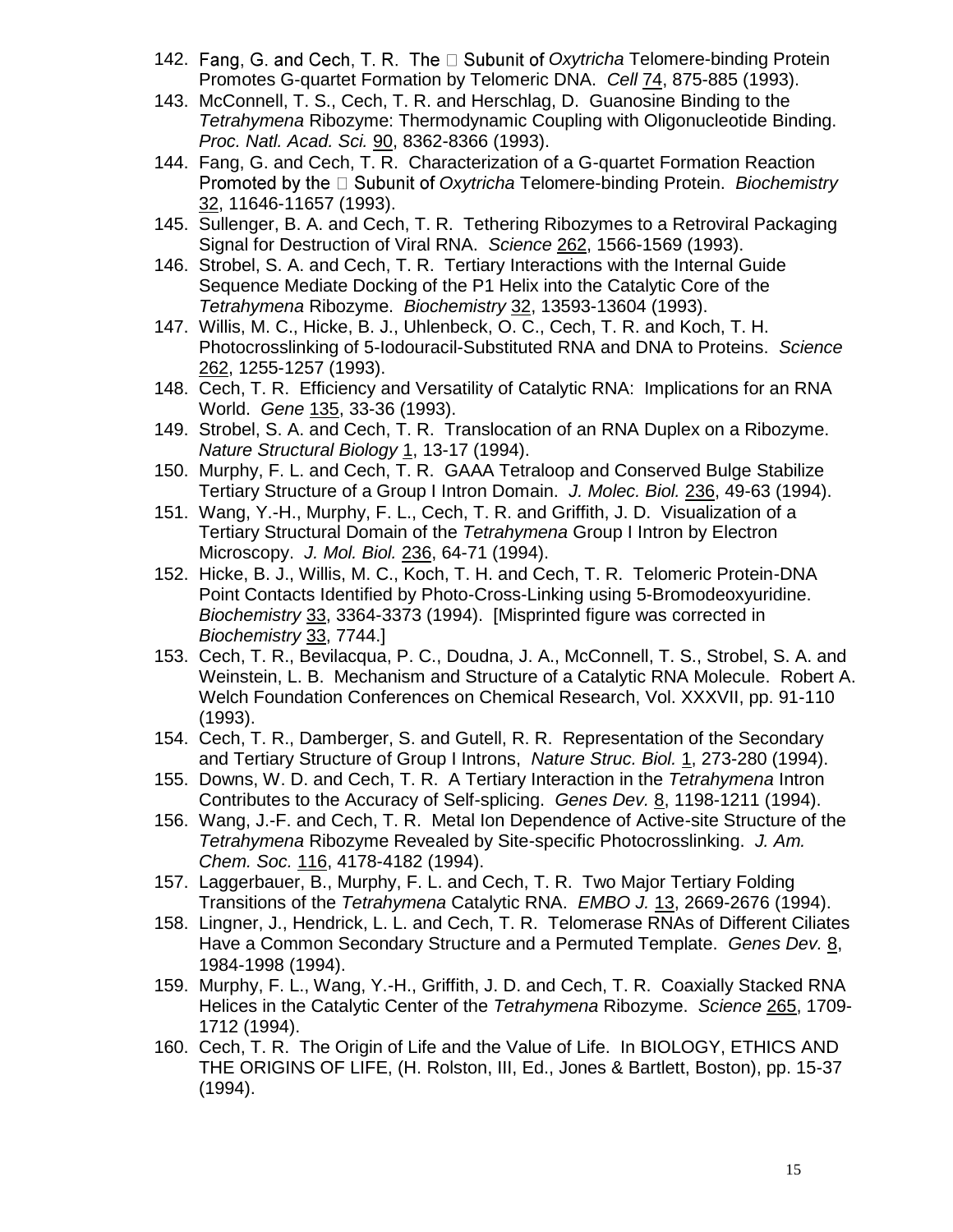- 161. Cech, T. R. Chromosome End Games (Perspective). *Science* 266, 387-388 (1994).
- 162. Sullenger, B. A. and Cech, T. R. Ribozyme-Mediated Repair of Defective mRNA by Targeted Trans-Splicing. *Nature* 371, 619-622 (1994).
- 163. Cech, T. R. and Uhlenbeck, O. C. Hammerhead Nailed Down (News & Views). *Nature* 372, 39-40 (1994).
- 164. Strobel, S. A., Cech, T. R., Usman, N. and Beigelman, L. The 2,6-Diaminopurine Riboside•5-Methyl-Isocytidine Wobble Base Pair: An Isoenergetic Substitution for the Study of G•U Pairs in RNA. *Biochemistry* 33, 13824-13835 (1994).
- 165. Pyle, A. M., Moran, S., Strobel, S. A., Chapman, T., Turner, D. H. and Cech, T. R. Replacement of the Conserved G•U with a G-C Pair at the Cleavage Site of the *Tetrahymena* Ribozyme Decreases Binding, Reactivity, and Fidelity. *Biochemistry* 33, 13856-13863 (1994).
- 166. Zaug, A. J., Dávila-Aponte, J. A. and Cech, T. R. Catalysis of RNA Cleavage by a Ribozyme Derived from the Group I Intron of *Anabaena* Pre-tRNALeu. *Biochemistry* 33, 14935-14947 (1994).
- 167. Strobel, S. A. and Cech, T. R. Minor Groove Recognition of the Conserved G•U Pair at the *Tetrahymena* Ribozyme Reaction Site. *Science* 267, 675-679 (1995).
- 168. Doudna, J. A., Cech, T. R. and Sullenger, B. A. Selection of an RNA Molecule that Mimics a Major Autoantigenic Epitope of Human Insulin Receptor. *Proc. Natl. Acad. Sci. U.S.A.* 92, 2355-2359 (1995).
- 169. McConnell, T. S. and Cech, T. R. A Positive Entropy Change for Guanosine Binding and for the Chemical Step in the *Tetrahymena* Ribozyme Reaction. *Biochemistry* 34, 4056-4067 (1995).
- 170. Doudna, J. A. and Cech, T. R. Self-assembly of a Group I Intron Active Site from its Component Tertiary Structural Domains. *RNA* 1, 36-45 (1995).
- 171. Cech, T. R. Group I Introns: New Molecular Mechanisms for mRNA Repair. *Biotechnology* 13, 323-326 (1995).
- 172. Cech, T. R. RNA:Getting the Message. In TRIUMPH OF DISCOVERY, A CHRONICLE OF GREAT ADVENTURES IN SCIENCE, Scientific American 150th Anniversary Book. (Henry Holt and Company, New York) pp. 192-195 (1995).
- 173. Weeks, K. W. and Cech, T. R. Efficient Protein-Facilitated Splicing of the Yeast Mitochondrial bI5 Intron. *Biochemistry* 34, 7728-7738 (1995).
- 174. Hicke, B. J., Rempel, R., Maller, J., Swank, R., Hamaguchi, J., Bradbury, E. M., Prescott, D. M. and Cech, T. R. Phosphorylation of the *Oxytricha* Telomere Protein: Possible Cell Cycle Regulation. *Nucleic Acids Res.* 23, 1887-1893 (1995).
- 175. Fang, G. and Cech, T. R. Telomerase RNA in the Replication Band and Spherical Subnuclear Organelles in Hypotrichous Ciliates. *J. Cell Biol.* 130, 243-253 (1995).
- 176. Zaug, A. J. and Cech, T. R. Analysis of the Structure of *Tetrahymena* Nuclear RNAs *in vivo*: Telomerase RNA, the Self-Splicing rRNA Intron, and U2 snRNA. *RNA* 1, 363-374 (1995).
- 177. Weeks, K. M. and Cech, T. R. Protein-Facilitation of Group I Intron Splicing by Assembly of RNA Domains. *Cell* 82, 221-230 (1995).
- 178. Tanner, M. A. and Cech, T. R. An Important RNA Tertiary Interaction of Group I and Group II Introns also Occurs in Gram-positive RNase P RNAs. *RNA* (Letter) 1, 349-350 (1995).
- 179. Fang, G. and Cech, T. R. Telomere Proteins. In TELOMERES, (E. Blackburn and C. Greider, eds.) Cold Spring Harbor Laboratory Press, Cold Spring Harbor, NY, 69-105 (1995).
- 180. Lingner, J., Cooper, J. P. and Cech, T. R. Telomerase and DNA End Replication: Not a Lagging Strand Problem? *Science* 269, 1533-1534 (1995).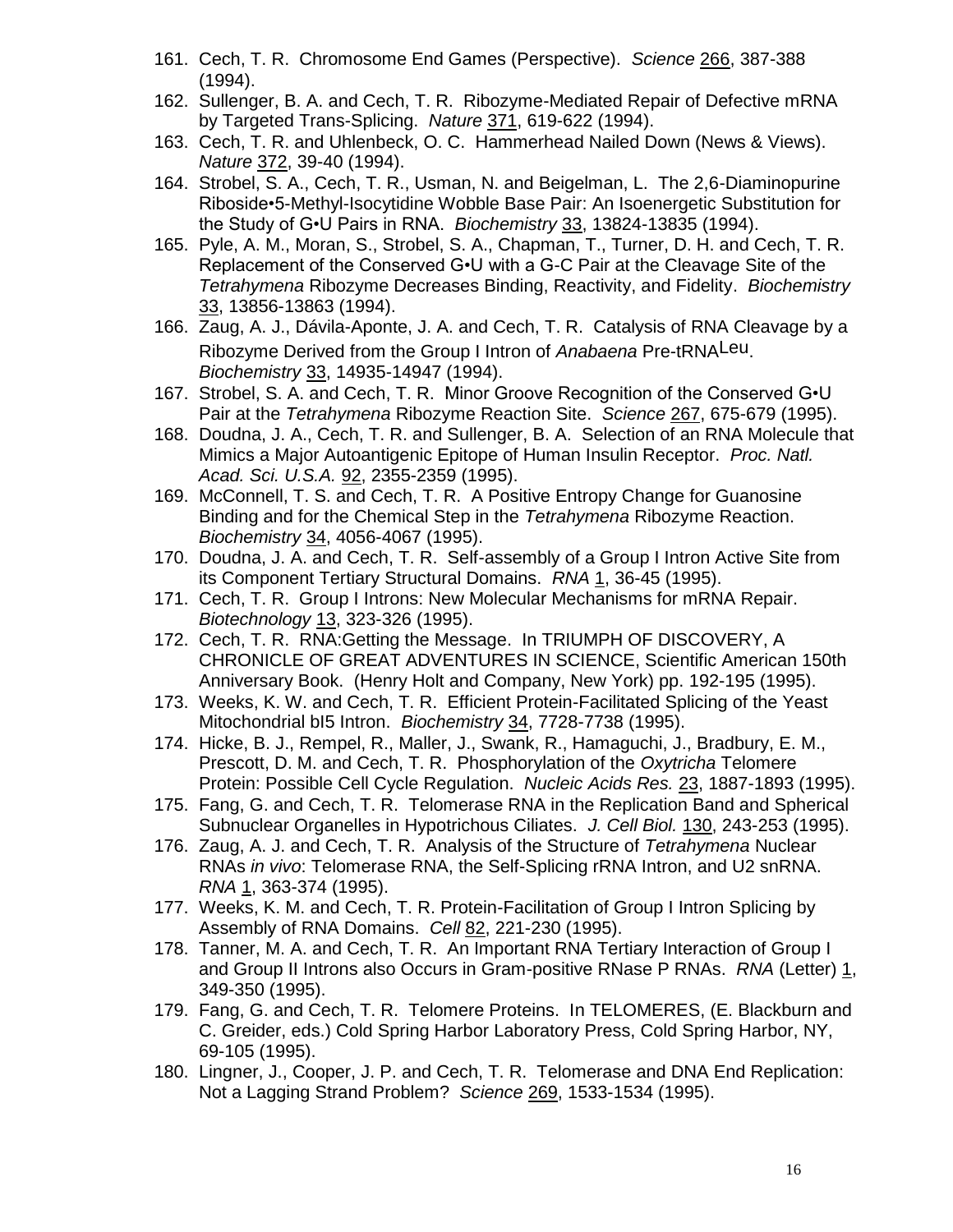- 181. Campbell, T. B. and Cech, T. R. Identification of Ribozymes within a Ribozyme Library that Efficiently Cleave a Long Substrate RNA. *RNA* 1, 598-609 (1995).
- 182. Nakamura, T. M., Wang, Y.-H., Zaug, A. J., Griffith, J. D. and Cech, T. R. Relative Orientation of RNA Helices in a Group I Ribozyme Determined by Helix Extension Electron Microscopy. *EMBO J.* 14, 4849-4859 (1995).
- 183. Zaug, A. J., Lingner, J. and Cech, T. R. Method for Determining RNA 3' Ends and Application to Human Telomerase RNA. *Nucleic Acids Res.* 24, 532-533 (1996).
- 184. Tanner, M. A. and Cech, T. R. Activity and Thermostability of the Small Selfsplicing Group I Intron in the Pre-tRNAIle of the Purple Bacterium *Azoarcus*. *RNA* 2, 74-83 (1996).
- 185. Weeks, K. M. and Cech, T. R. Assembly of a Ribonucleoprotein Catalyst by Tertiary Structure Capture. *Science* 271, 345-348 (1996).
- 186. Strobel, S. A. and Cech, T. R. The Exocyclic Amine of the Conserved G•U Pair at the Cleavage Site of the *Tetrahymena* Ribozyme Contributes to 5'-Splice Site Selection and Transition State Stabilization. *Biochemistry* 35, 1201-1211 (1996).
- 187. Golden, B. L. and Cech, T. R. Conformational Switches Involved in Orchestrating the Successive Steps of Group I RNA Splicing. *Biochemistry* 35, 3754-3763 (1996).
- 188. Rusconi, C. P. and Cech, T. R. Mitochondrial Import of Only One of Three Nuclear-Encoded Glutamine tRNAs in *Tetrahymena thermophila*. *Embo J.* 15, 3286-3295 (1996).
- 189. Cech, T. R. and Herschlag, D. Group I Ribozymes: Substrate Recognition, Catalytic Strategies and Comparative Mechanistic Analysis. *Nucleic Acids and Molecular Biology*, vol. 10 (F. Eckstein and D. M. J. Lilley, eds) Berlin, Springer-Verlag, pp. 1-17 (1996).
- 190. Cech, T. R. and Szewczak, A. A. Selecting Apt RNAs for NMR. (Perspective) *RNA* 2, 625-627 (1996).
- 191. Downs, W. D. and Cech, T. R. Kinetic Pathway for Folding of the *Tetrahymena* Ribozyme Revealed by Three Ultraviolet-Inducible Cross-Links. *RNA* 2, 718-732 (1996).
- 192. Bevilacqua, P. C. and Cech, T. R. Minor Groove Recognition of Double-Stranded RNA by the Double-Stranded RNA-Binding Domain from the RNA-Activated Protein Kinase PKR. *Biochemistry*, 35, 9983-9994 (1996).
- 193. Campbell, T. B. and Cech, T. R. Mutations in the *Tetrahymena* Ribozyme Internal Guide Sequence: Effects on Docking of the P1 Helix into the Catalytic Core and Correlation with Catalytic Activity. *Biochemistry* 35, 11493-11502 (1996).
- 194. Cate, J. H., Gooding, A. R., Podell, E., Zhou, K., Golden, B. L., Kundrot, C. E., Cech, T. R. and Doudna, J. A. Crystal Structure of a Group I Ribozyme Domain: Principles of RNA Packing. *Science* 273, 1678-1685 (1996).
- 195. Cate, J. H., Gooding, A. R., Podell, E., Zhou, K., Golden, B. L., Szewczak, A. A., Kundrot, C. E., Cech, T. R. and Doudna, J. A. RNA Tertiary Structure Mediation by Adenosine Platforms. *Science* 273, 1696-1699 (1996).
- 196. Lingner, J. and Cech, T. R. Purification of Telomerase from *Euplotes aediculatus*: Requirement of a Primer 3' Overhang. *Proc. Natl. Acad. Sci. USA* 93, 10712- 10717 (1996).
- 197. Kuo, L. Y. and Cech, T. R. Conserved Thermochemistry of Guanosine Nucleophile Binding for Structurally Distinct Group I Ribozymes. *Nucleic Acids Res.* 24, 3722-3727 (1996).
- 198. Weinstein, L. B., Earnshaw, D. J., Cosstick, R. and Cech, T. R. Synthesis and Characterization of an RNA Dinucleotide Containing a 3'-*S*-Phosphorothiolate Linkage. *J. Am. Chem. Soc.* 118, 10341-10350 (1996).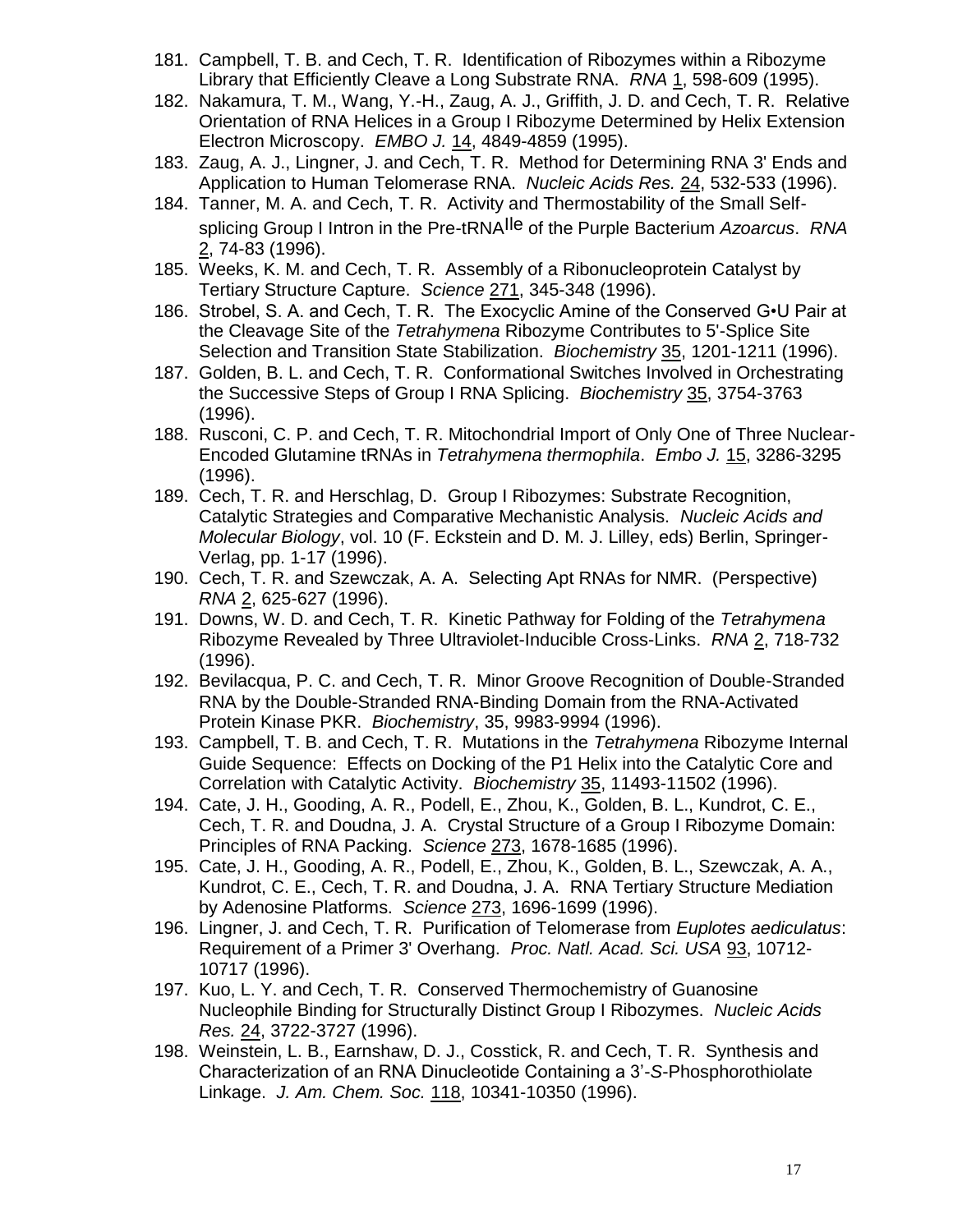- 199. Rusconi, C. P. and Cech, T. R. The Anticodon is the Signal Sequence for Mitochondrial Import of Glutamine tRNA in *Tetrahymena*. *Genes Dev.* 10, 2870- 2880 (1996).
- 200. Golden, B. L., Gooding, A. R., Podell, E. and Cech, T. R. X-ray Crystallography of Large RNAs: Heavy Atom Derivatives by RNA Engineering. *RNA* 2, 1295-1305 (1996).
- 201. Hammond, P. W., Lively, T. N. and Cech, T. R. The Anchor Site of Telomerase from *Euplotes aediculatus* Revealed by Photo-cross-linking to Single- and Doublestranded DNA Primers. *Molec. Cell Biol.* 17, 296-308 (1997).
- 202. Tanner, M. A. and Cech, T. R. Joining the Two Domains of a Group I Ribozyme to Form the Catalytic Core. *Science* 275, 847-849 (1997).
- 203. Cooper, J. P., Nimmo, E. R., Allshire, R. C. and Cech, T. R. Regulation of Telomere Length and Function by a Myb-Domain Protein in Fission Yeast. *Nature* 385, 744-747 (1997).
- 204. Lingner, J., Hughes, T. R., Shevchenko, A., Mann, M., Lundblad, V. and Cech, T. R. Reverse Transcriptase Motifs in the Catalytic Subunit of Telomerase. *Science* 276, 561-567 (1997).
- 205. McConnell, T. S., Herschlag, D. and Cech, T. R. Effects of Divalent Metal Ions on Individual Steps of the *Tetrahymena* Ribozyme Reaction. *Biochemistry* 36, 8293- 8303 (1997).
- 206. Golden, B. L., Gooding, A. R., Podell, E. and Cech, T. R. Crystals by Design: A Strategy for Crystallization of a Ribozyme Derived from the *Tetrahymena* group I Intron. *J. Mol. Biol.* 270, 711-723 (1997).
- 207. Cohen, S. B. and Cech, T. R. Dynamics of Thermal Motions within a Large Catalytic RNA Investigated by Cross-linking with Thiol-Disulfide Interchange. *J. Am. Chem. Soc.* 119, 6259-6268 (1997).
- 208. Szewczak, A. A. and Cech, T. R. An Internal Loop Acts as a Hinge to Facilitate Ribozyme Folding and Catalysis. *RNA* 3, 838-849 (1997).
- 209. Nakamura, T. M., Morin, G. B., Chapman, K. B., Weinrich, S. L., Andrews, W. H., Lingner, J., Harley, C. B. and Cech, T. R. Telomerase Catalytic Subunit Homologs from Fission Yeast and Human. *Science* 277, 955-959 (1997).
- 210. Weinstein, L. B., Jones, B. C. N. M., Cosstick, R. and Cech, T. R. A Second Catalytic Metal Ion in a Group I Ribozyme. *Nature* 388, 805-807 (1997).
- 211. Tanner, M. A., Anderson, E. M., Gutell, R. R. and Cech, T. R. Mutagenesis and Comparative Sequence Analysis of a Base Triple Joining the Two Domains of Group I Ribozymes. *RNA* 3, 1037-1051 (1997).
- 212. Hammond, P. W. and Cech, T. R. dGTP-Dependent Processivity and Possible Template Switching of *Euplotes* Telomerase. *Nucleic Acids Res.* 25, 3698-3704 (1997).
- 213. Lingner, J., Cech, T. R., Hughes, T. R. and Lundblad, V. Three Ever Shorter Telomere (*EST*) Genes Are Dispensable for *in vitro* Yeast Telomerase Activity. *Proc. Natl. Acad. Sci. USA* 94, 11190-11195 (1997).
- 214. Chapon, C., Cech, T. R. and Zaug, A. J. Polyadenylation of Telomerase RNA in Budding Yeast. *RNA* 3, 1337-1351 (1997).
- 215. Zhang, B. and Cech, T. R. Peptide Bond Formation by *in vitro* Selected Ribozymes. *Nature* 390, 96-100 (1997).
- 216. Cech, T. R., Nakamura, T. M. and Lingner, J. Telomerase Is a True Reverse Transcriptase. *Biochemistry (Moscow)* 62, 1202-1205 (1997).
- 217. Jabri, E., Aigner, S. and Cech, T. R. Kinetic and Secondary Structure Analysis of *Naegleria andersoni* GIR1: a Group I Intron Whose Putative Biological Function is Site-specific Hydrolysis. *Biochemistry* 36, 16345-16354 (1997).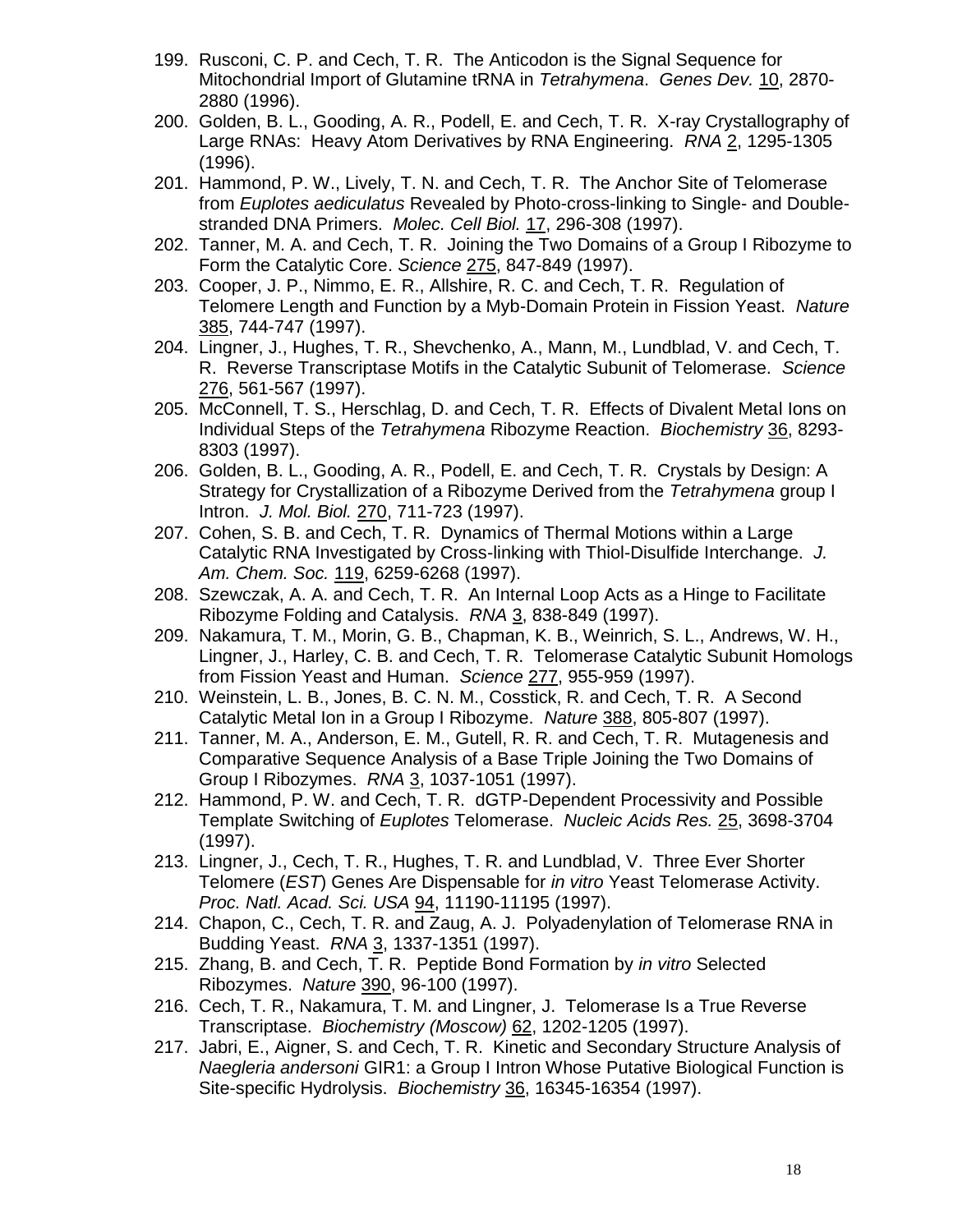- 218. Cech, T. R. and Lingner, J. Telomerase and the Chromosome End-replication Problem. Proceedings of the CIBA Foundation Symposium No. 211, (John Wiley & Sons) pp. 20-34 (1997).
- 219. Nakamura, T. M. and Cech, T. R. Reversing Time: Origin of Telomerase. (Minireview) *Cell* 92, 587-590 (1998).
- 220. Hammond, P. W. and Cech, T. R. *Euplotes* Telomerase: Evidence for Limited Base-Pairing During Primer Elongation and dGTP as an Effector of Translocation. *Biochemistry* 37, 5162-5172 (1998).
- 221. Froelich-Ammon, S. J., Dickinson, B. A., Bevilacqua, J. M., Schultz, S. C. and Cech, T. R. Modulation of Telomerase Activity by Telomere DNA-Binding Proteins in *Oxytricha*. *Genes Dev.* 12, 1504-1514 (1998).
- 222. Bevilacqua, P. C., George, C. X., Samuel, C. E. and Cech, T. R. Binding of the Protein Kinase PKR to RNAs with Secondary Structure Defects: Role of the Tandem A-G Mismatch and Noncontiguous Helixes. *Biochemistry* 37, 6303-6316 (1998).
- 223. Lingner, J. and Cech, T. R. Telomerase and Chromosome End Maintenance. *Curr. Opin. Genet. Dev.* 8, 226-232 (1998).
- 224. Bryan, T. M., Sperger, J. M., Chapman, K. B. and Cech, T. R. Telomerase Reverse Transcriptase Genes Identified in *Tetrahymena thermophila* and *Oxytricha trifallax*. *Proc. Natl. Acad. Sci. USA* 95, 8479-8484 (1998).
- 225. Szewczak, A. A., Podell, E. R., Bevilacqua, P. C. and Cech, T. R. Thermodynamic Stability of the P4-P6 Domain RNA Tertiary Structure Measured by Temperature Gradient Gel Electrophoresis. *Biochemistry* 37, 11162-11170 (1998).
- 226. Zhang, B. and Cech, T. R. Peptidyl-transferase Ribozymes: *trans* Reactions, Structural Characterization and Ribosomal RNA-like Features. *Chemistry & Biology* 5, 539-553 (1998).
- 227. Cohen, S. B. and Cech, T. R. A Quantitative Study of the Flexibility Contributed to RNA Structures by Nicks and Single-stranded Gaps. *RNA* 4, 1179-1185 (1998).
- 228. Golden, B. L., Gooding, A. R., Podell, E. and Cech, T. R. A Preorganized Active Site in the Crystal Structure of the *Tetrahymena* Ribozyme. *Science* 282, 259-264 (1998).
- 229. Nakamura, T. M., Cooper, J. P. and Cech, T. R. Two Modes of Survival of Fission Yeast without Telomerase. *Science* 282, 493-496 (1998).
- 230. Jabri, E. and Cech, T. R. *In vitro* Selection of the *Naegleria* GIR1 Ribozyme Identifies Three Base Changes that Dramatically Improve Activity. *RNA* 4, 1481- 1492 (1998).
- 231. Cech, T. R. and Golden, B. L. Building a Catalytic Active Site Using Only RNA. The *RNA World*, Second Edition (R. Gesteland, T. R. Cech and J. Atkins, eds.) Cold Spring Harbor Laboratory Press, Cold Spring Harbor, NY, pp. 321-349 (1999).
- 232. Bryan, T. M. and Cech, T. R. Telomerase and the Maintenance of Chromosome Ends. *Curr. Opin. Cell Biol.* 11, 318-324 (1999).
- 233. Silverman, S. K. and Cech, T. R. Energetics and Cooperativity of Tertiary Hydrogen Bonds in RNA Structure. *Biochemistry* 38, 8691-8702 (1999).
- 234. Juneau, K. and Cech, T. R. *In vitro* Selection of RNAs with Increased Tertiary Structure Stability. *RNA* 5, 1119-1129 (1999).
- 235. Seto, A. G., Zaug, A. J., Sobel, S. G., Wolin, S. L. and Cech, T. R. *Saccharomyces cerevisiae* Telomerase is an Sm Small Nuclear Ribonucleoprotein Particle. *Nature* 401, 177-180 (1999).
- 236. Silverman, S. K. and Cech, T. R. RNA Tertiary Folding Monitored by Fluorescence of Covalently Attached Pyrene. *Biochemistry* 38, 14224-14237 (1999).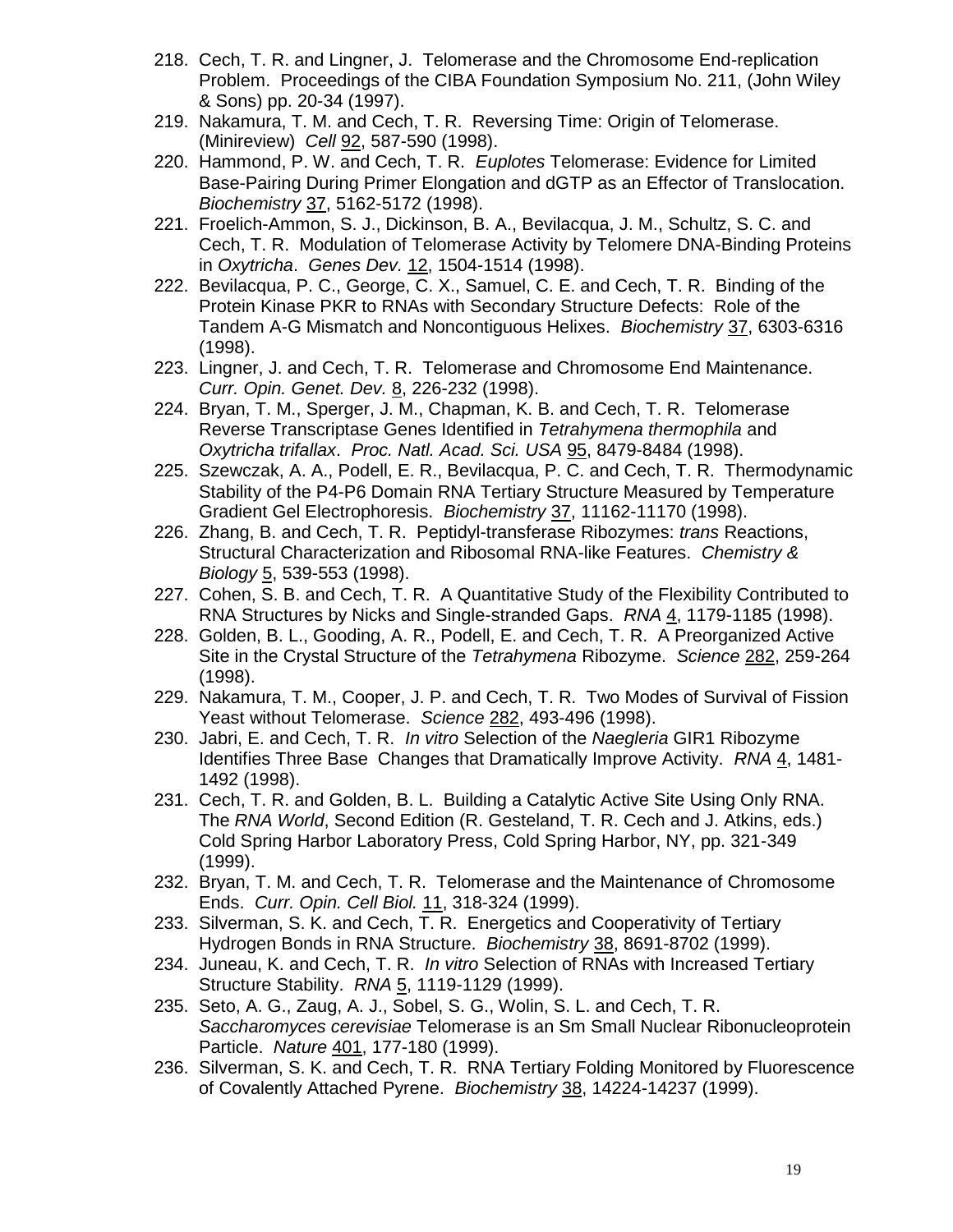- 237. Friedman, K. L. and Cech, T. R. Essential Functions of N-terminal Domains in the Yeast Telomerase Catalytic Subunit Revealed by Selection for Viable Mutants. *Genes Dev*. 13, 2863-2874 (1999).
- 238. Hagen, M. and Cech, T. R. Self-splicing of the *Tetrahymena* Intron from mRNA in Mammalian Cells. *EMBO J.* 18, 6491-6500 (1999).
- 239. Silverman, S. K., Zheng, M., Wu, M., Tinoco, Jr., I. and Cech, T. R. Quantifying the Energetic Interplay of RNA Tertiary and Secondary Structure Interactions. *RNA* 5, 1665-1674 (1999).
- 240. Cech, T. R. Life at the End of the Chromosome: Telomeres and Telomerase. *Angewandte Chemie (International Edition)* 39, 34-43 (2000).
- 241. Cohen, S. B. and Cech, T. R. Engineering Disulfide Cross-links in RNA Using Thiol-Disulfide Interchange Chemistry. In *Current Protocols in Nucleic Acid Chemistry* (S. L. Beaucage, D. E. Bergstrom, G. D. Glick and R. A. Jones, eds.) John Wiley & Sons, Inc. New York, Unit 5.1, pp. 1-10 (2000).
- 242. Haering, C. H., Nakamura, T. M., Baumann, P. and Cech, T. R. Analysis of Telomerase Catalytic Subunit Mutants *in vivo* and *in vitro* in *Schizosaccharomyces pombe*. *Proc. Natl. Acad. Sci. USA* 97, 6367-6372 (2000).
- 243. Bryan, T. M., Goodrich, K. J. and Cech, T. R. A Mutant of *Tetrahymena* Telomerase Reverse Transcriptase with Increased Processivity. *J. Biol. Chem.* 275, 24199-24207 (2000).
- 244. Cech, T. R. The Ribosome is a Ribozyme. *Science* 289, 878-879 (2000).
- 245. Bryan, T. M., Goodrich, K. J. and Cech, T. R. Telomerase RNA Bound by Protein Motifs Specific to Telomerase Reverse Transcriptase. *Molec. Cell* 6, 493-499 (2000).
- 246. Silverman, S. K., Deras, M. L., Woodson, S. A., Scaringe, S. A. and Cech, T. R. Multiple Folding Pathways for the P4-P6 RNA Domain. *Biochemistry* 39, 12465- 12475 (2000).
- 247. Baumann , P. and Cech, T. R. Protection of Telomeres by the Ku Protein in Fission Yeast. *Molec. Biol. Cell* 11, 3265-3275 (2000).
- 248. Aigner, S., Lingner, J., Goodrich, K. J., Grosshans, C. A., Shevchenko, A., Mann, M. and Cech, T. R. *Euplotes* Telomerase Contains a La Motif Protein Produced by Apparent Translational Frameshifting. *Embo J.* 22, 6230-6239 (2000).
- 249. Silverman, S. K. and Cech, T. R. An Early Transition State for Folding of the P4- P6 RNA Domain. *RNA* 7, 161-166 (2001).
- 250. Juneau, K., Podell, E., Harrington, D. J. and Cech, T. R. Structural Basis of the Enhanced Stability of a Mutant Ribozyme Domain and a Detailed View of RNA-Solvent Interactions. *Structure* 9, 221-231 (2001).
- 251. Cech, T. R. Overturning the Dogma: Catalytic RNA. In *The Origins of Creativity*, (Pfenninger, K. H. and Shubik, V. R., eds.) Oxford University Press, pp. 5-17 (2001).
- 252. Baumann, P. and Cech, T. R. Pot1, the Putative Telomere End-binding Protein in Fission Yeast and Humans. *Science* 292, 1171-1175 (2001).
- 253. Sperger, J. M. and Cech, T. R. A Stem-loop of *Tetrahymena* Telomerase RNA Distant from the Template Potentiates RNA Folding and Telomerase Activity. *Biochemistry* 40, 7005-7016 (2001).
- 254. Jarstfer, M. B. and Cech, T. R. Effects of Nucleotide Analogues on *Euplotes aediculatus* Telomerase Processivity: Evidence for Product-Assisted Translocation. *Biochemistry* 41, 151-161 (2002).
- 255. Livengood, A. J., Zaug, A. J. and Cech, T. R. Essential Regions of *Saccharomyces cerevisiae* Telomerase RNA: Separate Elements for Est1p and Est2p Interaction. *Molec. Cell.Biol.* 22, 2366-2374 (2002).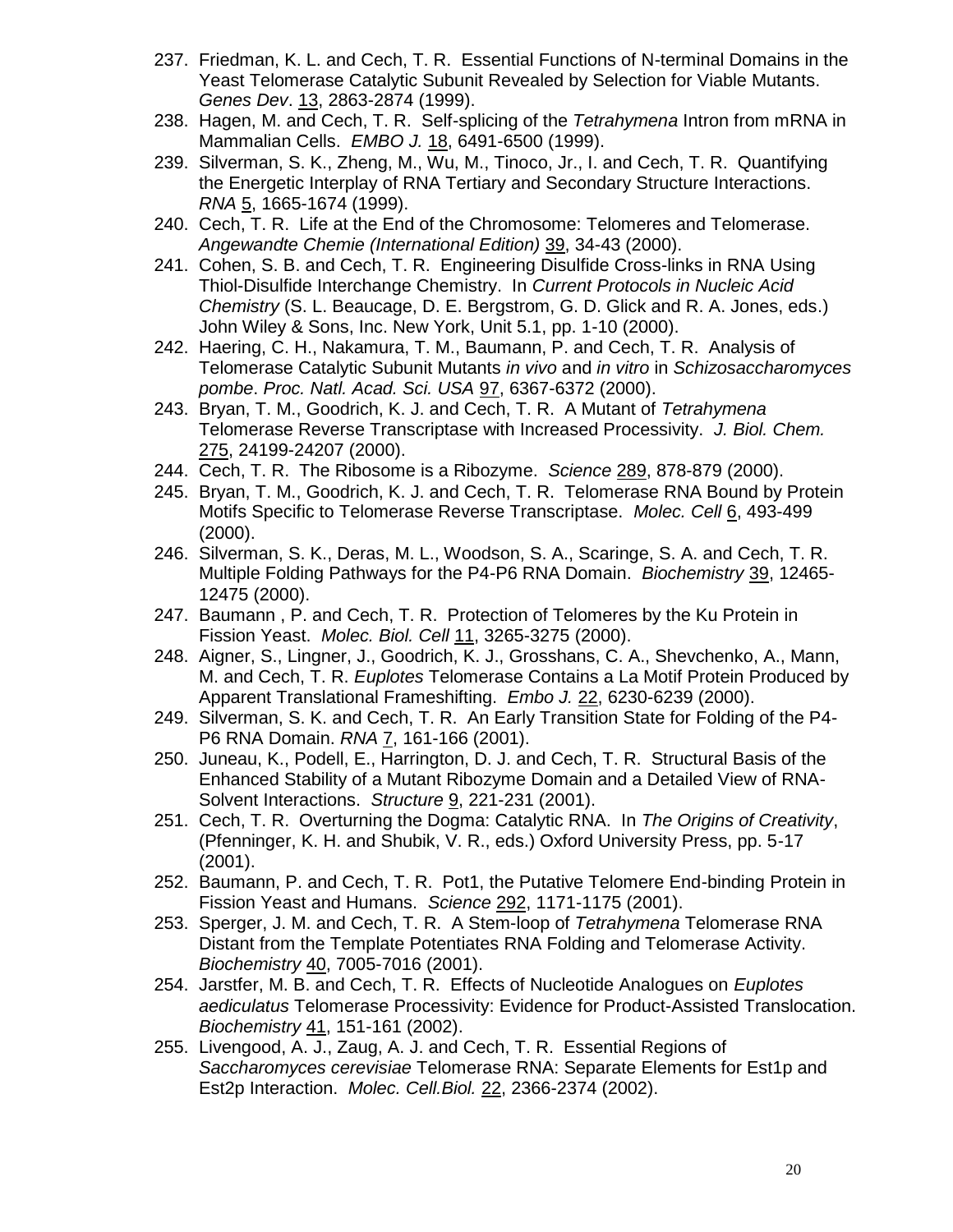- 256. Guo, F. and Cech, T. R. *In vivo* Selection of Better Self-Splicing Introns in *E. coli*: the Role of the P1 Extension Helix of the *Tetrahymena* Intron. *RNA* 8, 647-658 (2002).
- 257. Doudna, J. A. and Cech, T. R. The Chemical Repertoire of Natural Ribozymes. *Nature* 418, 222-228 (2002).
- 258. Baumann, P., Podell, E. and Cech, T. R. Human Pot1 (Protection of Telomeres) Protein: Cytolocalization, Gene Structure, and Alternative Splicing. *Molec. Cell. Biol.* 22, 8079-8087 (2002).
- 259. Guo, F. and Cech, T. R. Evolution of *Tetrahymena* Ribozyme Mutants with Increased Structural Stability. *Nature Structural Biology* 9, 855-961 (2002).
- 260. Seto, A. G., Livengood, A. J., Tzfati, Y., Blackburn, E. H. and Cech, T. R. A Bulged Stem Tethers Est1p to Telomerase RNA in Budding Yeast. *Genes Dev.* 16, 2800-2812 (2002).
- 261. Lei, M., Baumann, P. and Cech, T. R. Cooperative Binding of Single-stranded Telomeric DNA by Pot1 Protein of *Schizosaccharomyces pombe*. *Biochemistry* 41, 14560-14568 (2002).
- 262. Cech, T.R. Ribozymes, The First 20 Years. *Biochemical Society Transactions* 30, 1162-1166 (2002).
- 263. Friedman, K. L., Heit, J. J. , Long, D. L. and Cech, T. R. N-terminal Domain of Yeast Telomerase Reverse Transcriptase: Recruitment of Est3p to the Telomerase Complex. *Molec. Biol. Cell* 14, 1-13 (2003).
- 264. Förstemann, K., Zaug, A. J., Cech, T. R. and Lingner, J. Yeast Telomerase is Specialized for C/A-rich RNA Templates. *Nucleic Acids Res.* 31, 1646-1655 (2003).
- 265. Aigner, S., Postberg, J., Lipps, H. J. and Cech, T. R. The *Euplotes* La Motif Protein p43 Has Properties of a Telomerase-Specific Subunit. *Biochemistry* 42, 5736-5747 (2003).
- 266. Colgin, L. M., Baran, K., Baumann, P., Cech, T. R. and Reddel, R. R. Human POT1 Facilitates Telomere Elongation by Telomerase. *Current Biology* 13, 942- 946 (2003).
- 267. Classen, S., Lyons, D., Cech, T. R. and Schultz, S. C. Sequence Specific and 3' end Selective Single Strand DNA Binding by the *Oxytricha nova* Telomere End Binding Protein  $\alpha$  Subunit. *Biochemistry* 42, 9269-9277 (2003).
- 268. Seto, A. G., Tzfati, Y., Zaug, A. J., Blackburn, E. H. and Cech, T. R. A Templateproximal RNA Paired Element Contributes to *S. cerevisiae* Telomerase Activity. RNA 9, 1323-1332 (2003).
- 269. Lei, M., Podell, E. R., Baumann, P. and Cech, T. R. DNA Self-recognition in the Structure of Pot1 Bound to Telomeric Single-stranded DNA. *Nature* 426, 198-203 (2003).
- 270. Bryan, T. M., Goodrich, K. J. and Cech, T. R. *Tetrahymena* telomerase is Active as a Monomer. *Molec. Biol. Cell* 14, 4794-4804 (2003).
- 271. Cech, T. R. Beginning to Understand the End of the Chromosome (Review). *Cell* 116, 273-279 (2004).
- 272. Cech, T. R. RNA Finds a Simpler Way. *Nature* 428, 263-264 (2004).
- 273. Zappulla, D. C. and Cech, T. R. Yeast Telomerase RNA: A Flexible Scaffold for Protein Subunits. *Proc. Natl. Acad. Sci. USA* 101, 10024-10029 (2004).
- 274. Aigner, S. and Cech, T. R. The *Euplotes* Telomerase Subunit p43 Stimulates Enzymatic Activity and Processivity *in vitro*. *RNA* 10, 1108-1118 (2004).
- 275. Guo, F., Gooding, A. R. and Cech, T. R. Structure of the *Tetrahymena* Ribozyme: Base Triple Sandwich and Metal Ion at the Active Site. *Molec. Cell 16, 351-362*  (2004).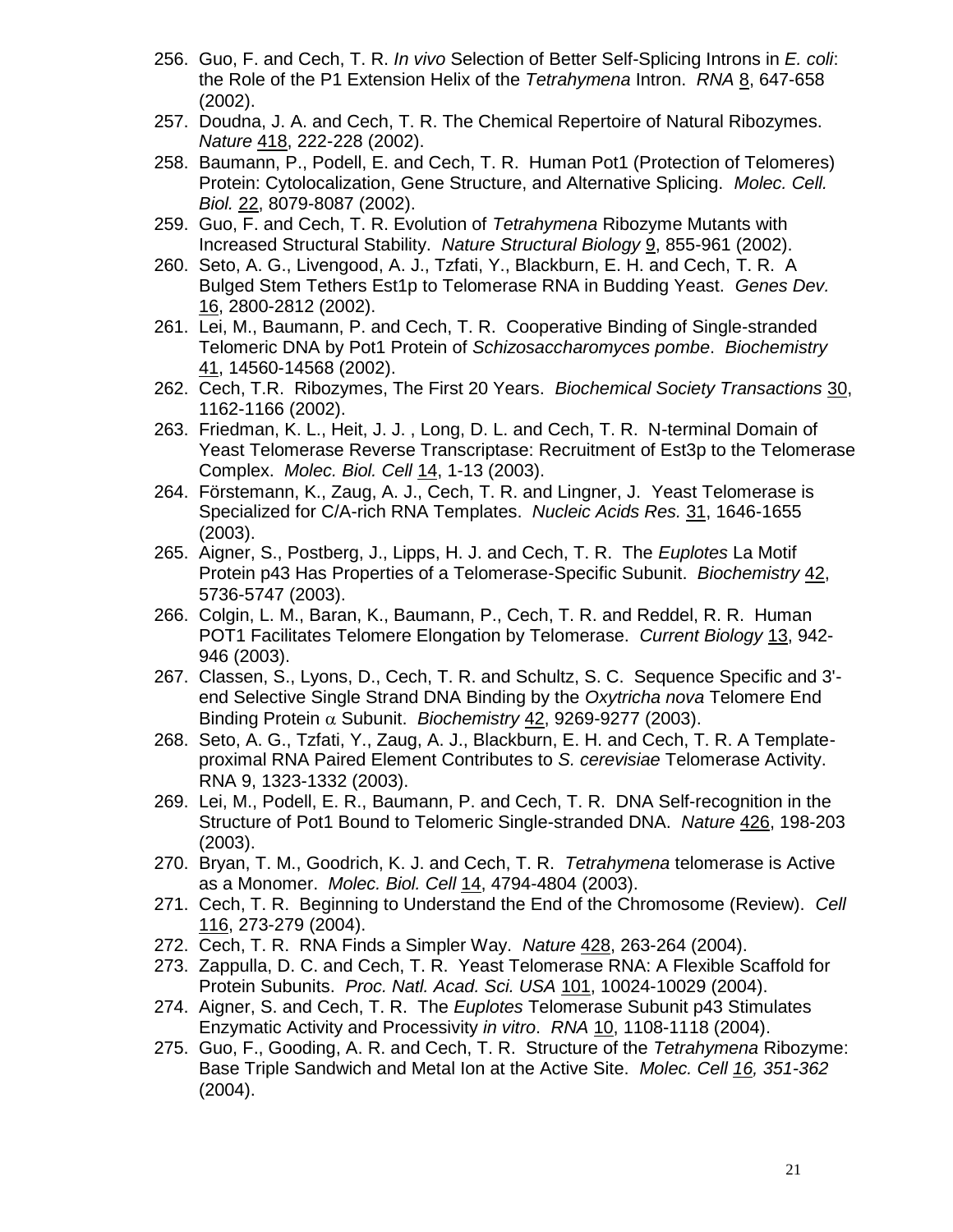- 276. Lei, M., Podell, E. R. and Cech, T. R. Structure of Human POT1 Bound to Telomeric Single-stranded DNA provides a model for chromosome end-protection. *Nature Struc. Mol. Biol.* 11, 1223-1229 (2004).
- 277. Mandell, J. G., Bähler, J., Volpe, T. A., Martienssen, R. A. and Cech, T. R. The *Euplotes* Telomerase Subunit p43 Stimulates Enzymatic Activity and Processivity *in vitro*. *Genome Biol.* 6, RI.1-RI.15 (2004).
- 278. Mandell, J. G., Goodrich, K. J., Bähler, J. and Cech, T. R. Expression of a RecQ Helicase Homolog Affects Progression through Crisis in Fission Yeast Lacking Telomerase. *J. Biol. Chem.* 280, 5249-5257 (2005).
- 279. Lei, M., Zaug, A. J., Podell, E. R. and Cech T. R. Switching Human Telomerase On and Off with hPOT1 Protein *in vitro*. *J. Biol. Chem.* 280, 20449-20456 (2005).
- 280. Zaug, A. J., Podell, E. R. and Cech, T. R. Human POT1 Disrupts Telomeric G-Quadruplexes Allowing Telomerase Extension *in vitro*. *Proc. Natl. Acad. Sci. USA*, 102, 10864-10869 (2005).
- 281. Jacobs, S. A., Podell, E. R., Wuttke, D. S. and Cech, T. R. Soluble Domains of Telomerase Reverse Transcriptase Identified by High-throughput Screening. *Protein Science* 14, 2051-2058 (2005).
- 282. Opresko, P.L., Mason, P.A., Podell, E.R., Lei, M., Hickson, I.D., Cech, T.R. and Bohr, V. A. POT1 Stimulates RecQ Helicases WRN and BLM to Unwind Telomeric DNA Substrates. *J. Biol. Chem.* 280, 32069-32080 (2005).
- 283. Zappulla, D.C., Goodrich, K. and Cech, T.R. A miniature yeast telomerase RNA functions *in vivo* and reconstitutes activity *in vitro*. *Nature Struc. Molec. Biol*. 12, 1072-1077 (2005).
- 284. Cech, T.R., Moras, D., Nagai, K. and Williamson, J.R. "The RNP World," In *The RNA World,* Third Edition (Gesteland, R., Cech, T.R. and Atkins, J., ed.; Cold Spring Harbor Laboratory Press), Chapter 11, 309-326 (2006).
- 285. Jacobs, S.A., Podell, E.R. and Cech, T.R. Crystal structure of the essential Nterminal domain of telomerase reverse transcriptase. *Nature Struc. Molec. Biol.*, 13, 218-225 (2006).
- 286. Vincens, Q. and Cech, T.R. Atomic level architecture of group I introns revealed. *Trends Biochem. Sci.*, 31, 41-51 (2006).
- 287. Guo, F., Gooding, A.R. and Cech, T.R. Comparison of crystal structure interactions and thermodynamics for stabilizing mutations in the *Tetrahymena* ribozyme. *RNA*, 12, 387-395 (2006).
- 288. Mozdy, A.D. and Cech, T.R. Low Abundance of Telomerase in Yeast: Implications for Telomerase Haploinsufficiency. *RNA,* 12, 1721-1737 (2006).
- 289. Zappulla, D. and Cech, T.R. RNA as a Flexible Scaffold for Proteins: Yeast Telomerase and Beyond. *Cold Spring Harbor Symposia on Quantitative Biology,*  LXXI (2007).
- 290. Wang, F., Podell, E.R., Zaug, A.J., Yang, Y., Baciu, P., Cech, T.R. and Lei, M. The POT1-TPP1 Telomere Complex is a Telomerase Processivity Factor. *Nature,* 445, 506-510 (2007).
- 291. Vicens, Q., Gooding, A.R., Laederach, A. and Cech, T.R. Local RNA Structural Changes Induced by Crystallization are Revealed by SHAPE. *RNA,* 13, 536-548 (2007).
- 292. Cech, T. On the Occasion of the  $25<sup>th</sup>$  Anniversary of the Discovery of Catalytic RNA. *Biol. Chem.* 388; 661-662 (2007).
- 293. Mozdy, A.D., Podell, E.R. and Cech, T.R. Multiple Yeast Genes, Including Paf1 Complex Genes, Affect Telomere Length via Telomerase RNA Abundance. *Mol Cell Biol.* 28, 4152-4161 (2008).
- 294. Qiao, F. and Cech, T.R. Triple-helix Structure in Telomerase RNA Contributes to Catalysis. *Nat. Struct. Mol. Biol.* 15, 634-640 (2008).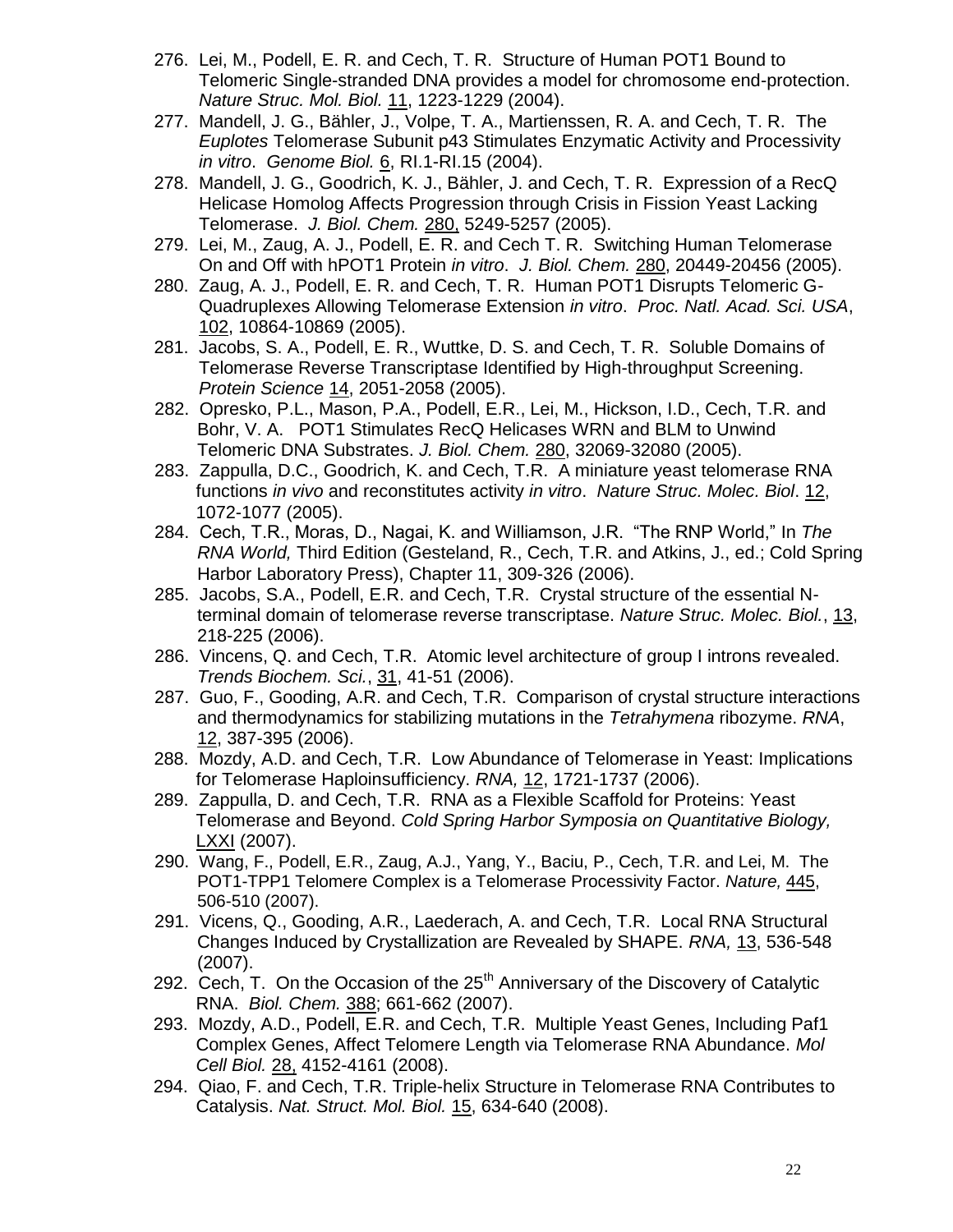- 295. Zaug, A.J., Podell, E.R. and Cech, T.R. Mutation in TERT Separates Processivity From Anchor-Site Function. *Nat. Struct. Mol. Biol.* 15, 870-872 (2008).
- 296. Vicens, Q, Paukstelis, P.J., Westhof, E., Lambowitz, A.M. and Cech, T.R. Toward Predicting Self-Splicing and Protein-Facilitated Splicing of Group I Introns. *RNA*. 14, 2013-2029 (2008).
- 297. Zappulla, D.C., Roberts, J.N., Goodrich, K.J., Cech, T.R. and Wuttke, D. Inhibition of Yeast Telomerase Action by the Telomeric ssDNA-binding Protein, Cdc13p. *Nucleic Acids Res.* 37, 354-367 (2009*).*
- 298. Vicens, Q. and Cech, T.R. A Natural Ribozyme with 3',5' Ligase Activity. *Nat Chem. Bio.* 5, 97-99 (2009).
- 299. Cech, T.R. Evolution of Biological Catalysis: Ribozyme to RNP Enzyme. Cold Spring Harb Symp Quant Biol. 2009 Oct 22.
- 300. Cech, T.R. Crawling Out of the RNA World. *Cell,* 136, 599-602, (2009).
- 301. Nandakumar, J.K., Podell, E.R., Cech, T.R. How telomeric protein POT1 achieves specificity for single-stranded DNA. *Proc. Natl. Acad. Sci. U S A,* 107, 651-656 (2010).
- 302. Latrick, C.M. and Cech, T.R. POT1-TPP1 Enhances Telomerase Processivity by Slowing Primer Dissociation and Aiding Translocation. *EMBO Journal,* 5, 924-933 (2010).
- 303. Qiao, F. Goodrich, K.J., Cech, T.R. Engineering cis-telomerase RNAs that add telomeric repeats to themselves. *Proc. Natl. Acad. Sci. U S A,* 107, 4914-4918 (2010).
- 304. Zaug, A.J., Podell, E.R., Nandakumar, J., Cech, T.R. Functional interaction between telomere protein TPP1 and telomerase. *Genes Dev.,* 24, 613-622 (2010).
- 305. Berman A.J., Gooding A.R., Cech T.R. Tetrahymena Teloermase Protein p65 Induces Conformational Changes Throughout Telomerase RNA (TER) and Rescues Telomerase Reverse Transcriptase and TER Assembly Mutants. *Mol. Cell Biol.* 20, 4965-4976 (2010).
- 306. Zappulla D.C., Goodrich K.J., Arthur J.R., Gurski L.A., Denham E.M., Stellwagen A.E., Cech T.R. Ku Can Contribute to Telomere Lengthening in Yeast at Multiple Positions in the Telomerase RNP.*RNA.* 2, 298-311 (2011).
- 307. Taylor, D.J., Podell, E.R., Taatjes, D.J., Cech, T.R. Multiple POT-TPP1 Proteins Coat and Compact Long Telomeric Single-stranded DNA. *Journal of Mol. Biol*. 410, 10-17 (2011).
- 308. Berman, A.J., Akiyama, B. M., Stone, M.D., Cech, T.R. The RNA accordion model for template positioning by telomerase RNA during telomeric DNA synthesis. *Nature Struct. & Mol. Bio.* 18, 1371-1375 (2011).
- 309. [Nandakumar, J.](http://www.ncbi.nlm.nih.gov/pubmed?term=%22Nandakumar%20J%22%5BAuthor%5D), [Cech, T.R.](http://www.ncbi.nlm.nih.gov/pubmed?term=%22Cech%20TR%22%5BAuthor%5D) DNA-induced dimerization of the single-stranded DNA binding telomeric protein Pot1 from Schizosaccharomyces pombe. *[Nucleic Acids](http://www.ncbi.nlm.nih.gov/pubmed?term=DNA-induced%20dimerization%20of%20the%20single-stranded%20DNA%20binding%20telomeric%20protein%20Pot1%20from%20Schizosaccharomyces%20pombe%20)  [Res.](http://www.ncbi.nlm.nih.gov/pubmed?term=DNA-induced%20dimerization%20of%20the%20single-stranded%20DNA%20binding%20telomeric%20protein%20Pot1%20from%20Schizosaccharomyces%20pombe%20)* 40, 235-244 (2012).
- 310. Pfingsten, J.S., Goodrich, K.J., Taabazuing, C., Ouenzar, F., Chartrand, P., Cech, T.R. Mutually Exclusive Binding of Telomerase RNA and DNA by Ku Alters telomerase recruitment Model. *Cell,* 148, 922-932 (2012).
- 311. Goldfarb, K.C., Borah, S., Cech, T.R. RNase P branches out from RNP to protein: organelle-triggered diversification? *Genes Dev.* 10, 1005-1009 (2012).
- 312. Nandakumar, J., Bell, C.F., Weidenfeld, I., Zaug, A.J., Leinwand, L.A., Cech, T.R. The TEL patch of telomere protein TPP1 mediates telomerase recruitment and processivity. *Nature*, 492: 285-289 (2012).
- 313. Schwartz, J.C., Ebmeier, C.C., Podell, E.R., Heimiller, J., Taatjes, D.J., Cech, T.R. FUS binds the CTD of RNA polymerase II and regulates its phosphorylation at Ser2. *Genes Dev.* 26: 2690-95 (2012).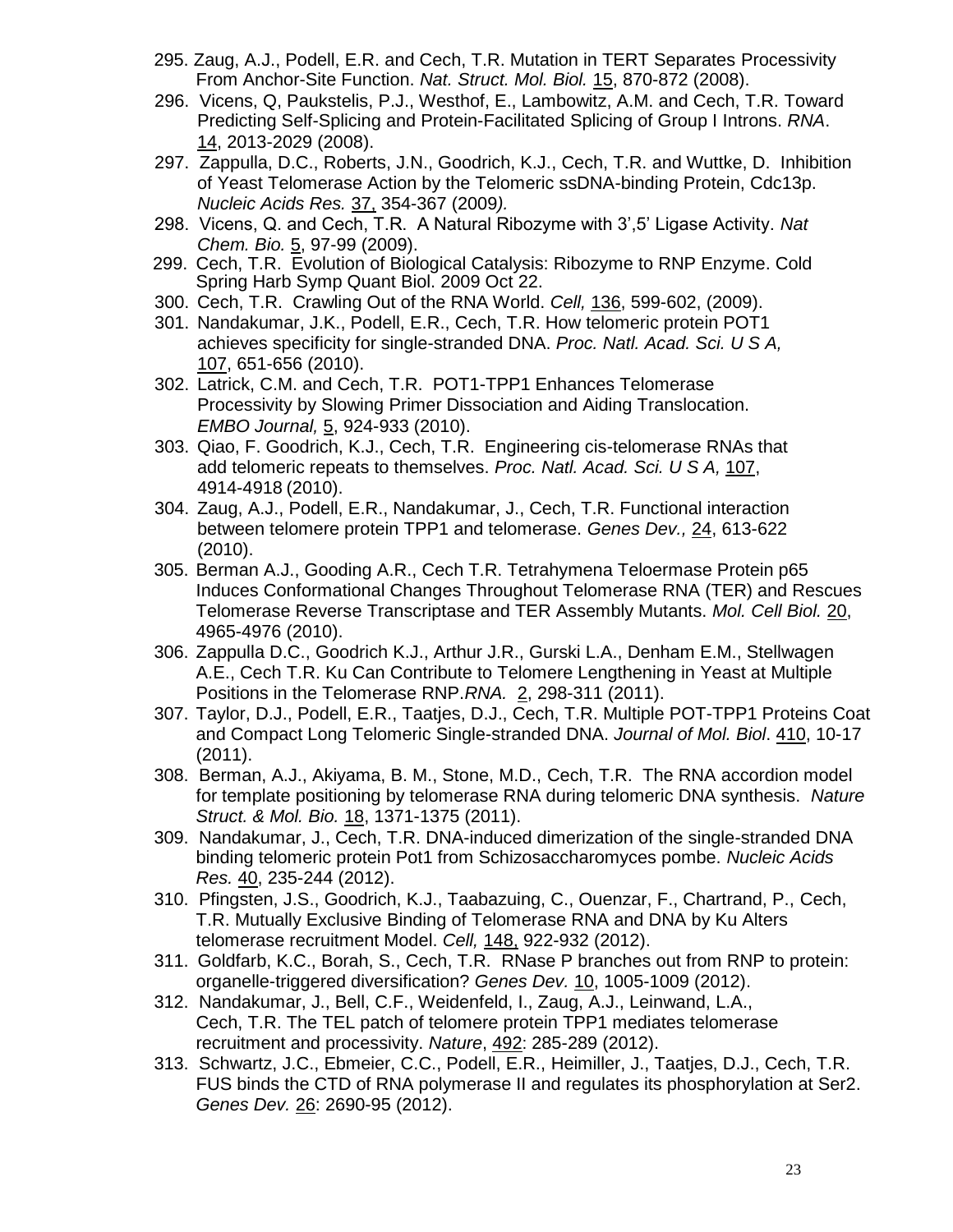- 314. Nandakumar, J., Cech, T.R. Finding the end: recruitment of telomerase to telomeres. *Nature Reviews Molecular Cell Biology,* 14: 69-82 (2013).
- 315. [Dalby, A.B.](http://www.ncbi.nlm.nih.gov/pubmed?term=Dalby%20AB%5BAuthor%5D&cauthor=true&cauthor_uid=23610127), [Goodrich, K.J.](http://www.ncbi.nlm.nih.gov/pubmed?term=Goodrich%20KJ%5BAuthor%5D&cauthor=true&cauthor_uid=23610127), [Pfingsten, J.S.](http://www.ncbi.nlm.nih.gov/pubmed?term=Pfingsten%20JS%5BAuthor%5D&cauthor=true&cauthor_uid=23610127), [Cech, T.R.](http://www.ncbi.nlm.nih.gov/pubmed?term=Cech%20TR%5BAuthor%5D&cauthor=true&cauthor_uid=23610127) RNA recognition by the DNA end-binding Ku heterodimer*. [RNA](http://www.ncbi.nlm.nih.gov/pubmed/?term=RNA+recognition+by+the+DNA+end-binding+Ku+heterodimer)* 6: 841-851 (2013). PMCID: PMC3683917
- 316. Zaug, A.J., Crary, S.M., Fioravanti, M.J., Campbell, K., Cech, T.R. Many diseaseassociated variants of hTERT retain high telomerase enzymatic activity. *Nucleic Acids Res.* 19, 8969-8978 (2013). PMCID: PMC3799428
- 317. Davidovich, C., Zheng, L., Goodrich, K.J., and Cech, T.R. Promiscuous RNA binding by Polycomb repressive complex 2. *Nature Structural & Molecular Biology* 20, 1250- 1257 (2013).
- 318. Goldfarb, K.C., and Cech, T.R. 3[prime] terminal diversity of MRP RNA and other human noncoding RNAs revealed by deep sequencing. *BMC Molecular Biology* 14, 23 (2013).
- 319. Nakashima, M., Nandakumar, J., Sullivan, K. D., Espinosa, J. M. & Cech, T. R. Inhibition of Telomerase Recruitment and Cancer Cell Death. *Journal of Biological Chemistry* EPub Oct 4 (2013).
- 320. Schwartz, J.C., Wang, X., Podell, E. R., Cech, T.R. RNA seeds higher-order assembly of FUS protein. *Cell Reports* 5, 918-925 (2013).
- 321. McKay, D.B., Xi, L., Barthel, K.K., Cech, T.R. Structure and function of steroid receptor RNA activator protein, the proposed partner of SRA noncoding RNA. *Journal of Molecular Biology*. 426 1766-1785 (2014).
- 322. Theodorescu, D., and Cech, T.R. Telomerase in bladder cancer: back to a better future? *Eur Urol* 65, 370-371 (2014).
- 323. Cech, T.R. and Steitz, J.A. The noncoding RNA revolution-trashing old rules to forge new ones. *Cell* 157, 77-94 (2014).
- 324. Xi, L. and Cech, T.R. Inventory of telomerase components in human cells reveals multiple subpopulations of hTR and hTERT. *Nucleic Acids Research* 42, 8565-8577 (2014).
- 325. Davidovich, C., Goodrich, K.J., Gooding, A.R. and Cech, T.R. A dimeric state for PRC2. *Nucleic Acids Research* 42, 9236-9248 (2014).
- 326. Schwartz, J.C., Podell, E.R., Han, S.S., Berry, J.D., Eggan, K.C. and Cech, T.R. FUS is sequestered in nuclear aggregates in ALS patient fibroblasts. *Molecular Biology of the Cell* 25, 2571-2578 (2014).
- 327. Schmidt, J.C., Dalby, A.B. and Cech, T.R. Identification of human TERT elements necessary for telomerase recruitment to telomeres. *eLife*, 3 (2014).
- 328. Borah S., Xi, L., Zaug, A.J., Powell, N.M., Dancik, G.M., Cohen, S.B., Costello, J.C., Theodorescu , D., and Cech, T.R. TERT promoter mutations and telomerase reactivation in urothelial cancer. *Science,* 347, 1006-1010 (2015).
- 329. Cech, T.R. RNA World research-still evolving. *RNA*, 21, 474-475 (2015).
- 330. Dalby, A.B., Hofr, C. and Cech, T.R. Contributions of the TEL-patch amino acid cluster on TPP1 to telomeric DNA synthesis by human telomerase. *Journal of Mol.Biol*. (2015).
- 331. Davidovich, C., Wang, X., Cifuentes-Rojas, C., Goodrich, K.J., Gooding, A.R., Lee, J.T. and Cech, T.R. Toward a consensus on the binding specificity and promiscuity of PRC2 for RNA. *Molecular Cell*, 57, 552-558 (2015).
- 332. Schmidt, J. C., and Cech, T. R. Human telomerase: biogenesis, trafficking, recruitment, and activation. *Genes Dev*, 29, 1095-1105 (2015).
- 333. Schwartz, J.C., Cech, T.R. and Parker, R.R. Biochemical properties and biological functions of FET proteins. *Annual Review of Biochemistry* 84, 355-379 (2015).
- 334. Tang, M., Li, Y., Zhang, Y., Chen, Y., Huang, W., Wang, D., Zaug, A.J., Liu, D., Zhao, Y., Cech, T.R. et al. Disease mutant analysis identifies a new function of DAXX in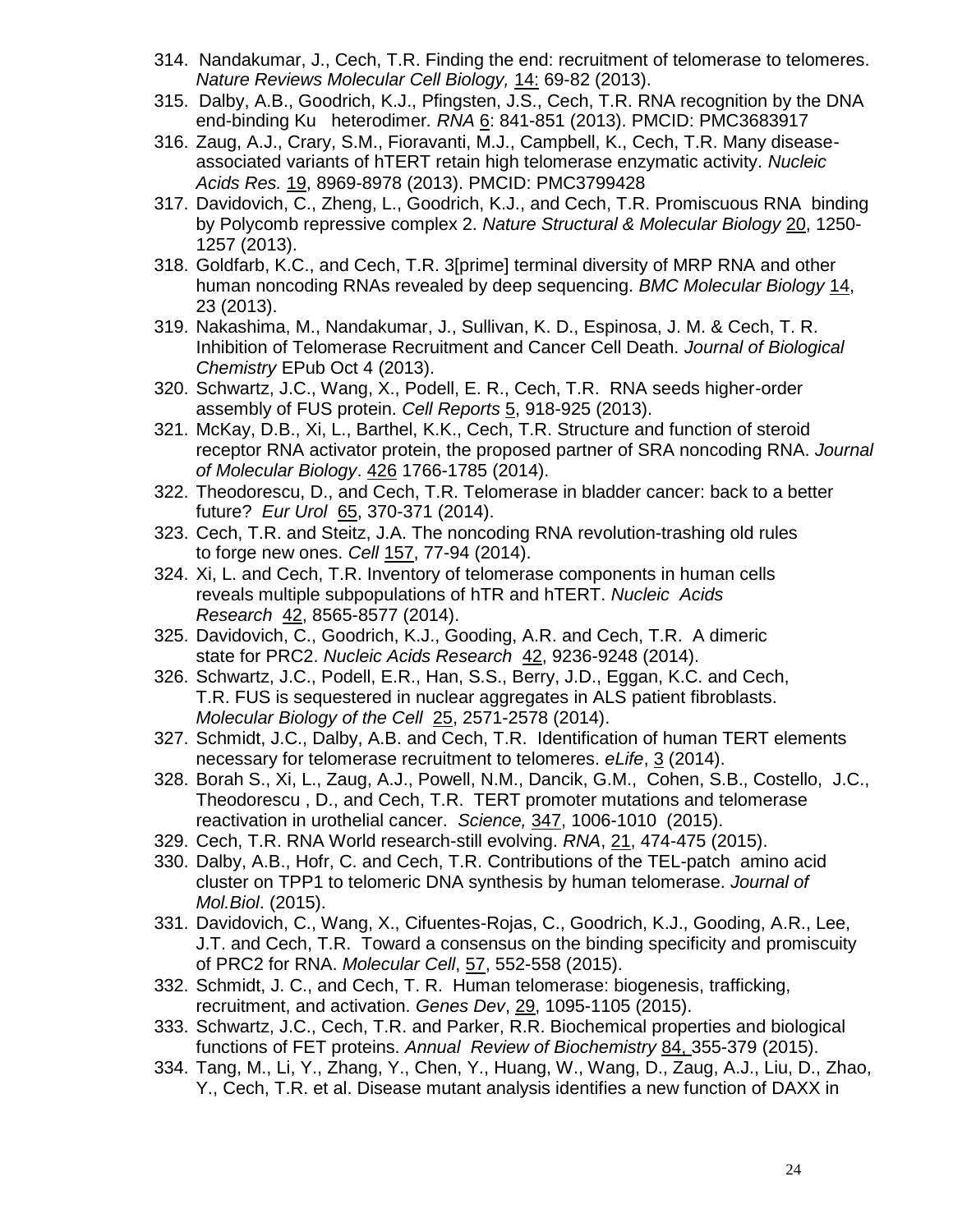telomerase regulation and telomere maintenance. *Journal of Cell Science*, 128: 331- 341 (2015).

- 335. Wang, X., Schwartz, J. C., and Cech, T. R. Nucleic acid-binding specificity of human FUS protein. *Nucleic Acids Res*., 43: 7535-7543 (2015).
- 336. Xi, L., & Cech, T. R. Protein-RNA interaction restricts telomerase from running through the stop sign. *Nat Struct Mol Biol*, 22: 835-836 (2015).
- 337. Stern, J. L., Theodorescu, D., Vogelstein, B., Papadopoulos, N., & Cech, T. R. Mutation of the TERT promoter, switch to active chromatin, and monoallelic TERT expression in multiple cancers. *Genes Dev*, 29: 2219-2224 (2015).
- 338. Xi, L., Schmidt, J. C., Zaug, A. J., Ascarrunz, D. R., & Cech, T. R. A novel two-step genome editing strategy with CRISPR-Cas9 provides new insights into telomerase action and TERT gene expression. *Genome Biol*, 16: 231 (2015).
- 339. Davidovich, C., & Cech, T. R. The recruitment of chromatin modifiers by long noncoding RNAs: lessons from PRC2. *RNA*, 21: 2007-2022 (2015).
- 340. Stern, J. L., Theodorescu, D., Vogelstein, B., Papadopoulos, N., & Cech, T. R. Mutation of the TERT promoter, switch to active chromatin, and monoallelic TERT expression in multiple cancers. Genes Dev, 29: 2219-2224 (2015).
- 341. Xi, L., Schmidt, J. C., Zaug, A. J., Ascarrunz, D. R., & Cech, T. R. A novel two-step genome editing strategy with CRISPR-Cas9 provides new insights into telomerase action and TERT gene expression. Genome Biol, 16: 231 (2015).
- 342. Shukla, S., Schmidt, J.C., Goldfarb, K.C., Cech, T.R., Parker, R. Inhibition of telomerase RNA decay rescues telomerase deficiency caused by dyskerin or PARN defects. (2016). [Nat Struct Mol Biol.,](http://www.ncbi.nlm.nih.gov/pubmed/?term=xi+and+cech+Nat+struc+mol+biol) 4: 286-292 (2016)
- 343. Lu, Z., Zhang, Q. C., Lee, B., Flynn, R. A., Smith, M. A., Robinson, J. T., [Davidovich](http://www.ncbi.nlm.nih.gov/pubmed/?term=Davidovich%20C%5BAuthor%5D&cauthor=true&cauthor_uid=27180905)  [C.](http://www.ncbi.nlm.nih.gov/pubmed/?term=Davidovich%20C%5BAuthor%5D&cauthor=true&cauthor_uid=27180905), [Gooding, A.R.](http://www.ncbi.nlm.nih.gov/pubmed/?term=Gooding%20AR%5BAuthor%5D&cauthor=true&cauthor_uid=27180905), [Goodrich, K.J.](http://www.ncbi.nlm.nih.gov/pubmed/?term=Goodrich%20KJ%5BAuthor%5D&cauthor=true&cauthor_uid=27180905), [Mattick, J.S.](http://www.ncbi.nlm.nih.gov/pubmed/?term=Mattick%20JS%5BAuthor%5D&cauthor=true&cauthor_uid=27180905), [Mesirov, J.P.](http://www.ncbi.nlm.nih.gov/pubmed/?term=Mesirov%20JP%5BAuthor%5D&cauthor=true&cauthor_uid=27180905), [Cech,T.R.](http://www.ncbi.nlm.nih.gov/pubmed/?term=Cech%20TR%5BAuthor%5D&cauthor=true&cauthor_uid=27180905), Chang, H. Y. RNA Duplex Map in Living Cells Reveals Higher-Order Transcriptome Structure. Cell, 165: 1267-1279 (2016).
- 344. Schmidt, J. C., Zaug, A. J. and Cech, T. R. Live cell imaging reveals dynamic interactions that drive telomerase recruitment to telomeres. Cell, in press (2016

### **Editorials, Commentaries and Policy Reports**

Cech, T. R. A Celebration of Life in the Trenches. *Science* 268, 15 (1998).

- Cech, T. R. Science at Liberal Arts Colleges: A Better Education? *Daedalus* 128, 195-216 (1999).
- Cech, T. R. Biology's Revolution: Opportunities and Challenges for Universities. Research Universities and the Future of the Academic Disciplines, Proceedings from the Centennial Meeting of the Association of American Universities, University of Chicago, October 16, 2000.
- Cech, T. R. and Leonard, J. S. Conflicts of Interest Moving Beyond Disclosure. *Science* 291, 989 (2001).
- Cech, T. R. Working Together in the Biology Revolution. *The Chronicle of Higher Education*, Point of View, B24, February 16, 2001.
- Cech, T. R. Inefficient Teaching We Need More Of It. ASBMB News, March/April, 2001.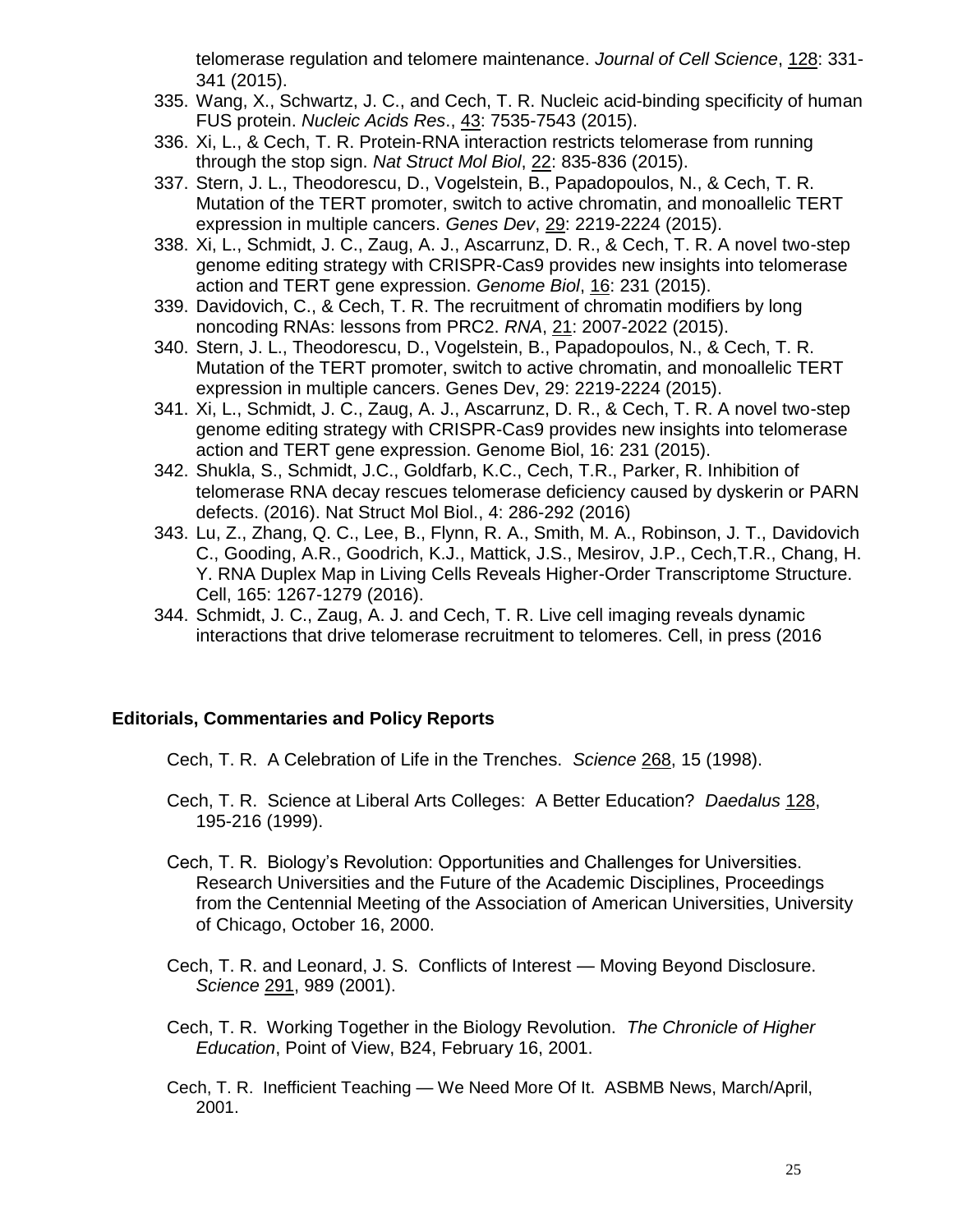Cech, T. R. Rebalancing Teaching and Research. Science 299, 165 (2003).

- Cech, T.R. (Chair of Committee) "Sharing Publication-Related Data and Materials," Report of the National Research Council, (2003).
- Cech, T. R. and Bond, E. C. Managing Your Own Lab. *Science* 304, 1717 (2004).
- Cech, T. R. and Rubin, G. M. Nurturing Interdisciplinary Research. *Nature Structural & Molecular Biology* 11, 1166-1169 (2004).
- Cech, T.R. Fostering Innovation and Discovery in Biomedical Research. *JAMA* 294, 1390-1393, (2005).
- Cech, T.R. (Chair of Committee) "Bridges to Independence: Fostering the Independence of New Investigators in Biomedical Research," Report of the National Research Council, (2005).
- Cech, T.R. and Kennedy, D. Doing More for Kate. *Science* 310, 1741, (2005).
- Cech, T.R. Twenty-Five Years of Ribozymes (Foreword). *RNA v-ix, (2007).*
- Andrews, N., Burris, J.E., Cech, T.R. et al., Translational Careers. *Science* 323, 1646, (2009).
- Cech, T.R. How a Chemist Looks at RNA. *Angewandte Chemie, International Edition Engl.*, 52, 75-78, (2013). Epub (2012).
- Watson-Capps, J.J. and Cech, T.R. Academia and industry: Companies on campus. *Nature,* 514, 7522, 297-298, (2014).
- Cech, T.R. and Chu, S. How to stop winning Nobel Prizes in Science. *Wall Street Journal* op-ed (Oct. 15, 2014).

### **Other Publications from the Cech Research Group**

Dinter-Gottlieb, G. Viroids and Virusoids are Related to Group I Introns. *Proc. Natl. Acad. Sci. USA* 83, 6250-6254 (1986).

Price, J. V. Origin of the Phosphate at the Ligation Junction Produced by Self-splicing of *Tetrahymena thermophila* Pre-ribosomal RNA. *J. Mol. Biol*. 196, 217-221 (1987).

- Williamson, J. R. and Celander, D. W. Rapid Procedure for Chemical Sequencing of Small Oligonucleotides Without Ethanol Precipitation. *Nucleic Acids Res.* 18, 379 (1990).
- Nazar, R. N. Higher Order Structure of the Ribosomal 5S RNA. *J. Biol. Chem.* 266, 7 (1991).
- Herschlag, D. Implications of Ribozyme Kinetics for Targeting the Cleavage of Specific RNA Molecules *In Vivo*. More Isn't Always Better. *Proc. Natl. Acad. Sci. USA* 88, 6921-6925 (1991).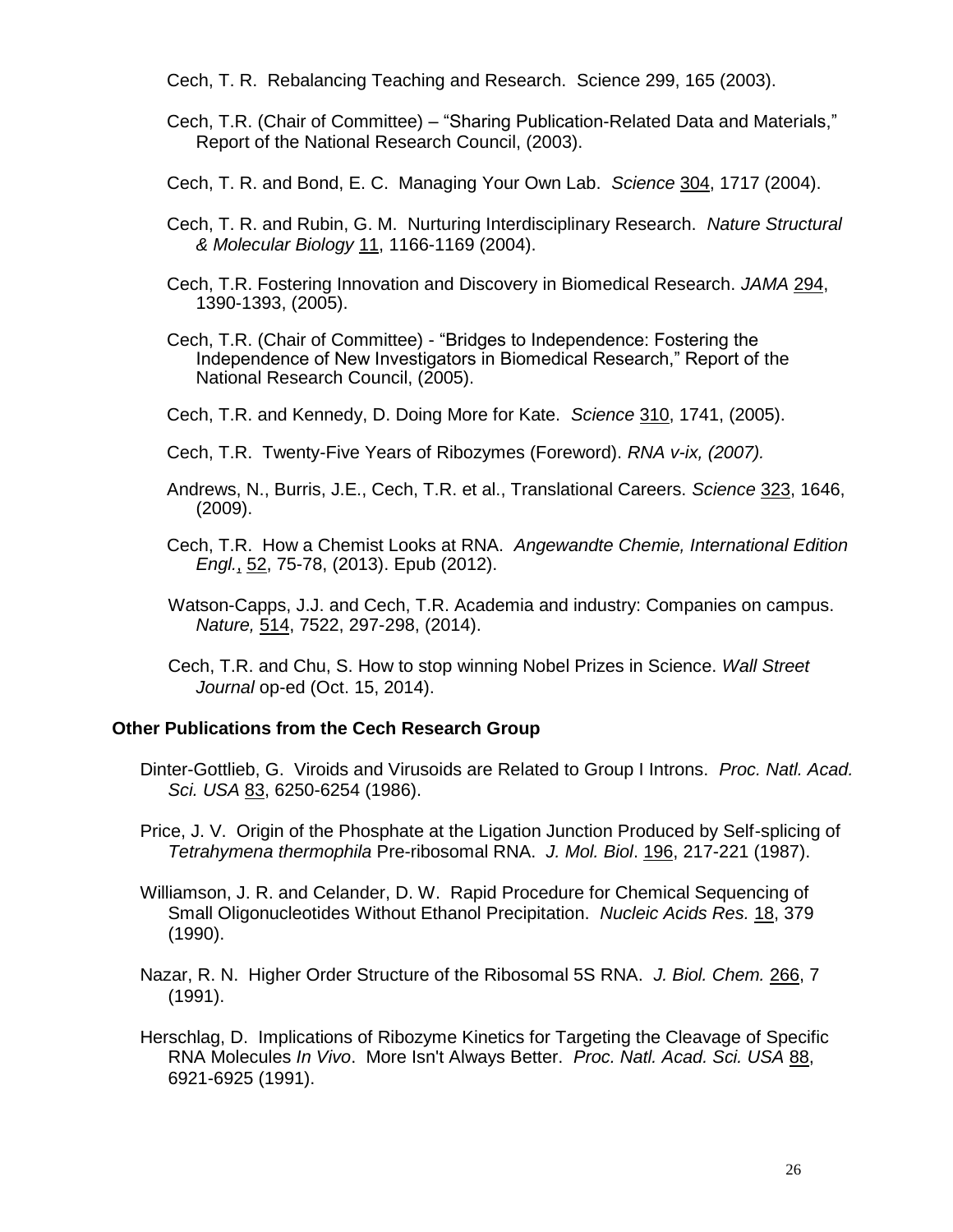- Herschlag, D. Evidence for Processivity and Two-Step Binding of the RNA Substrate from Studies of J1/2 Mutants of the *Tetrahymena* Ribozyme. *Biochemistry* 31, 1386-1399 (1992).
- Doudna, J. A., Grosshans, C., Gooding, A., and Kundrot, C. E. 1993. Crystallization of Ribozymes and Small RNA Motifs by a Sparse Matrix Approach. *Proc. Natl. Acad. Sci. USA* 90, 7829-7833 (1993).
- Campbell, T. B., McDonald, C. K. and Hagen, M. The Effect of Structure in a Long Target RNA on Ribozyme Cleavage Efficiency. *Nucleic Acids Res.* 25, 4985-4993 (1997)
- Podell, E. R., Harrington, D. J., Taatjes, D. J. and Koch, T. H. Crystal Structure of Epidoxorubicin-formaldehyde Virtual Crosslink of DNA and Evidence for Its Formation in Human Breast-Cancer Cells. *Acta Crystallographica* D55, 1516-1523 (1999).

## **Talks Presented**

- 1. Department of Biochemistry, University of Copenhagen, Denmark, September 13, 1977.
- 2. Department of Molecular Biology, University of Aarhus, Denmark, September 20, 1977.
- 3. Animal Cells and Viruses Gordon Conference, Tilton NH, June 26-30, 1978.
- 4. Ciliate Genetics and Cell Biology Meeting, Santa Barbara CA, July 15-18, 1979.
- 5. Cornell University, October 2, 1979.
- 6. University of Rochester, October 4, 1979.
- 7. Brandeis University, October 9, 1979.
- 8. Massachusetts Institute of Technology, October 10, 1979.
- 9. University of Colorado Medical Center, Denver CO, November 5, 1979.
- 10. University of Utah Medical Center, Salt Lake City UT, March 17, 1980.
- 11. Iowa State University, Ames, April 18, 1980.
- 12. Colorado State University, Ft. Collins CO, May 1, 1980.
- 13. Nucleic Acids Gordon Conference, June 9, 1980.
- 14. Carnegie Institute of Washington, April 10, 1981.
- 15. Meeting on Nucleic Acid Processing, Frederick Cancer Center, April 11.
- 16. University of California, Berkeley, May 18, 1981.
- 17. University of California, Irvine, May 21, 1981.
- 18. ASBC Meeting, Mini-symposium on RNA Processing, St. Louis, June 2, 1981.
- 19. Ciliate Molecular Biology Meeting, Pingree Park CO, August 18, 1981.
- 20. Cold Spring Harbor Laboratory, N.Y (Invited talk given by graduate student Paula Grabowski) August 22, 1981.
- 21. MCD Biology, University of Colorado, Boulder, September 22, 1981.
- 22. University of Colorado, Medical Center, Denver, November 4, 1981.
- 23. Washington University, St. Louis, January 18, 1982.
- 24. Indiana University, Bloomington, January 19, 1982.
- 25. University of Illinois, Urbana, February 24, 1982.
- 26. Northwestern University, Evanston, IL, February 25, 1982.
- 27. University of Chicago, February 26, 1982.
- 28. RNA Processing Meeting, Cold Spring Harbor Laboratory (invited speaker) May 19-23, 1982.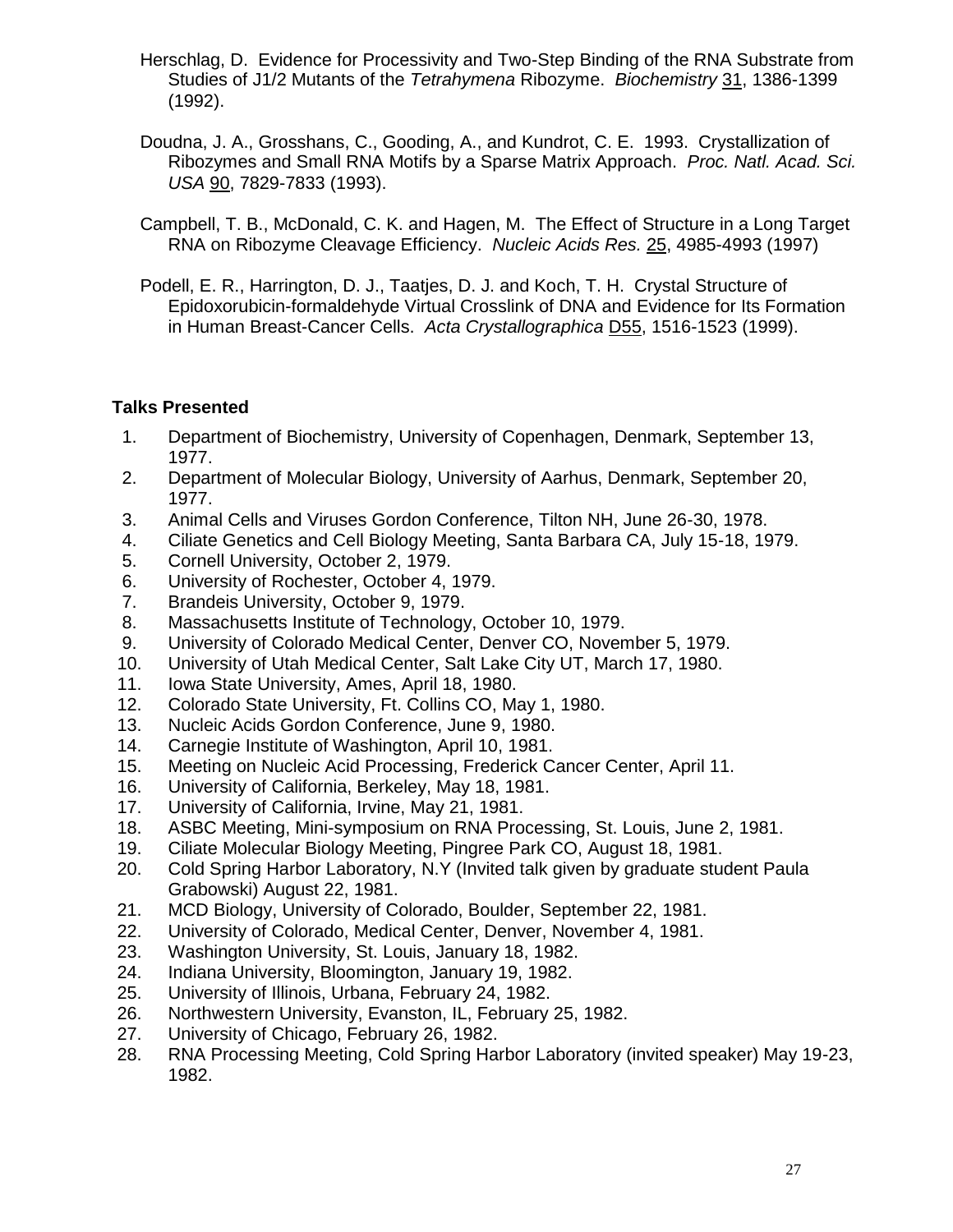- 29. Nucleic Acids Gordon Conference (speaker and chairman of session on RNA Processing) June 13-28, 1982. Elected co-chairman of the conference for 1984.
- 30. Biological Regulatory Mechanisms Gordon Conference (invited speaker) June 20-25, 1982.
- 31. Animal Cells and Viruses Gordon Conference (invited talk given by graduate student Paula Grabowski) June 20-25, 1982.
- 32. Chromatin Gordon Conference (invited talk given by professional research assistant, Arthur Zaug) June 28-July 2, 1982.
- 33. School of Pharmacy, University of Colorado, October 6, 1982.
- 34. Colorado School of Mines, Golden, October 12, 1982.
- 35. Yale University, November 15, 1982.
- 36. Sidney Farber Cancer Institute, Boston (Visiting Faculty for Tumor Cell and Molecular Biology course), November 16, 1982.
- 37. Massachusetts Institute of Technology, November 16, 1982.
- 38. Harvard University, November 18, 1982.
- 39. California Institute of Technology, November 30, 1982.
- 40. University of California, San Francisco, January 10, 1983.
- 41. University of California, Berkeley, January 11, 1983 (Series of two seminars, one in Chemistry and one in Biochemistry).
- 42. Stanford University, January 12, 1983.
- 43. University of Nevada, Reno, January 27, 1983.
- 44. Eleanor Roosevelt Institute for Cancer Research, Denver, January 31, 1983.
- 45. Synergen Associates, Inc., Boulder, February 28, 1983.
- 46. CETUS-UCLA Symposium on Gene Expression (Plenary Lecture), Park City UT, April 1, 1983.
- 47. UCLA Symposium on Mechanisms of DNA Replication and Recombination (Plenary Lecture and Session Chairman) Keystone CO, April 9, 1983.
- 48. Cold Spring Harbor Meeting on RNA Processing (Session Chairman), May 18, 1983.
- 49. Nucleic Acids Gordon Conference, June 16, 1983.
- 50. Summer Symposium in Molecular Biology, Penn State University, July 27, 1983.
- 51. Ciliate Molecular Biology Meeting (Session Chairperson), Pingree Park CO, August 15, 1983.
- 52. University of British Columbia, Vancouver, September 12, 1983.
- 53. Hutchison Cancer Research Center, Seattle, September 14, 1983.
- 54. University of Oregon, Eugene, September 15, 1983.
- 55. Johns Hopkins, Baltimore MD, October 12, 1983.
- 56. UCLA (Biology Department Seminar and evening talk to the Evolutionary Group), November 16, 1983.
- 57. University of California, San Diego, January 18, 1984.
- 58. National Institutes of Health, March 6, 1984.
- 59. Haverford College, Phillips Distinguished Visitor, March 21-23, 1984.
- 60. Vivian Ernst Memorial Lecture, Brandeis University, April 25, 1984.
- 61. RNA Processing Meeting, Cold Spring Harbor Laboratory, Chairperson for session on RNA Catalyzed Reactions and speaker, May 16, 1984.
- 62. American Society of Biological Chemists Meeting, Minisymposium on RNA Processing, St. Louis, June 6, 1984.
- 63. Gordon Research Conference on Enzymes, Coenzymes and Metabolic Pathways, July 2-6, 1984.
- 64. Danish Biochemical Society, Copenhagen, August 16, 1984.
- 65. University of Lund, Sweden, August 20, 1984.
- 66. Uppsala University, Sweden, August 22, 1984.
- 67. Swedish Biochemical Society, Stockholm, August 25, 1984.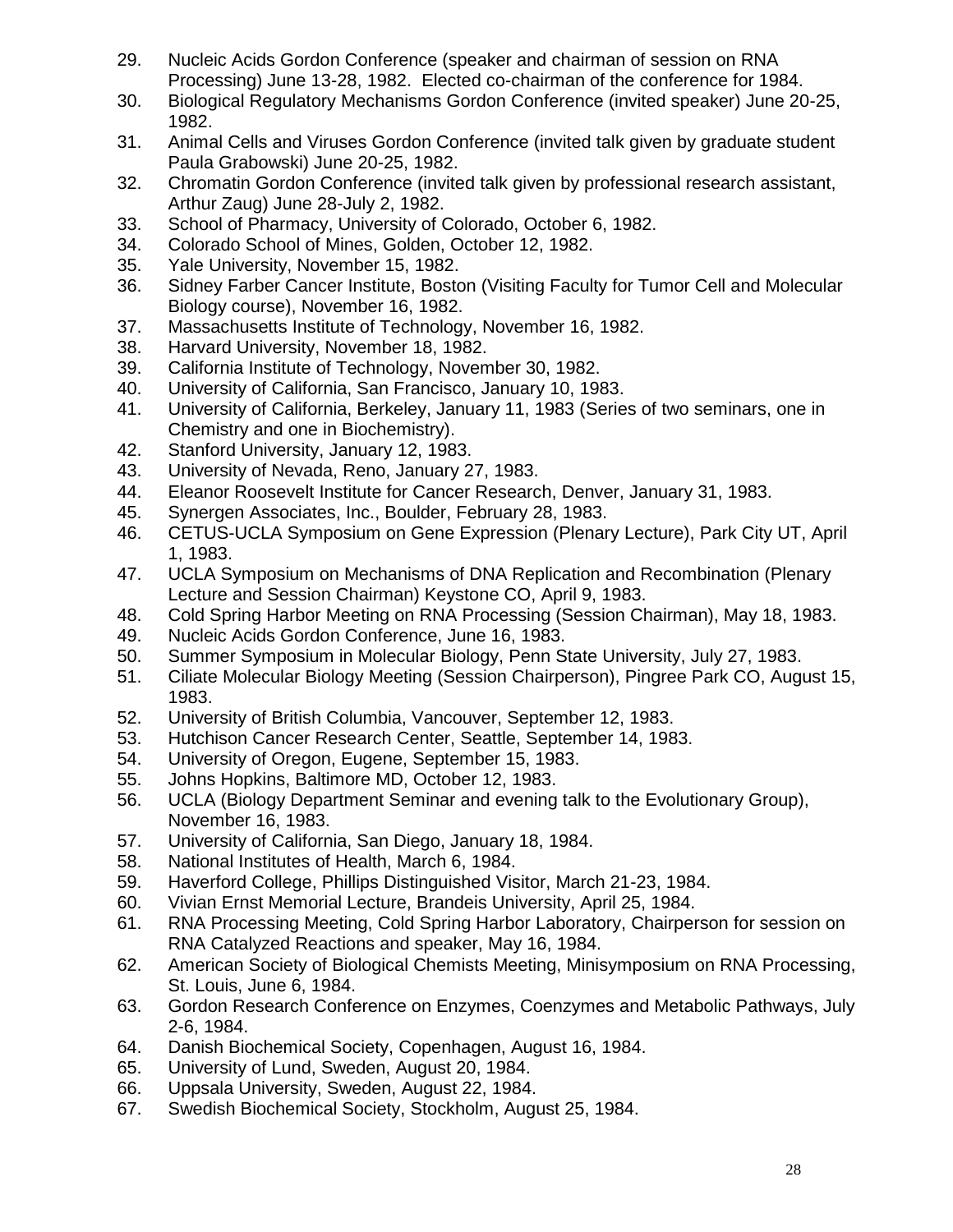- 68. Rochester Section of the American Chemical Society, Harrison Howe Award Lecture, November 7, 1984.
- 69. University of Rochester, November 8, 1984.
- 70. Cornell University, Ithaca NY, November 9, 1984.
- 71. Combined Seminar of the University of Texas, Rice University and Baylor, Houston TX, December 13, 1984.
- 72. UCLA Symposium on Nuclear Envelope Structure and RNA Maturation, Steamboat Springs CO, January 14, 1985.
- 73. University of Wisconsin, Madison, Two seminars, January 31 and February 1, 1985.
- 74. Carnegie-Mellon University, February 20, 1985.
- 75. University of Pittsburgh, February 21, 1985.
- 76. Colorado State University, March 7, 1985.
- 77. Duke University, March 27, 1985.
- 78. University of North Carolina, March 28, 1985.
- 79. Cetus-UCLA Symposium on Sequence Specificity in Transcription and Translation, Steamboat Springs CO, April 3, 1985.
- 80. American Society of Biological Chemists annual meeting, Symposium on RNA Splicing (Chairman and Speaker), Anaheim CA, April 25, 1985.
- 81. New York State Department of Health, Albany NY, June 5, 1985.
- 82. Fourth Conversation in Biomolecular Stereodynamics, Albany NY, June 6, 1985.
- 83. NATO Advanced Research Workshop, 3 D Structure of RNA, Keynote Address, Renesse, The Netherlands, August 23, 1985.
- 84. International Congress of Biochemistry, Amsterdam, August 28, 1985.
- 85. American Chemical Society Annual Meeting, (Pfizer Award Lecture), Chicago IL, September 10, 1985.
- 86. National Foundation for Cancer Research Annual Meeting, Woods Hole MA, September 12, 1985.
- 87. Symposium on New Perspectives in Nucleic Acids, Keynote Address, Bloomington IN, September 29, 1985.
- 88. Origin of Life Symposium, California Institute of Technology, October 15, 1985.
- 89. California Institute of Technology, Department of Chemistry, October, 15, 1985.
- 90. Welch Foundation Symposium, Houston TX, November 4-6, 1985.
- 91. Hutchinson Cancer Center, Seattle WA, December 3, 1985.
- 92. Structural Biology Symposium, Berkeley CA, January 15, 1986.
- 93. University of California, San Francisco CA, January 20, 1986.
- 94. University of California, Davis CA, January 21, 1986.
- 95. University of California, Berkeley CA, January 22, 1986.
- 96. University of Kansas, Lawrence KS, February 13, 1986.
- 97. University of Arizona, Tucson AZ, March 10, 1986.
- 98. UCLA Symposium on Transcriptional Control, Keystone CO, April 11, 1986.
- 99. "Perspectives in Biochemical Catalysis," National Advisory General Medical Sciences Council Symposium, NIH, May 14, 1986.
- 100. "A Molecular View of Evolution," Rutgers NJ, May 15, 1986.
- 101. Cold Springs Harbor RNA Processing Meeting, NY, May 17, 1986.
- 102. "New Perspectives on the Molecular Biology of RNA," Fifth Stony Brook Symposium, Stony Brook NY, May 19, 1986.
- 103. Nucleic Acids Gordon Conference, Session Chairman and Speaker, June 8-11, 1986.
- 104. Aspen M.D.-Ph.D. Student Conference, Aspen CO, July 21, 1986.
- 105. "RNA Enzymes and the Origin of Life," University of Colorado Alumni Association 90 Minutes, Faculty Lecture Series, September 3, 1986.
- 106. Carleton College, September 22, 1986.
- 107. University of Minnesota, annual student-sponsored speaker, September 24, 1986.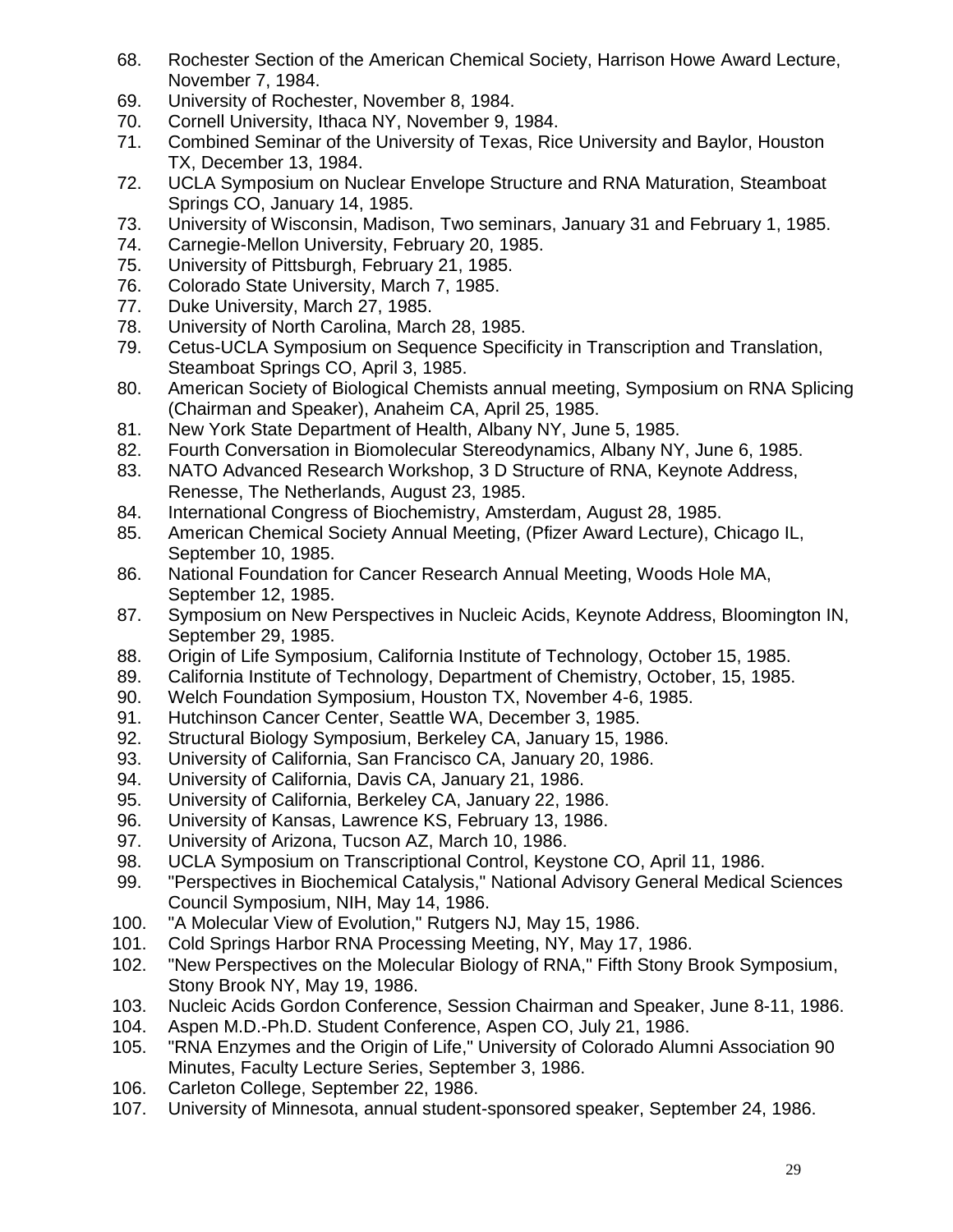- 108. Grinnell College, Danforth Lectureship, September 25, 1986.
- 109. Endocrinology Department, University of Colorado Health Sciences Center, Denver, November 4, 1986.
- 110. Harvard University, Pfizer Lecture in honor of Konrad Bloch, November 7, 1986.
- 111. International Symposium of Gene Expression, Kyoto, Japan, November 19, 1986.
- 112. Mitsubishi-Kasei Institute of Life Sciences, Tokyo, Japan, December 1, 1986.
- 113. Molecular Biology Society of Japan and the Genetic Society of Japan, joint annual meeting, 1 of 2 plenary lecturers, Nagoya, Japan, December 4, 1986.
- 114. Stanford University, January 30, 1987.
- 115. University of California, San Diego, January 21, 1987.
- 116. 15th Annual Verna and Marrs McLean Lecture, Baylor College of Medicine, February 4-6, 1987.
- 117. National Institutes of Health, February 18, 1987.
- 118. Eleanor Roosevelt Institute for Cancer Research, Denver, March 2, 1987.
- 119. Albert Einstein College of Medicine, Bronx NY, March 19, 1987.
- 120. Harvey Lecture, Rockefeller University NY, March 19, 1987.
- 121. Colorado Section Award Lecture, American Chemical Society, Denver, March 24, 1987.
- 122. 4th Annual Cynthia Ann Chan Memorial Lectures, Berkeley, April 20 and 22, 1987.
- 123. Distinguished Faculty Seminar, University of Colorado, School of Medicine, April 29, 1987.
- 124. RNA Processing Meeting, Cold Spring Harbor Laboratory NY, May 16, 1987.
- 125. Cold Spring Harbor Symposium on Quantitative Biology, Session chair and speaker, Cold Spring Harbor NY, May 29, 1987.
- 126. American Society of Biological Chemists Meeting, plenary lecture, Philadelphia PA, June 9, 1987.
- 127. University of Pennsylvania, June 9, 1987.
- 128. International Meeting on Biochemistry, plenary lecture, Beijing, China, August 18, 1987.
- 129. New Jersey School of Medicine and Dentistry, Newark, September 30, 1987.
- 130. Roche Institute of Molecular Biology, Nutley NJ, V. D. Mattia Award Lecture, October 1, 1987.
- 131. Massachusetts Institute of Technology, Mayer Lecture in Life Sciences, November 10, 1987.
- 132. U. S. Biochemical Corporation, Cleveland OH, December 7, 1987.
- 133. University of Oregon Health Sciences Center, Portland, January 15, 1988.
- 134. Salk Institute, La Jolla CA, February 3, 1988.
- 135. Martin D. Kamen Distinguished Lectureship, University of California, San Diego, February 4, 1988.
- 136. Colorado State University, Ft. Collins, February 25, 1988.
- 137. Alfred Burger Lecture, University of Virginia, Charlottesville, March 10, 1988.
- 138. UCLA Symposium on Molecular Biology of RNA, Keystone CO, April 9, 1988.
- 139. National Academy of Sciences, Washington DC, April 25, 1988.
- 140. Berzelius Lecture, Karolinska Institute, Stockholm, May 26, 1988.
- 141. Heineken Award Lecture, Royal Netherlands Academy of Arts and Sciences, Amsterdam, May 30, 1988.
- 142. RNA Symposium, Leiden University, The Netherlands, May 31, 1988.
- 143. Institute de la Vie International Conference "From Theoretical Physics to Biology," Versailles, France, July 5, 1988.
- 144. Osamu Hayaishi Lecture, International Union of Biochemistry Meeting, Prague, Czechoslovakia, July 15, 1988.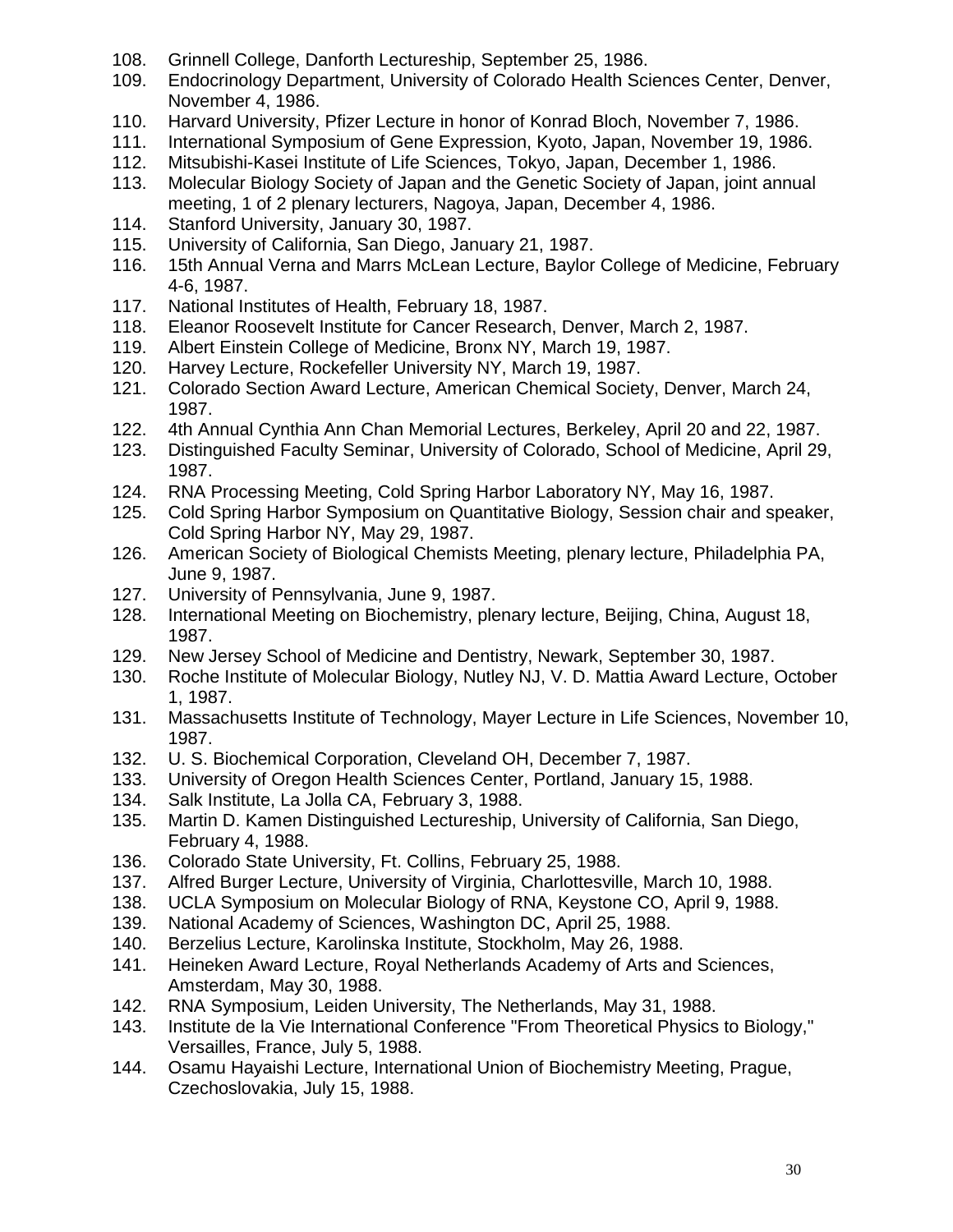- 145. Albany Conference on RNA: Catalysis, Splicing, Evolution (Keynote address), Rensselaerville NY, September 22-25, 1988.
- 146. University of California, Berkeley, October 6, 1988.
- 147. University of Toronto (Two talks), October 20, 1988.
- 148. Columbia University, Horwitz Prize Lecture, November 1, 1988.
- 149. National Institutes of Health, NIH Lecture, November 2, 1988.
- 150. Department of Pediatrics, University of Colorado Health Sciences Center, Basic Science Symposium, Denver, November 11, 1988.
- 151. Honors Program Lecture, New York University School of Medicine, November 17, 1988.
- 152. 26th Annual Briefing NEW HORIZONS IN SCIENCE, Council for the Advancement of Science Writing, Inc., Boulder, November 30, 1988.
- 153. Eleanor Roosevelt Institute, Denver, January 6, 1989.
- 154. North Carolina State University, Matrone Lectureship, January 12, 1989.
- 155. Duke University, January 13, 1989.
- 156. University of Texas Southwestern Medical Center, Dallas, University Lecture Series (2 lectures), February 8-10, 1989.
- 157. Beckman Lecture, University of Utah, Salt Lake City, February 22, 1989.
- 158. California Institute of Technology, March 1, 1989.
- 159. Symposium on Frontiers of Science, Beckman Center, Irvine CA, March 2-4, 1989.
- 160. Paul Karrer Centennial Symposium, University of Zürich, Switzerland, March 17, 1989.
- 161. UCLA Symposium on DNA Replication, Keystone CO, March 30, 1989.
- 162. HHMI Conference, Airlie VA, April 9-12, 1989.
- 163. Rosenstiel Award Lecture, Brandeis University, April 24, 1989.
- 164. Leermakers Symposium, Wesleyan University, Middletown CT, May 9, 1989.
- 165. Bristol-Myers, Wallingford CT, May 10, 1989.
- 166. Nucleic Acids Gordon Conference, Session Chairperson and Speaker, June 12-16, 1989.
- 167. Squibb, Princeton NJ, July 12, 1989.
- 168. Smith-Kline-French, July 13, 1989.
- 169. Aspen Basic/Clinical Science Conference, Aspen CO August 15-18, 1989.
- 170. Merck, Rahway NJ, Max Tishler Distinguished Lectureship, October 11, 1989.
- 171. Warren Triennial Lecture, Massachusetts General Hospital, Boston, October 11, 1989.
- 172. HHMI Lecture, Massachusetts Institute of Technology, October 12, 1989.
- 173. CRCW Distinguished Research Lectureship, University of Colorado, Boulder, November 6, 1989.
- 174. Abbott Visiting Scholar, University of Chicago, 3 lectures, November 13-17, 1989.
- 175. Nobel Prize Lecture, Royal Academy of Sciences, Stockholm, December 8, 1989.
- 176. Uppsalla University, December 12, 1989.
- 177. Lund University, December 14, 1989.
- 178. University of Colorado Health Sciences Center, Denver, Keynote Address, January 11, 1990.
- 179. Winter Seminar, Klosters, Switzerland, January 14, 1990.
- 180. University of California, Davis, February 6, 1990.
- 181. University of Iowa, Iowa City IA, February 22, 1990
- 182. HHMI Meeting, Airlie VA, March 12, 1990.
- 183. California State Polytechnic University, Pomona CA, April 19, 20, 1990.
- 184. Cold Spring Harbor RNA Processing Meeting, NY (Session Chair and Speaker), May 18, 1990.
- 185. RNA Symposium, Free University of Amsterdam, The Netherlands, May 21, 1990.
- 186. CU-Syntex Synthetic Chemistry Symposium, University of Colorado, Boulder, June 7, 1990.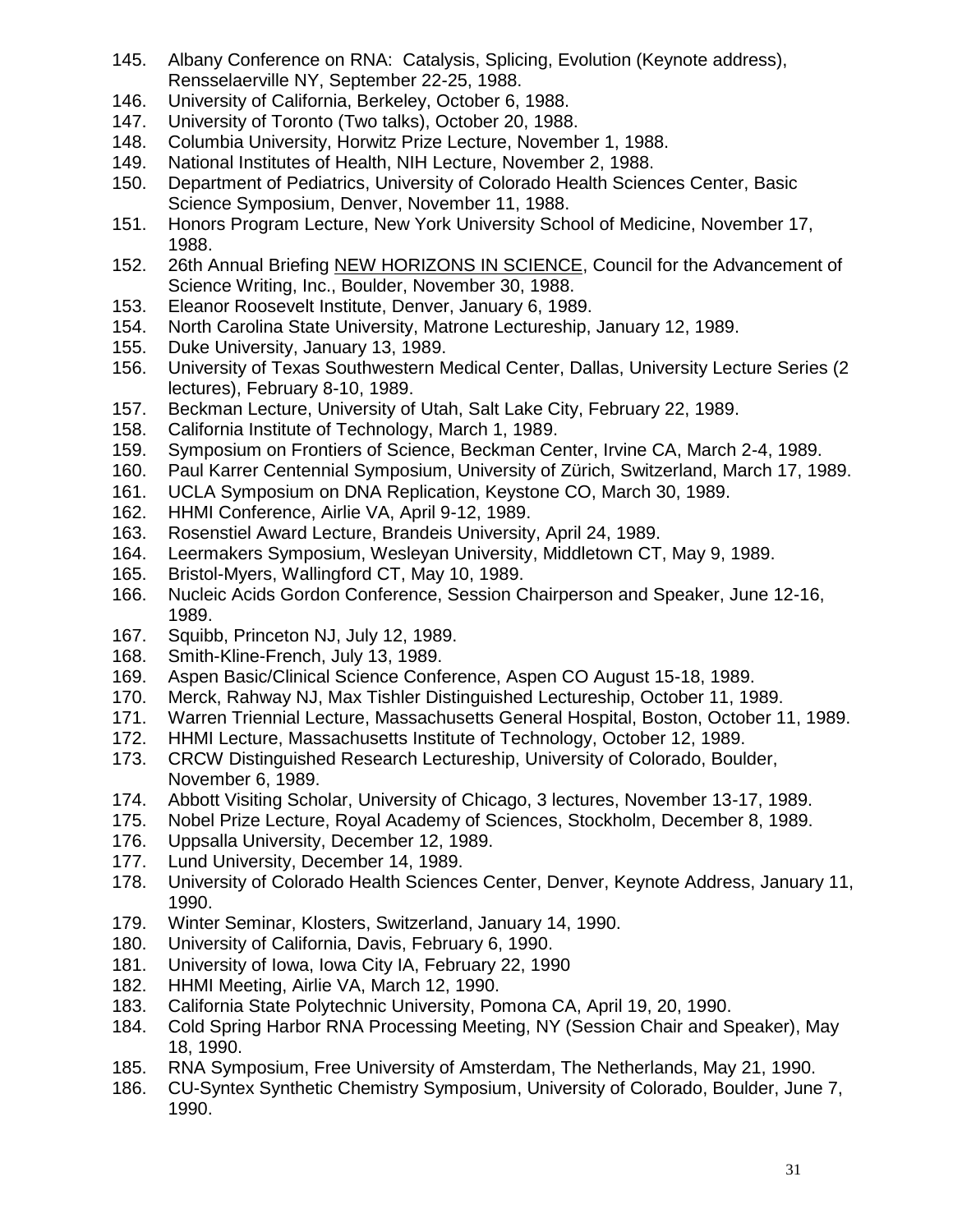- 187. 23rd Reactions Mechanism Conference, University of Colorado, Boulder, June 14, 1990.
- 188. American Academy of Achievement, Chicago, June 28-30, 1990.
- 189. University of California, Santa Cruz (two lectures), July 26, 27, 1990.
- 190. FASEB Meeting, Copper Mountain CO (Session Organizer and Speaker), August 15, 1990.
- 191. Japan Society of Biochemistry, Osaka, September 14, 1990.
- 192. Nagase Research & Development Center, Kobe, Japan, September 17, 1990.
- 193. University of California, San Francisco, October 4, 1990.
- 194. Johnson Symposium, Stanford University, October 5, 1990.
- 195. American Cancer Society Research Professors Meeting, Key Largo, FL (Session chairman), October 11-13, 1990.
- 196. International Conference on Catalytic RNA as an Anti-HIV Agent (Keynote address), San Diego, CA, October 22, 1990.
- 197. Scripps Institute, San Diego, CA, October 23, 1990.
- 198. Herriott Lectureship, Johns Hopkins, Baltimore, MD, November 14, 1990.
- 199. Baker Lecture, University of Pennslyvania, Philadelphia, November 15, 1990.
- 200. Lewis Lectures, University of California, Berkeley, December 1-4, 1990.
- 201. UCLA Symposium on Antisense Nucleic Acids, Keystone, CO, February 2-7, 1991.
- 202. University of Arizona, Tucson, February 18, 1991.
- 203. Grinnell College, 2 Lectures, March 7, 1991.
- 204. Iowa State University, Life Sciences Symposium, Keynote Address, March 8-9, 1991.
- 205. Sonneborn Lecture, Indiana University, Bloomington, March 19, 1991.
- 206. Frontiers in Chemistry and Frontiers in Biology lectures, Case Western Reserve Univ. Cleveland, March 20-21, 1991.
- 207. Leo Sternbach Lectures, Yale University, April 3, 1991.
- 208. Colorado College, Colorado Springs, April 17, 1991.
- 209. American Society for Biochemistry and Molecular Biology Meeting, Keynote Address, Atlanta, GA April 25, 1991.
- 210. Krug Lectures, University of Illinois, Champaign-Urbana, May 1, 1991.
- 211. Carleton College Convocation, May 3, 1991.
- 212. Nucleic Acids Gordon Conference, session chair and speaker, June 9-13, 1991.
- 213. University of Chicago, June 14, 1991.
- 214. Irving Sigal Lecture, Merck Sharp & Dohme Research Laboratories, July 11, 1991.
- 215. RNA-Protein Interactions, Urbino, Italy, September 20-27, 1991.
- 216. Biology, Ethics, and the Origins of Life, Colorado State University, September 29, 1991
- 217. Whitehead Symposium, M. I. T., Keynote Address and Co-organizer, October 6-8, 1991.
- 218. HHMI Conference, NIH, Bethesda, MD, October 13-16. 1991.
- 219. American Society of Hematology, Presidential Symposium, Denver, December 10, 1991.
- 220. Winter Seminar, Klosters, Switzerland, January 12, 1992.
- 221. Pauli Lectures, ETH Zurich, Switzerland, January 13-16, 1992
- 222. Biozentrum, Basel, Switzerland, January 16, 1992
- 223. Clayton Foundation Biochemical Institute Regents Lecturer, University of Texas-Austin, 2 lectures, February 3-5, 1992.
- 224. Frontiers in Biomedical Research, Rancho Mirage, CA, February 18-20, 1992.
- 226. HHMI Conference on Structural Biology, NIH, Bethesda, MD, February 23-26, 1992.
- 227. Carter-Wallace Lectures, Princeton University, 3 lectures, April 14-17, 1992.
- 228. 4th Conf. of Council on Undergraduate Research, Keynote Address, Hope College, Holland, MI, June 11, 1992.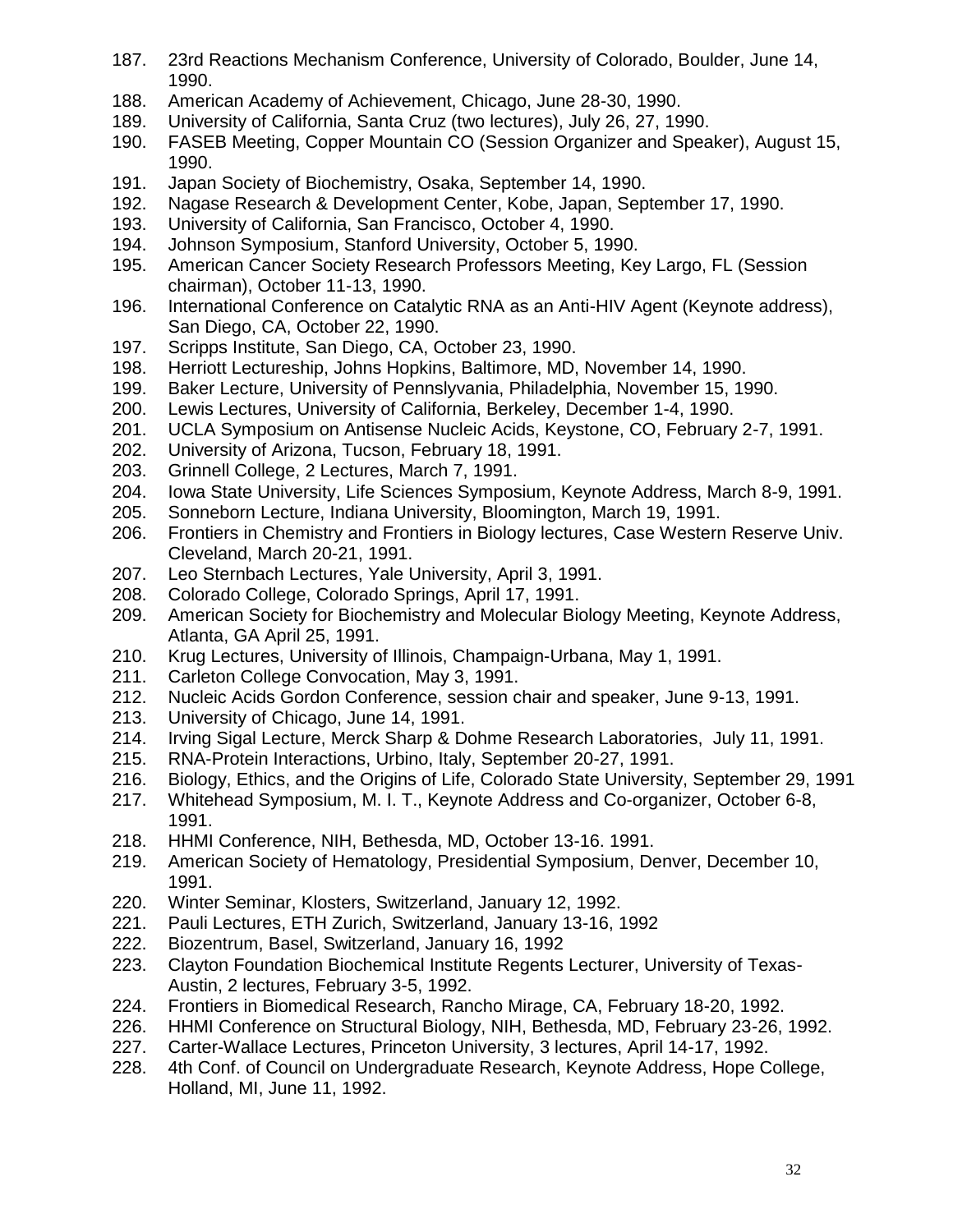- 229. Molecular Genetics Gordon Conference, Session chair and speaker, Newport, RI, July 13-17, 1992.
- 230. Hopkins Lecturer, British Biochemical Society, Glasgow, September 17, 1992.
- 231. EMBO Symposium, Heidelberg, September 21, 1992.
- 232. Harvard University, October 21, 1992.
- 233. Baird Hastings Lecture, Harvard Medical School, October 22, 1992.
- 234. DeWitt Stetten, Jr. Symposium, NIH, Bethesda, October 28, 1992.
- 235. National Association of Biology Teachers National Convention, Denver, CO, November 13, 1992.
- 236. Dauben Lecture and Seminar, University of Washington, November 19 and 20, 1992.
- 237. Dean's Intercampus Seminar, CU HSC, Denver, January 11, 1993.
- 238. Enzyme Mechanisms Conference, Key Largo, FL, January 6-8, 1993.
- 239. Nucleic Acids Medical Applications Conference, Cancun, Mexico, Keynote Address, January 26, 1993.
- 240. CU Health Sciences Center School of Dentistry, Keynote Address for Research Day, February 3, 1993.
- 241. Allergan, Inc., Irvine, CA, February 5, 1993.
- 242. Russell Marker Lectures, University of Maryland, February 9-11, 1993.
- 243. Fort Lewis College, Durango, CO, February 26, 1993.
- 244. Keystone Symposium on Nucleases, Session Chair and Speaker, Tammaron, CO, February 28, 1993.
- 245. Hirschmann Lecture, Oberlin College, Oberlin, OH, March 10, 1993.
- 246. National ACS Meeting, Bioinorganic Chemistry Symposium and Eminent Chemist speech to undergraduates, Denver, CO, March 29, 1993.
- 247. Beach Family Lectures, Purdue University, West Lafayette, IN, April 6-8, 1993.
- 248. University of Colorado, Denver, CO, April 16, 1993
- 249. Pasteur Institute, Paris, April 20, 1993.
- 249. COGENE Symposium, Paris, April 21-23, 1993.
- 250. Dedication of HHMI Headquarters, Chevy Chase, MD, May 5, 1993.
- 251. Commencement Address, University of California, Berkeley, May 23, 1993.
- 252. ASBMB/ACS Division of Biological Chemistry Meeting, San Diego, CA, Plenary Lecture, May 31, 1993.
- 253. Abraham White Lecture, Syntex, Palo Alto, CA, June 15, 1993.
- 254. Commencement Address, University of California, Davis, June 19, 1993.
- 255. Staples Lectures, University of Maine, Orono, ME, June 28-July 1, 1993.
- 256. Given Institute Anniversary Symposium plus Public Lecture, Aspen, CO, July 19-22, 1993.
- 257. HHMI Conference on Protein-Protein and Protein-Nucleic Acid Interactions, Chevy Chase, MD, September 19-22, 1993.
- 258. EPO Biology, History and Philosophy of Science Committee, Boulder, CO, September 30, 1993.
- 259. Frederick Cancer Center Symposium, Frederick, MD, October 12, 1993.
- 260. Welch Foundation Symposium, Houston, TX, October 25-26, 1993.
- 261. National Cancer Institute Symposium "Views to and from Macromolecular Structure," Frederick, MD, October 12, 1993.
- 262. Morgan County Chapter, University of Colorado Alumni Association, Ft. Morgan, CO, October 21, 1993.
- 263. Keynote Address, ARCS Scholarship Banquet, Denver, CO, November 2, 1993.
- 264. Partners In Science Conference, Tucson, AZ, January 17-18, 1994.
- 265. Forum on Science in the National Interest, Washington, DC, January 31, February 1, 1994.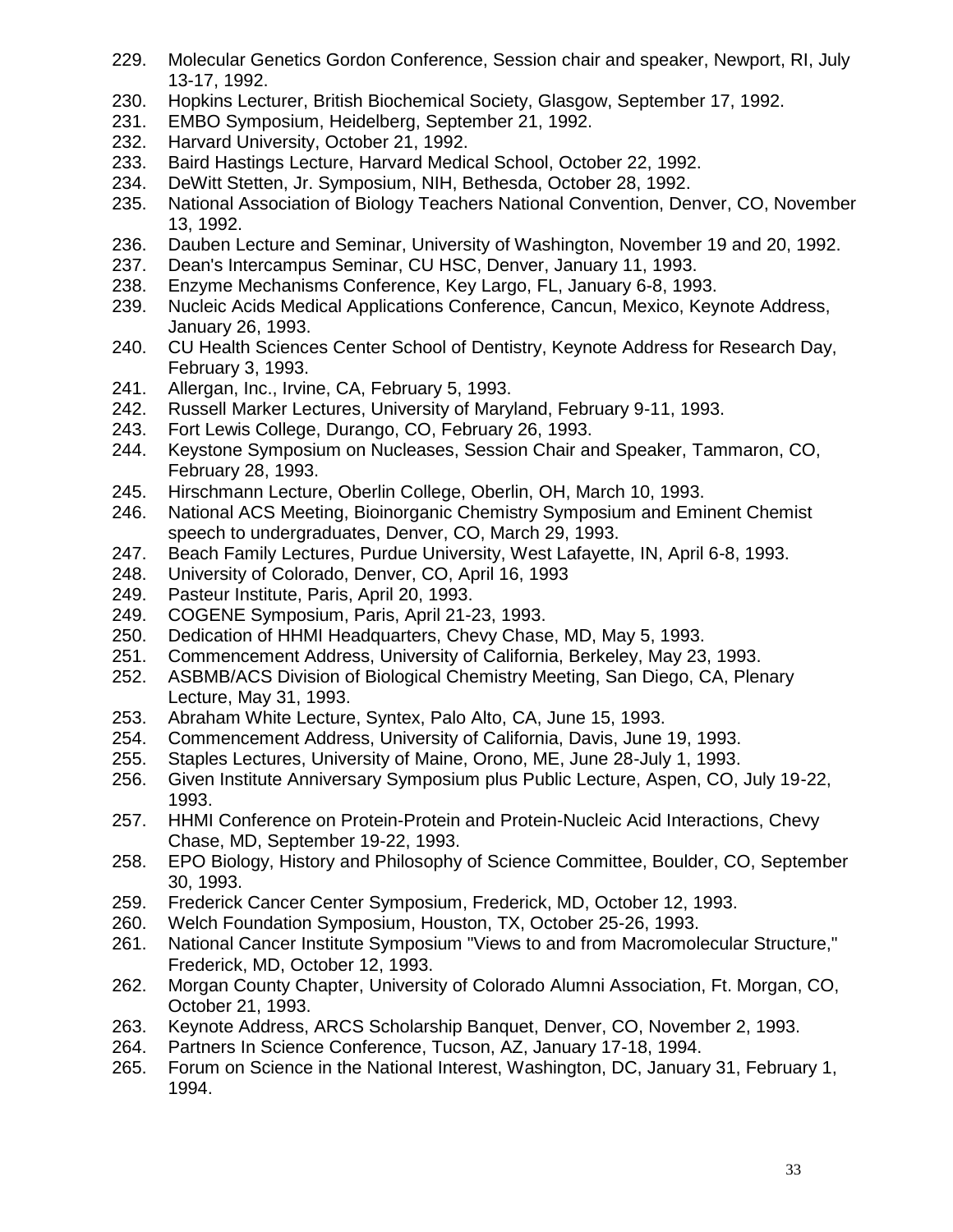- 266. Robbins Lectures (three talks), Pomona College, Claremont, CA, February 15-18, 1994.
- 267. Leopold Marcus Memorial Lecture, Washington University, Department of Chemistry, St. Louis, MO, February 28, 1994.
- 268. T. Y. Shen Lectures (two talks), Massachusetts Institute of Technology, Cambridge, MA, April 5, 6, 1994.
- 269. 131st Annual Meeting, National Academy of Sciences, Awards Ceremony, Washington, DC, April 15, 1994.
- 270. RNA Processing Meeting, University of Wisconsin, Madison, WI, May 24-29. 1994.
- 271. Department of Microbiology and Molecular Genetics, College of Medicine, University of California, Irvine, CA, Graduate Student Seminar, June 7, 1994.
- 272. The Bren Fellows Program Lecture, University of California, Irvine, CA, June 7, 1994.
- 273. Iowa City Area Science Center FORUM, Luncheon Speaker, Iowa City, IA, September 26, 1994.
- 274. The Stanley Wawzonek Lecture, Department of Chemistry, University of Iowa, Iowa City, IA, September 26, 1994.
- 275. Class of 1942 James B. Sumner Lecturer (two talks), Cornell University, Ithaca, NY, October 5-6, 1994.
- 276. Ciba Drew Symposium "Frontiers in Biomedical Research," Drew University, Madison, NJ, October 10, 1994.
- 277. Drury College Convocation Program, Springfield, MO, October 19, 1994.
- 278. Ewing Halsell Lecture, The University of Texas Health Science Center, San Antonio, TX, November 29, 1994.
- 279. HHMI Conference on Functional Insights from Structural Analyses, Chevy Chase, MD, November 13-16, 1994.
- 280. Five-College Chemistry Lecture Series (five talks), Amherst College, Hampshire College, Mount Holyoke College, Smith College, and the University of Massachusetts, November 1-4, 1994.
- 281. Capital Science Lecture, Carnegie Institution, Washington, DC, November 15, 1994.
- 282 Keystone Symposium. Ribozymes: Basic Science and Therapeutic Applications, Coorganizer, Breckenridge, CO, January 15-21, 1995.
- 283. Metals in Biology Gordon Conference. Ventura, CA, January 23, 1995.
- 284. Lynen Lecture, Miami Bio/Technology Winter Symposia, February 4-7, 1995.
- 285. O'Leary Lecture, Gonzaga University, Spokane, WA February 20-23, 1995.
- 286. Juan March Foundation Lecture, Madrid, Spain, March 6, 1995.
- 287. HHMI Conference on DNA, RNA and Protein Interactions, March 19-22, 1995.
- 288. University of Maryland Baltimore County, Department of Chemistry, March 21, 1995.
- 289. Steenbock Lectures in Biochemistry, University of Wisconsin, Madison, April 10-11, 1995.
- 290. Undergraduate Research Symposium, Keynote Speaker, Colorado State University, Ft. Collins, May 4, 1995.
- 291. Table Ronde Roussel UCLAF #80, "Structural basis of enzymatic activity in enzymes and ribozymes" Co-organizer and Speaker, Paris, France, May 11-12, 1995.
- 292. Nucleic Acids Gordon Conference, Speaker and Session Chair, New Hampton, NH, June 11-16, 1995.
- 293. Louis Pasteur International Symposium, Speaker, The Rockefeller University University, New York, NY, September 12-15, 1995.
- 294. 7th FAOB Congress, Takashi Murachi Memorial Lecture (Plenary lecture), Sydney, Australia, September 24, 1995.
- 295. Symposium on Catalytic Activities of RNA, Speaker, Sydney, Australia, September 26, 1995.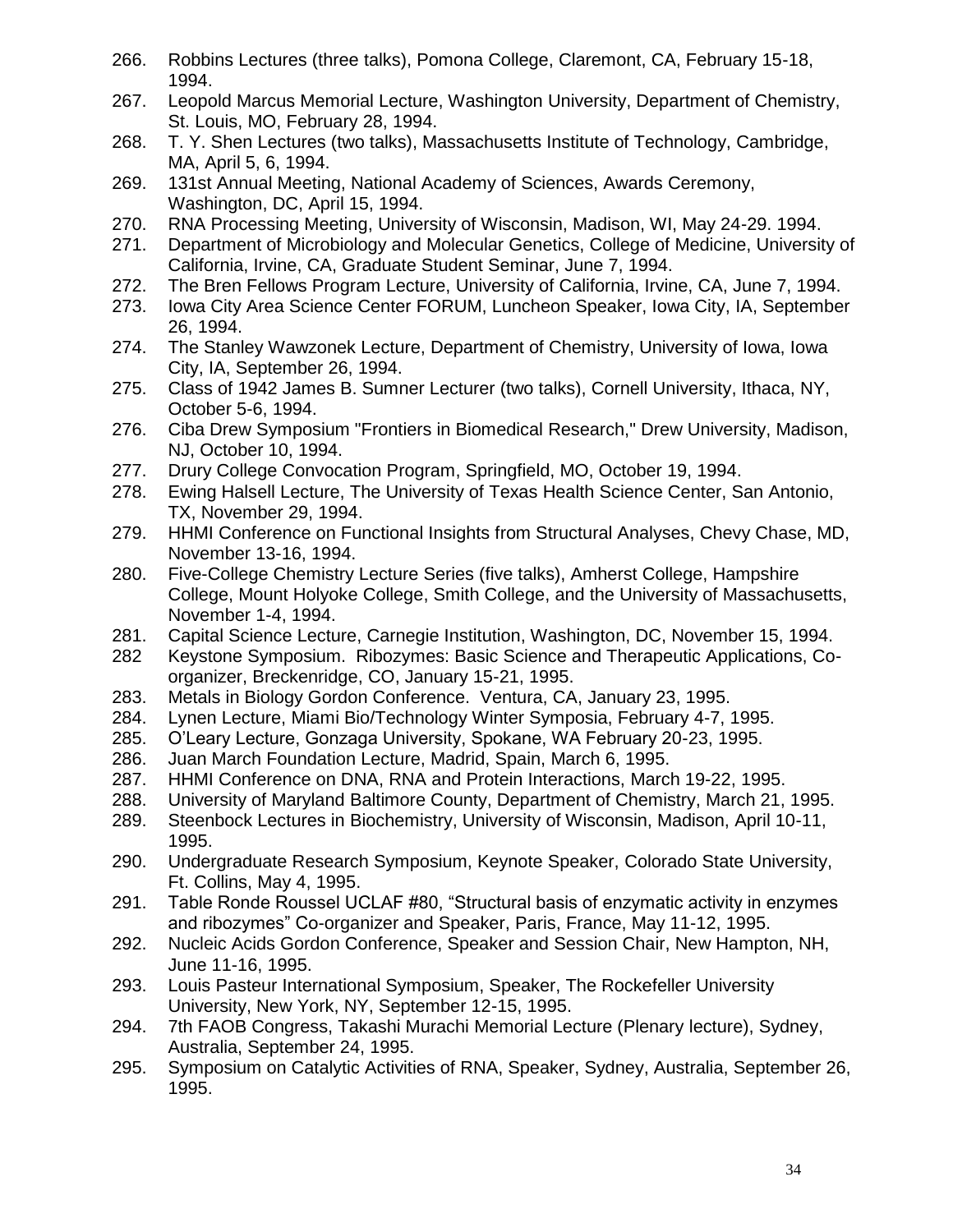- 296. Seventh Annual Glaxo/UNC Symposium, "Frontiers in Chemistry and Medicine," Speaker, Chapel Hill, NC, November 7, 1995.
- 297. Department of Microbiology, Duke University, Durham, NC, Graduate Student Seminar, November 7, 1995.
- 298. 5th National Conference on the Education and Employment of Graduate Teaching Assistants, Plenary Speaker, Denver, CO, November 9, 1995.
- 299. Howard Hughes Medical Institute's Holiday Lectures on Science for high school students (four talks), Chevy Chase, MD, December 18-19, 1995.
- 300. The Streck Award for Contributions to Biochemistry and Clinical Chemistry, University of Nebraska, Lincoln, February 2, 1996.
- 301. Grinnell College Sesquicentennial Celebration, Grinnell, IA, February 15, 1996.
- 302. Gardner/Davern Laureate Lectures (three talks), The University of Utah, March 4-6, 1996.
- 303. HHMI Conference on The Structural Analysis of Protein-Protein and Protein-Nucleic Acid Interactions, Chevy Chase, MD, March 17-20, 1996.
- 304. Joseph Priestley Lecture Series in the Chemical Sciences (three talks), Pennsylvania State University, University Park, PA, April 9-11, 1996.
- 305. The Scripps Research Institute, La Jolla, CA, April 23, 1996.
- 306. 1996 Beckman Lecture, California Institute of Technology, Pasadena, CA, April 24, 1996.
- 307. 1996 Institute of Molecular Biology Symposium, (two talks), Academia Sinica, Nankang, Taipei, Taiwan, Republic of China, May 20-22, 1996.
- 308. RNA Society '96 Meeting, Session Chair and Speaker, Madison, WI, May 28-June 2, 1996.
- 309. 13th ACS Rocky Mountain Regional Meeting, Keynote Speaker, Lakewood, CO, June 11, 1996.
- 310. Max-Planck-Institut für Experimentelle Medizin, Göttingen, Germany, July 5, 1996.
- 311. Oxford University, Oxford, England, July 7, 1996.
- 312. Medical Research Council, Laboratory of Molecular Biology, Cambridge, England, July 9, 1996.
- 313. Sixth International Symposium on Reaction Mechanisms, Plenary Lecture, University of Kent, Canterbury, England, July 10, 1996.
- 314. Geron Telomerase and Cancer Symposium, Speaker, Kamuela, HI, August 10-14, 1996.
- 315. 20th IUPAC Symposium on the Chemistry of Natural Products, Nobel Laureate Lecture,Chicago, IL, September 19, 1996.
- 316. Whitehead Institute Retreat, Speaker, Waterville Valley, NH, September 20-22, 1996.
- 317. Banbury Conference on Telomeres and Telomerase, Cold Spring Harbor, NY, November 3-5, 1996.
- 318. University of Chicago graduate student sponsored speaker, lectures in Biochemistry and Cell Biology, January 8-9, 1997.
- 319. Eyring Lectures, Arizona State University, February 12-14, 1997.
- 320. Imperial Cancer Research Fund, London, U. K., February 24, 1997.
- 321. CIBA Foundation Symposium on Telomeres and Telomerase and open meeting at the Wellcome Centre for Medical Science, London, U. K., February 25-28, 1997.
- 322. R. U. Lemieux Lecture on Biotechnology, Univ. of Alberta, Edmonton, Canada, March 11, 1997.
- 323. Roy Moon Distinguished Lectureship, Angelo State University, San Angelo, TX, March 17-19, 1997.
- 324. Mike Hogg Award Lecture, M. D. Anderson Cancer Center, Houston, TX, March 19, 1997.
- 325. Vail Foundation Lecture, March 24, and talk at Vail Mountain School, March 25, 1997.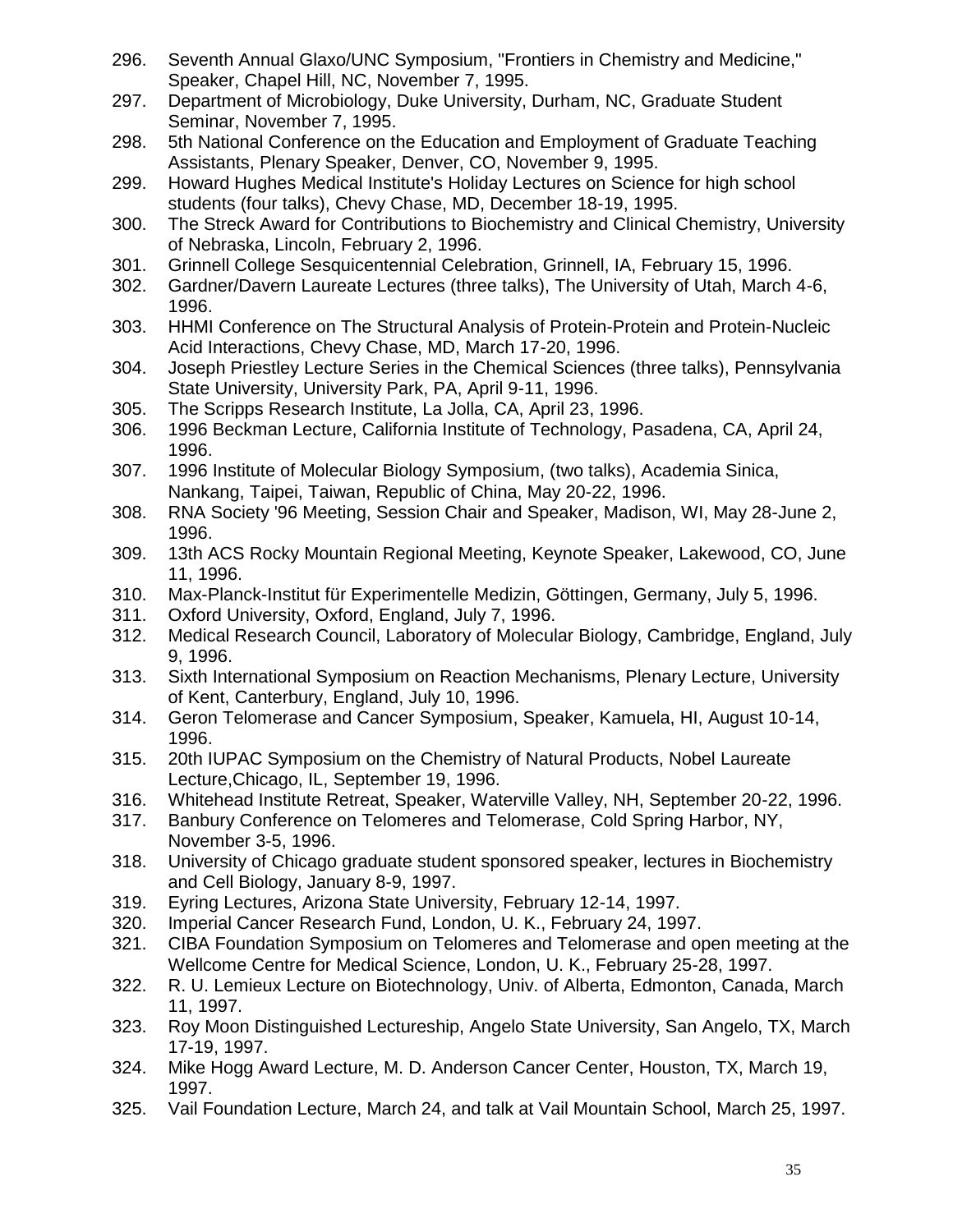- 326. HHMI Conference on The Cell Cycle and Its Control, Chevy Chase, MD, April 6-9, 1997.
- 327. American Society of Microbiology Annual Meeting, Keynote Address, Miami, FL, May 4, 1997.
- 328. Conference on RNA Structure, Santa Cruz, CA, June 26, 1997.
- 329. National Medical Student Training Program Conference, Aspen, CO, July 13, 1997.
- 330. Stille Science Symposium, Colorado State University, Ft. Collins, CO, September 10, 1997.
- 331. Harvard University, Department of Molecular and Cellular Biology, September 18, 1997.
- 332. Kumamoto Institute of Technology, Kumamoto, Japan (2 lectures) November 10, 11, 1997.
- 333. Kyoto University, Kyoto, Japan, November 14, 1997.
- 334. Stanford University, January 14, 1998.
- 335. University of California, Berkeley, January 15, 1998.
- 336. Cal State Long Beach, Odyssey Program, February 18, 1998.
- 337. California Institute of Technology, February 19, 1998.
- 338. HHMI Scientific Meeting, Chevy Chase, MD, March 8-11, 1998.
- 339. DeCoursey Nobel Lectures, Trinity University, San Antonio, TX, April 6-8, 1998.
- 340. Tschirgi Lecture, University of California San Diego, April 17, 1998.
- 341. Salk Institute Annual Meeting, Keynote Lecture, La Jolla, CA, April 20, 1998.
- 342. Commencement address, "Vital Contradictions," University of Colorado, Boulder, May 15, 1998.
- 343. The Danish Society for Biochemistry and Molecular Biology Lecture, FEBS Silver Jubilee Meeting, Copenhagen, Denmark, July 5, 1998.
- 344. Geron Symposium II: Telomerase and Telomere Dynamics in Cancer and Aging. Maui, Hawaii, August 8-12, 1998.
- 345. George Boxer Memorial Lecture, Robert Wood Johnson Medical School, University of Medicine and Dentistry of New Jersey, Piscataway, NJ, September 24, 1998.
- 346. Princeton Fall Chemistry Symposium. Princeton, NJ, September 25, 1998.
- 347. Symposium on Research Opportunities in the Liberal Arts. "Research at Liberal Arts Colleges: A Scientist's View." Grinnell College, Grinnell, IA, October 10, 1998.
- 348. HHMI-NIH Cloister Scholars Lecture. HHMI Cloisters, Bethesda, MD, October 19, 1998.
- 349. HHMI Headquarters Lecture, Chevy Chase, MD, October 20, 1998.
- 350. 1998 Welch Conference on "The New Biochemistry: Macromolecular Machines." Houston, TX, October 26, 1998.
- 351. CU Health Sciences Center, Denver, CO, November 3, 1998.
- 352. Beckman Research Institute of the City of Hope, Duarte, CA, November 9, 1998.
- 353. Harvey Mudd College, Wright Prize Lecture, Claremont, CA, November 10, 1998.
- 354. 1998 San Diego Conference of the American Association for Clinical Chemistry. Keynote address. San Diego, CA, November 19, 1998.
- 355. Georgia Institute of Technology, Atlanta, GA, December 2, 1998.
- 356. Clayton College, Atlanta, GA (two talks), December 3, 1998.
- 357. University of California, San Francisco, Biophysics Program, January 7, 1999.
- 358. University of Oklahoma Health Sciences Center, Oklahoma City, OK,"Advanced Topics in Human Molecular Genetics," Distinguished Lecturer, January 26-27, 1999.
- 359. NIH Workshop on Chromatin, Transcription and DNA Replication. Washington, DC, February 3, 1999.
- 360. Cherry Creek School District Science Teachers "Eisenhower Night." Greenwood Village, CO, February 11, 1999.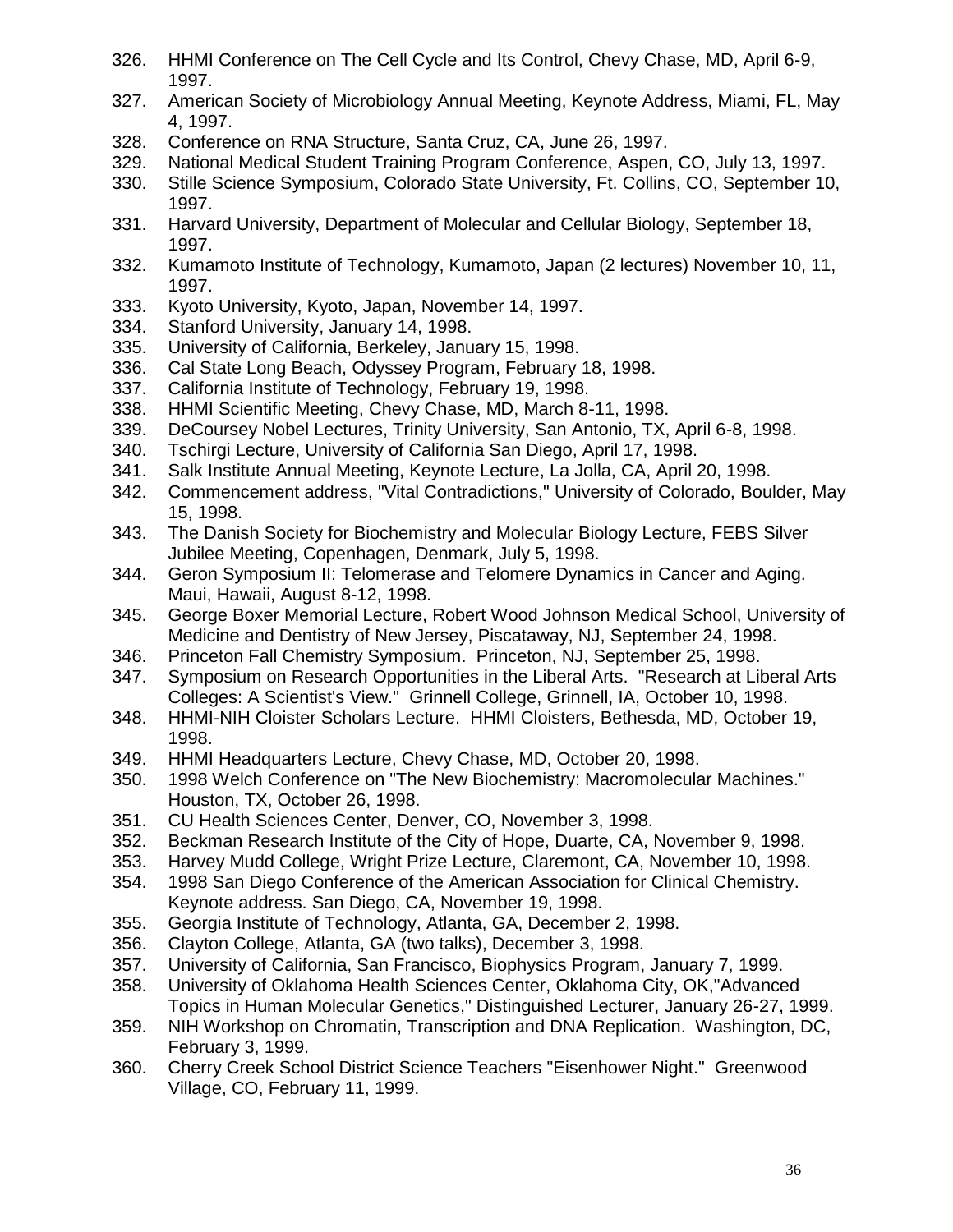- 361. Lloyd B. Thomas Lecture, University of Missouri (two talks). Columbia, MO, February 15-16, 1999.
- 362. HHMI Scientific Meeting on the Cell Cycle, Chevy Chase, MD, March 7-10, 1999.
- 363. National Commission on Undergraduate Research annual meeting, Keynote address and departmental seminar, University of Rochester, NY, April 8-9, 1999.
- 364. U. S. Congress House Subcommittee on Appropriations, presented testimony, April 28, 1999.
- 365. Werner E. Bachman Memorial Lecture, University of Michigan, Ann Arbor, MI, May 19, 20, 1999.
- 366. Nucleic Acids Gordon Conference (speaker and chairman of session on RNA and Processing) July 4-9, 1999.
- 367. 37th International Union of Pure and Applied Chemistry General Meeting, Invited Speaker, Berlin Germany, August 14-19, 1999.
- 368. Boston Structural Biology Seminar Series, Harvard Medical School, September 16, 1999.
- 369. DuPont-Marshall Lecture, University of Pennsylvania, Philadelphia, PA, October 13, 1999.
- 370. Institute of Medical Science, University of Tokyo-Novartis Symposium "RNA-Protein Interaction: From Basic Discoveries to Clinical Applications," Invited Speaker, Tokyo, Japan, November 8, 1999.
- 371. Tokyo Institute of Technology, Graduate School of Bioscience and Biotechnology, Tokyo, Japan, November 9, 1999.
- 372. Kumamoto Institute of Technology, Kumamoto, Japan, November 10-11, 1999.
- 373. Biomolecular Engineering Research Institute, Osaka, Japan, Novemer 12, 1999.
- 374. National Academy of Sciences, Institute of Medicine, Distinguished Leaders in Sciences Lecture, Washington, DC, January 20, 2000.
- 375. Beckman Symposium, California Institute of Technology, April 7, 2000.
- 376. University of Maryland, Baltimore County Spring Commencement, Baltimore, MD, May 25, 2000.
- 377. National Institutes of Health Director's Lecture, Bethesda, MD, September 20, 2000.
- 378. Invited Speaker, Dedication Ceremony, Williams College, Williamstown, MA September 22, 2000.
- 379. Association of American Universities Centennial Symposium, University of Chicago, Chicago, IL, October 16, 2000.
- 380. HHMI Scientific Meeting on the Macromolecules and Molecular Machines, Chevy Chase, MD November 12-15, 2000.
- 381. National Human Genome Research Institute, Bethesda, MD, November 16, 2000.
- 382. The 28th Annual Calbiochem Lectureship Series, La Jolla, CA, February 28 and March 1, 2001.
- 383. American Society for Biochemistry and Molecular Biology Meeting, Plenary Commencement Address, Orlando, FL, March 31, 2001.
- 384. EMBL Distinguished Visitor Lecture, Heidelberg, Germany, April 4, 2001.
- 385. Feodor Lynen Lecture, Mosbacher Kolloquium, Mosbach Germany, April 5-7, 2001.
- 386. George Washington University Annual Research Day, Plenary Speaker, Washington, DC, April 20, 2001.
- 387. FASEB Board of Directors Meeting, Bethesda, MD, May 8, 2001.
- 388. HHMI Scientific Meeting on Mammalian Genetics & Physiological Genomics, Chevy Chase, MD, May 6-9, 2001.
- 389. 2001 Yale Chemical Biology Symposium Departments of Molecular, Cellular and Developmental Biology; Chemistry; and Molecular Biophysics and Biochemistry, Yale University, New Haven, CT, May 25, 2001.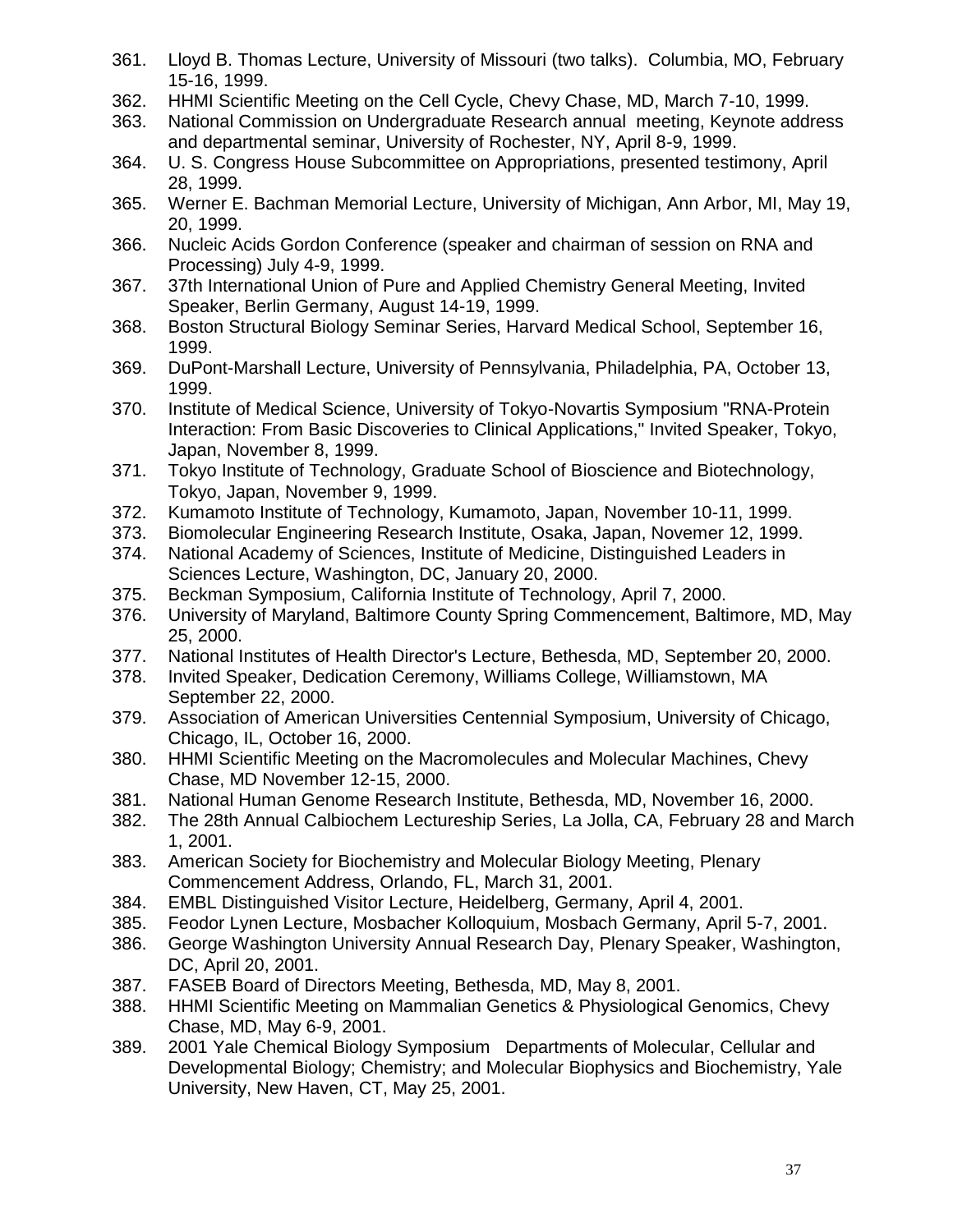- 390. Marvin Caruthers Symposium, Speaker, University of Colorado, Boulder, CO, June 22, 2001.
- 391. The Morgenthaler Lectureship, Case Western Reserve University, Cleveland, OH, September 19, 2001.
- 392. AAAS Advancing Science Seminar Series, The Impact of Genomics and Proteomics on Medicine. Washington, DC, September 25, 2001.
- 393. Tercentenary Silliman Lectures, Yale University, New Haven, CT, September 28-29, 2001.
- 394. Life Sciences Symposium, "A Look Ahead V: Futures in Biomedical Research," University of Maryland, Baltimore County, Baltimore, MD, November 1, 2001.
- 395. University of Maryland, College Park, MD, seminar speaker, December 4, 2001.
- 396. Daniel Nathans Lecture in Molecular Genetics, Johns Hopkins University School of Medicine, Department of Molecular biology and Genetics, Baltimore, MD, January 31, 2002.
- 397. Max Tishler Prize, Harvard University, Department of Chemistry and Chemical Biology, Cambridge, MA, two lectures, March 11, 12, 2002.
- 398. Richard M. Furlaud Distinguished Lecture, The Rockefeller University, New York City, NY, March 29, 2002.
- 399. AAMC Council of Deans Spring Meeting, ""New Biology and New Medicine Views from the Trenches and from the Sky," Savannah, GA, April 20, 2002.
- 400. AAMC GREAT/GRAND Meeting, "Interdisciplinary Research Stories Small and Large," Denver, CO, April 26, 2002.
- 401. Ribozymes and RNA Catalysis, EMBO Workshop, Dundee, Scotland, August 23-26, 2002.
- 402. University of Colorado, Department of Molecular, Cellular and Developmental Biology, Seminar, Boulder, September 19, 2002.
- 403. NIGMS Workshop "Visions of the Future," Bethesda, MD, September 23, 2002.
- 404. HHMI Scientific Meeting on Computational and Structural Analysis of Biological Molecules. Speaker: "Evolution of Tetrahymena Ribozyme Mutants with Increased Structural Stability," Chevy Chase, MD, September 23, 2002.
- 405. 2002 National Conference of the Society for Advancement of Chicanos and Native Americans in Science (SACNAS). "The Biomedical Research Community: Views from HHMI," Anaheim, CA, September 27, 2002.
- 406. Project Kaleidoscope Faculty for the 21st Century National Assembly. Speaker: "Undergraduate Teaching: A View from the Trenches and from HHMI," Washington, DC, October 11, 2002.
- 407. Charles University, "RNA as an Enzyme: Structure and Mechanism," Prague, Czech Republic, October 16, 2002.
- 408. Institute of Organic Chemistry and Biochemistry, Institute of Molecular Genetics, "Life at the End of the Chromosome: Telomeres and Telomerase," Dejvice, Czech Republic, October 18, 2002.
- 409. Butcher Forum. Speaker: "CU's Strengths and Future," Westminster, CO, November 1, 2002.
- 410. Annual Biomedical Research Conference for Minority Students (ABRCMS). Speaker: "RNA as an Enzyme," New Orleans, LA, November 14, 2002.
- 411. Biology of RNA Meeting, "Before the DNA world: Life with an extra OH," Cold Spring Harbor Laboratory, NY, March 1, 2003.
- 412. James Stacy Coles Scholar and Lecturer, "Where the Double Helix Ends: Telomeres and Telomerase," Bowdoin College, Brunswick, ME, March 27, 2003.
- 413. Public Talk, "RNA as an Enzyme: Clues to the Origin of Life?" Bowdoin College, Brunswick, ME, March 28, 2003.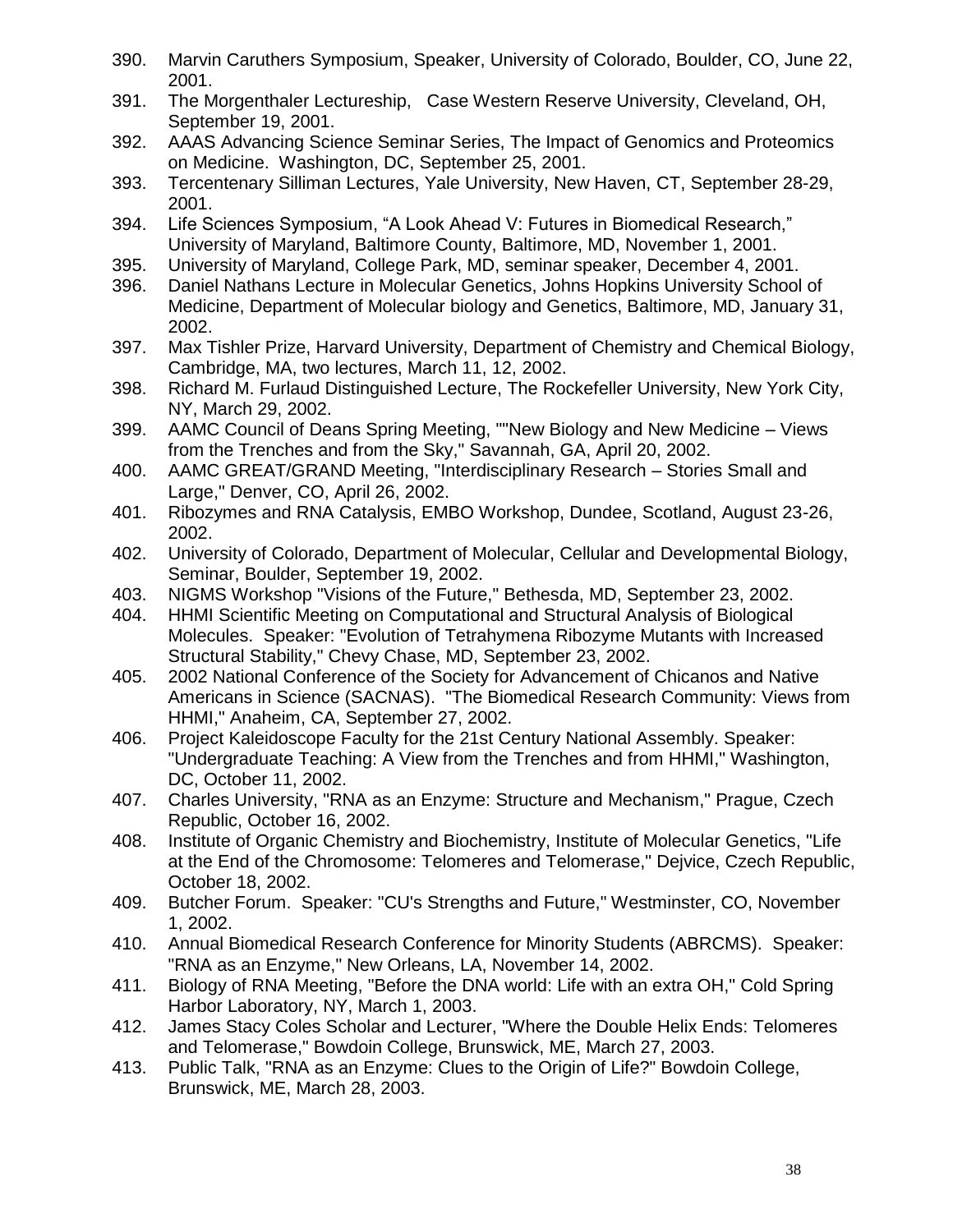- 414. Thirty-eighth George Gamow Memorial Lecture, "From Catalytic RNA to Howard Hughes," University of Colorado, Boulder, April 2, 2003.
- 415. Biovision Nobel Day, "Where the Double Helix Ends: Telomeres and Telomerase," Lyon, France, April 8, 2003.
- 416. National Institutes of Health, Fogarty International Center's 35th Anniversary Symposium, May 21, 2003.
- 417. Princess Margaret Hospital, "Life at the End of the Chromosome: Protection of Telomeres," Toronto, Canada, September 11, 2003.
- 418. HHMI Scientific Meeting, Speaker: "DNA Self-recognition in the Protection of Telomeres Protein-ssDNA Complex," Chevy Chase, MD, September 23, 2003.
- 419. Ohio State University Research Lecture Series, "From Catalytic RNA to Howard Hughes," Columbus, OH, October 1, 2003.
- 420. Dartmouth College, "Life at the End of the Chromosome: the Telomeric DNA-protein Complex," Hanover, NH, October 6, 2003.
- 421. AAAS Lecture, "Small Science, Big Science Laying the Foundation for Tomorrow's Medicine," Washington, DC, October 14, 2003.
- 422. Kyoto University, "Caps at the Ends of the Chromosome," Kyoto, Japan, November 11, 2003.
- 423. Nobel Prize Forum, "Caps at the Ends of the Chromosome," Kumamoto University, Japan, November 13, 2003.
- 424. Sammet-Guest Professorship, J. W. Goethe University, Frankfurt, Germany, 4 lectures: "RNA Enzymes and the Origin of Life," "Chromosome Telomeres: Structure and Function," "DNA Replication at the End of the Chromosome: RNA meets Protein," and "Interdisciplinary Science for the 21st Century: The Howard Hughes Medical Institute," January 27-29, 2004.
- 425. RNA Maxi Group, "Protection of Telomeres: Protein Recognition of Single-stranded Nucleic Acids," University of Wisconsin, Madison, WI, February 23, 2004.
- 426. Wisconsin Alumni Research Foundation, "How Best to do Research in the 21st Century and Janelia Farm Research Campus," University of Wisconsin, Madison, WI, February 24, 2004.
- 427. Chemistry of Life Processes Inaugural Symposium, "Folded Nucleic Acids Beyond the Double Helix," Northwestern University, Evanston, IL, April 19, 2004.
- 428. NIH Symposium A Decade of Neuroscience Informatics: Looking Ahead, "Sharing Neuroscience Data: Responsibilities and Challenges," Bethesda, MD, April 26, 2004.
- 429. Keynote Address, "From Catalytic RNA to Howard Hughes," Grinnell College, June 4, 2004.
- 430. Diploma of Doctor of Moscow State University, Russia. Two lectures, "RNA Catalysis: Chemistry and Structure," June 22, 2004; "Life at the End of the Chromosome," June 23, 2004.
- 431. HHMI International Research Scholars Meeting, "Structure of Human Telomeres: Molecular Basis for Chromosome End-Protection and Telomerase Inhibition," Tallinn, Estonia, June 23, 2004.
- 432. Genomics Teaching Place Grand Opening, University of Colorado, "Genes and Genomes — Implications for Evolution, Medicine and CSI," Boulder, July 29, 2004.
- 433. Nobel Symposium, "Life at the end of the Chromosome: Structure and Function of Human telomeres," Tallberg, Sweden, October 11, 2004.
- 434. Swarthmore College, two lectures, "RNA Enzymes and the Origins of Life" and "HHMI and Undergraduate Science Education," November 4, 2004.
- 435. HHMI Scientific Meeting, November 15-17, 2004.
- 436. Butcher Symposium, "The End of the Human Chromosome: Bioinformatics, Genetics & Structural Biology" University of Colorado, November 11, 2004.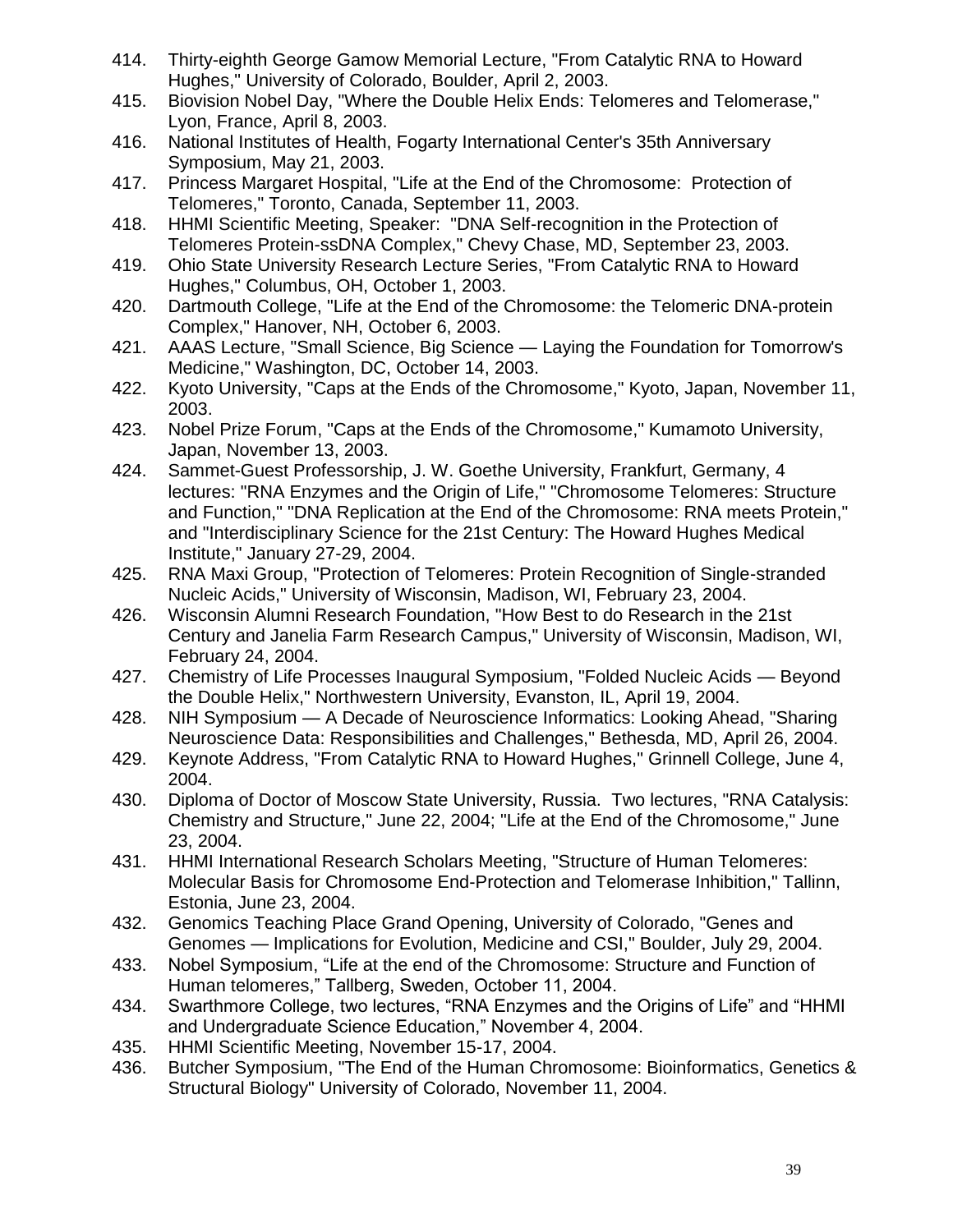- 437. Biozentrum, University of Basel, two lectures, "RNA Enzymes and the Origins of Life" and "Life at the End of the Chromosome: Structure and Function of Human Telomeres," Basel Switzerland, February 7-8, 2005.
- 438. HHMI Scientific Meeting, "Human Telomere Structure & Function," March 7-9, 2005.
- 439. RNA Symposium, "Yeast Telomerase RNA: a Flexible Scaffold for Proteins," University of California, San Diego, CA, April 1, 2005.
- 440. Seminar, Stowers Institute, "RNA Enzymes and the Origins of Life," Kansas City, MO, April 6, 2005.
- 441. Leonard Lectures, "RNA Enzymes and the Origins of Life," and "Life at the End of the Chromosome: Telomeres and Telomerase," University of Illinois at Urbana-Champaign, IL, April 18-19, 2005.
- 442. Grinnell College, Keynote Address, Undergraduate Research Symposium, "RNA as an Enzyme: Clues to the Origins of Life," Grinnell, IA, April 30, 2005
- 443. Seminar, "Telomerase and its Regulation-Biochemistry and Structure," The Rockefeller University, July 15, 2005
- 444. Carter Wallace Lecturer, "RNA as an Enzyme: Mechanism, Structure and Implications for the Origins of Life." and "Life at the End of the Chromosome: Telomeres and Telomerase," Princeton University, October 25-26, 2005.
- 445. Seminar, "Telomerase Reverse Transcriptase: Discovery, Biochemistry and a Cancer Vaccine," University of Colorado Cancer Center, November 8, 2005.
- 446. Keynote speaker, "Biotech Futures: Nationally and in Colorado," Colorado BioScience Association Annual Awards Dinner, Denver, November 8, 2005.
- 447. Keynote speaker, "Telomerase: from Basic Science to a Candidate for a Cancer Vaccine," American Cancer Society Celebrating Progress: 60 Years of Research Dinner, Washington, D.C., January 26, 2006.
- 448. Keynote speaker, "Telomerase: from Basic Science to a Candidate for a Cancer Vaccine," American Cancer Society Celebrating Progress: 60 Years of Research Dinner, Washington, D.C., January 26, 2006.
- 447. Keynote speaker, "Telomerase: from Basic Science to a Candidate for a Cancer Vaccine," American Cancer Society Celebrating Progress: 60 Years of Research Dinner, Washington, D.C., January 26, 2006.
- 448. Speaker, "A Look into the Future," Titans of Technology meeting, Reston, Virginia, February 1, 2006.
- 449. Seminar, "Telomerase: Discovery, Biochemistry and a Cancer Vaccine," University of Michigan, Ann Arbor, Michigan, February 9, 2006.
- 450. Keynote speaker, "Small Science, Big Science: Laying the Foundation for Tomorrow's Medicine," University of Michigan, Ann Arbor, Michigan, February 9, 2006.
- 451. ASBMB Education Award Lecture, "Always a Teacher, Always a Student," ASBMB Annual Meeting, San Francisco, April 2, 2006
- 452. Seminar, "Telomerase: where Protein meets RNA meets DNA," UCSF, April 3, 2006.
- 453. Speaker, "Crystal Structure of an Essential Telomerase-Specific Domain of TERT," ASBMB Annual Meeting, San Francisco, California, April 4, 2006.
- 454. Marion Koshland Lecture, "Telomerase: where Protein meets RNA meets DNA," University of California, Berkeley, April 4, 2006.
- 455. Keynote speaker, "Small Science, Big Science: Laying the Foundation for Tomorrow's Medicine," University of Chicago Dedication of Center for Integrative Sciences, Chicago, Illinois, April 26, 2006.
- 456. Seminar, "Telomerase: where DNA meets RNA meets Protein," University of Chicago, Chicago, Illinois, April 27, 2006.
- 457. Keynote presentation at Biojudiciary Meeting, Washington, D.C., May 18, 2006.
- 458. Speaker, "RNA as a flexible scaffold for proteins: yeast telomerase and beyond," Cold Spring Harbor Symposium on Regulatory RNAs, New York, June 3, 2006.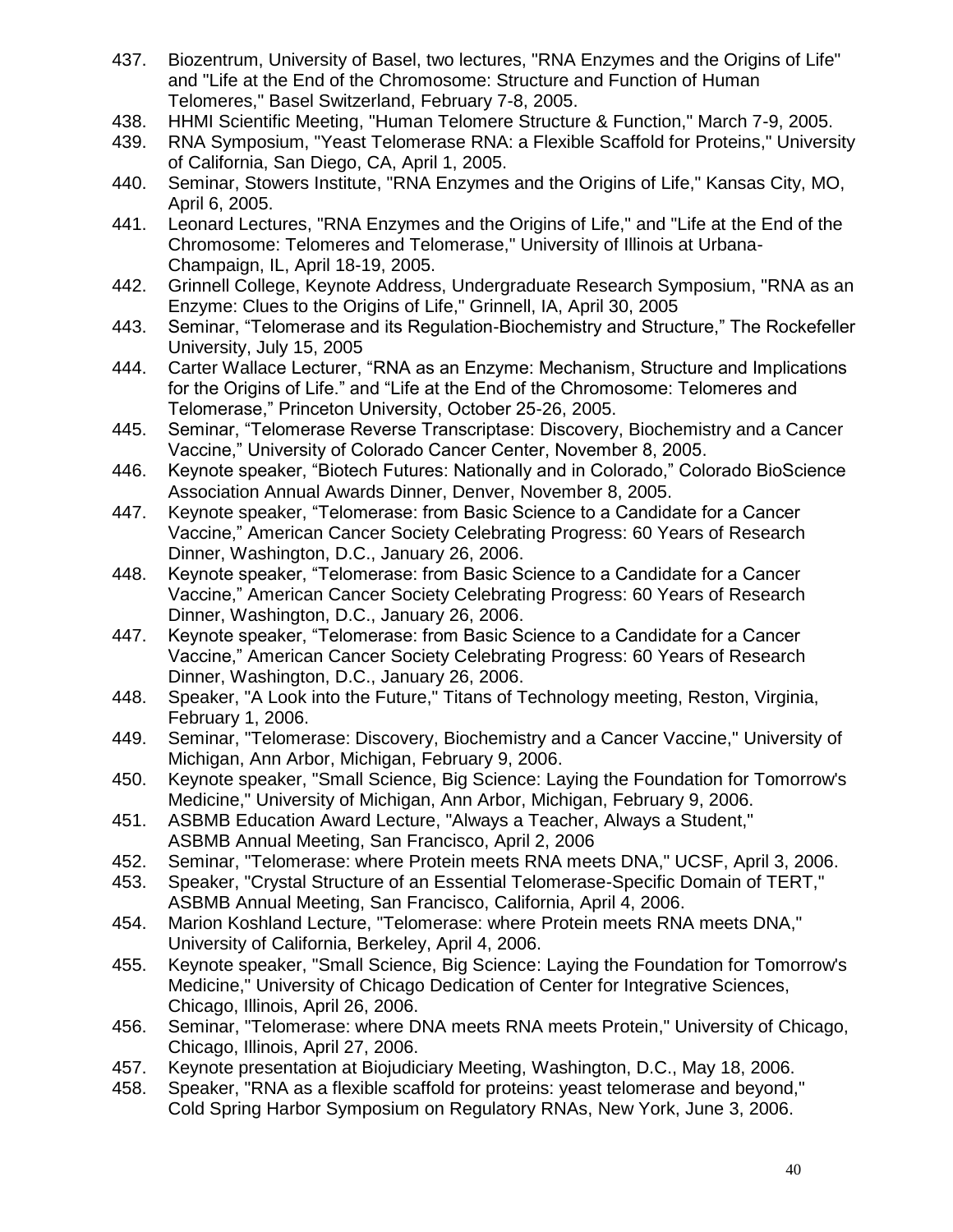- 459. Speaker, "Big Science, Small Science & Some Recent Science," Perspectives in Science Seminar Series at Fred Hutchinson Cancer Center, Seattle, WA, June 22, 2006.
- 460. Seminar, "Telomeres and Telomerase, Structure and Regulation," University of Iowa, Iowa City, IA, October 13, 2006.
- 461. Keynote speaker, "From Catalytic RNA to the Howard Hughes Medical Institute," Missouri Valley Chapter, Society of Nuclear Medicine, Coralville, IA, October 14, 2006.
- 462. Speaker, "The Aviator New Approaches to Biomedical Research," Young President's Organization, Washington, D.C., November 9, 2006.
- 463. Speaker, "Nurturing the Teacher-Scholar: the HHMI Professors Program," The Reinvention Center Conference, Washington, D.C., November 10, 2006.
- 464. Keynote speaker, "Nurturing the Physician-Scientist" The Dana-Farber Cancer Institute Visiting Committees, Boston, MA, November 15, 2006.
- 465. Keynote speaker, "Science without Borders," The American Society for Cell Biology, San Diego, CA, December 9, 2006.
- 466. Keynote speaker, "Telomerase: DNA meets RNA meets Protein," Institute of Biotechnology
	- Celebration, Cocoyoc, Mexico, February 8, 2007.
- 467. HHMI Scientific Meeting, "Exploring the Flexible Scaffold Model for Yeast Telomerase RNA," Chevy Chase, MD, February 12-14, 2007.
- 468. Seminar, "Catalytic Activity of RNAs," Howard University, Washington, D.C., March 15, 2007.
- 469. Jean Mitchell Watson Lecturer, "RNA Enzymes and the Origin of Life," University of Chicago, April 24, 2007.
- 470. Session Chair, Telomeres and Telomerase Meeting, Cold Spring Harbor Laboratory, May 3, 2007.
- 471. Othmer Gold Medal Award, "The Interface between Chemistry and Biology, Chemical Heritage Foundation, Philadelphia, May 17, 2007.
- 472. Keynote Lecture, "From the RNA World to the RNP World," RNA 2007, University of Wisconsin, May 29, 2007.
- 473. Speaker, "Opportunities and Challenges of Large-Scaled Biomedical Science-HHMI Perspective," FASEB Symposium, Bethesda, Maryland, June 4, 2007.
- 474. Speaker, "Where Chemistry Meets Biology: View from the Trenches and from HHMI," NIH Training Summit Meeting, Bethesda, MD, June 21, 2007.
- 475. The Boylan Memorial Lecture "RNA Enzymes and the Origins of Life", Mt. Desert Island Biological Laboratory, Salisbury Cove, Maine, August 1, 2007.
- 476. Keynote, NSF Workshop "Excellence Empowered by a Diverse Academic Workforce: Achieving Racial & Ethnic Equity in Chemistry," Arlington, VA September 25, 2007
- 477. Keynote address, Mid Atlantic Bio Conference, Bethesda, Maryland, October 26, 2007.
- 478. 2007 The Montgomery Fellow Lecturer, "Exploring the Edges between Scientific Disciplines," Dartmouth College, October 29-30, 2007.
- 479. Robert G. Petersdorf Lecture "Finding the Balance in Research", AAMC Annual Meeting, Washington, D.C., November 5, 2007.
- 480. Lecture at the School of Sciences, "RNA Enzymes and the Origins of Life," University of Buenos Aires, November 19, 2007.
- 481. Opening Lecture, Meeting on Gene Expression and RNA Processing, Bariloche, Argentina, November 26, 2007.
- 482. Speaker, Council of Scientific Society Presidents, Washington D.C., December 3, 2007.
- 483. Harold Berger Distinguished Lecture "Mixing it up:Two tales of multidisciplinary research," University of Pennsylvania, Philadelphia, PA, January 31, 2008.
- 484. Andrew Braisted Award Lectureship "Telomerase: Collaboration of RNA and Protein,"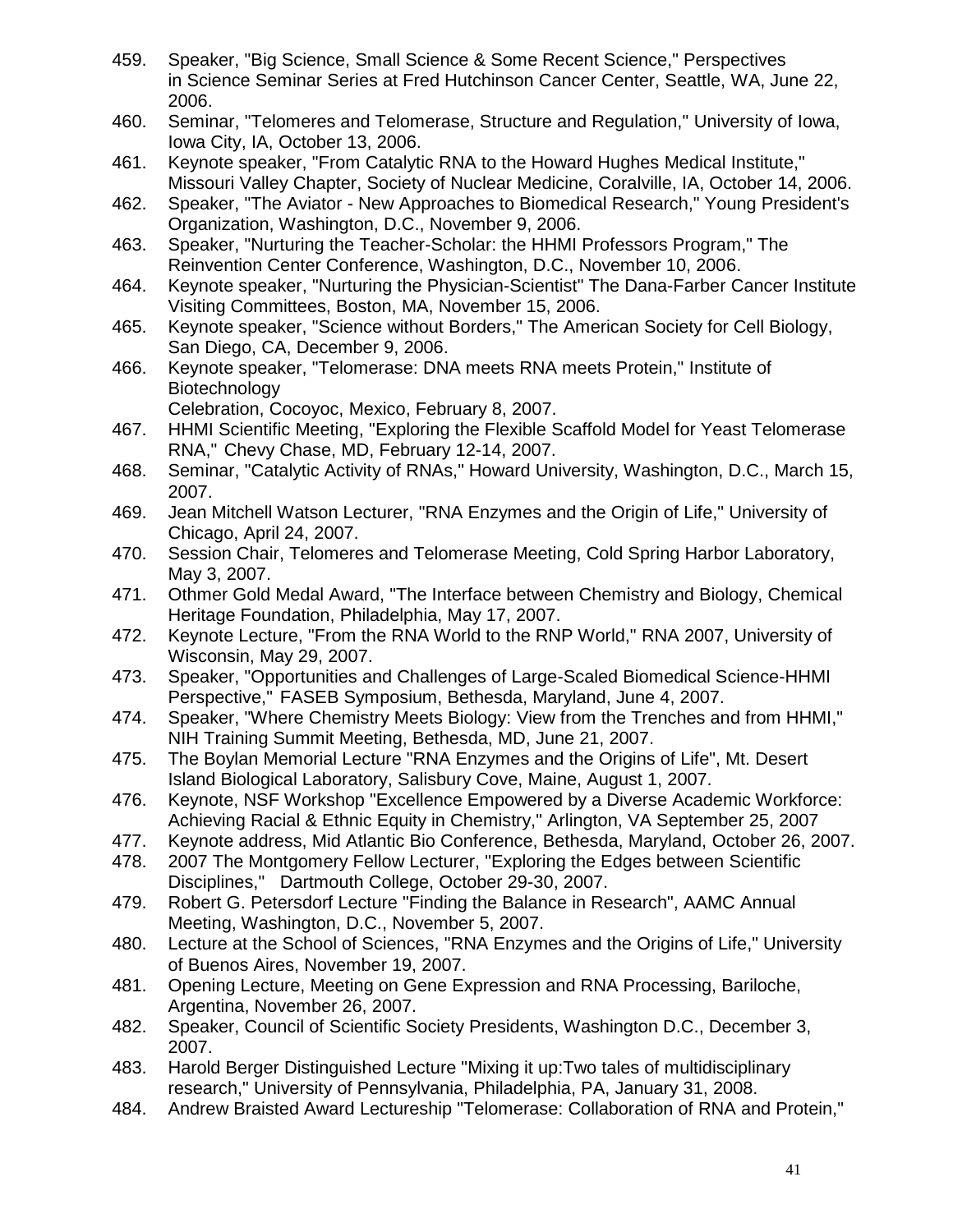UC Berkeley, March 3, 2008.

- 485. Baxter Lecture "Telomerase-bipartisan Effort by RNA and Protein to Extend Chromosome Ends," Stanford University, March 4, 2008.
- 486. New York Academy of Sciences "New Vistas" presentation, March 11, 2008.
- 487. HHMI International Scholars Meeting, Lisbon, Portugal, June 18-22, 2008.
- 488. Aarhus, Denmark, June 25-26, 2008.
- 489. Packard Foundation, Park City, UT, September 4-6, 2008.
- 490. Frontiers of Translational Research Symposium, Harvard-MIT, Broad Institute, Cambridge, MA, September 25, 2008
- 491. Grinnell College seminar, Grinnell, IA, October 3, 2008.
- 492. Academy of Science Coating Ceremony, Dominion High School, Sterling, VA, October 15, 2008.
- 493. Governor Ritter & STEM Network, Denver, CO, October 24, 2008.
- 494. UMBC Lecture "Crawling out of the RNA World," Baltimore, MD, November 11, 2008.
- 495. Leslie Orgel Lecture in Molecular Biology, Salk Institute, La Jolla, CA, February 5, 2009.
- 496. ESF Forward Look Conference, Granada, Spain, February 23, 2009.
- 497. Colorado Forum in DC, "From Howard Hughes to CU," Washington Fairmont Hotel, Washington, DC, March 20, 2009.
- 498. *TIDES* (Oligonucleotide and Peptide: Technology and Product Development), Las Vegas, NV, May 17-20, 2009.
- 499. Rocky Mountain Life Science Investor Conference, Denver, CO, September 17, 2009.
- 500. National Association of Biology Teachers Conference, Denver, CO, November 12, 2009.
- 501. Astrobiology Seminar, University of Colorado-Boulder, January 13, 2010.
- 502. CU Dean's Distinguished Seminar Series, University of Colorado-Denver, January 19, 2010.
- 503. Colorado State University, Frontiers in Biomedical Sciences Series, Fort Collins, CO, February 17, 2010.
- 504. The Postdoctoral Association of Colorado, University of Colorado-Boulder, February 18, 2010.
- 505. Abraham Flexner Lecture, Discovery Lecture Series, Vanderbilt University, Nashville, TN, March 4, 2010.
- 506. National Consortium of Specialized Secondary Schools of Math, Science and Technology (NCSSSMST), Nashville, TN, March 3, 2010.
- 507. Discovery Lecture Series, Vanderbilt University, Nashville, TN, March 4, 2010.
- 508. St. Geme Lectureship, Mt. Oxford, CO, March 15, 2010.
- 509. Distinguished Allman Lecturer, SMU, Dedman College, Dallas, TX, March 21, 2010.
- 510. Biophysics Lecture, Yale University, Yale University, New Haven, CT, April 8, 2010.
- 511. Open Lecture, Iowa State University, Ames, IA, April 14, 2010.
- 512. Public Lecture, Cold Spring Harbor Laboratories, Cold Spring Harbor Laboratories, April 26, 2010.
- 513. Postdoctoral Research Day Lecture, University of Colorado-Denver, May 14, 2010.
- 514. Nobel Symposium, Genetics in Medicine, Karolinska Institutet, Stockholm, Sweden, June 15, 2010.
- 515. Edschrift Symposium, Howard Hughes Medical Institute, Chevy Chase, MD, August 4, 2010.
- 516. Colloquium in Integrative Physiology, University of Colorado-Boulder, January 13, 2011.
- 517. George H. Boyd Distinguished Lecture, University of Georgia, Athens, GA, January, 18, 2011.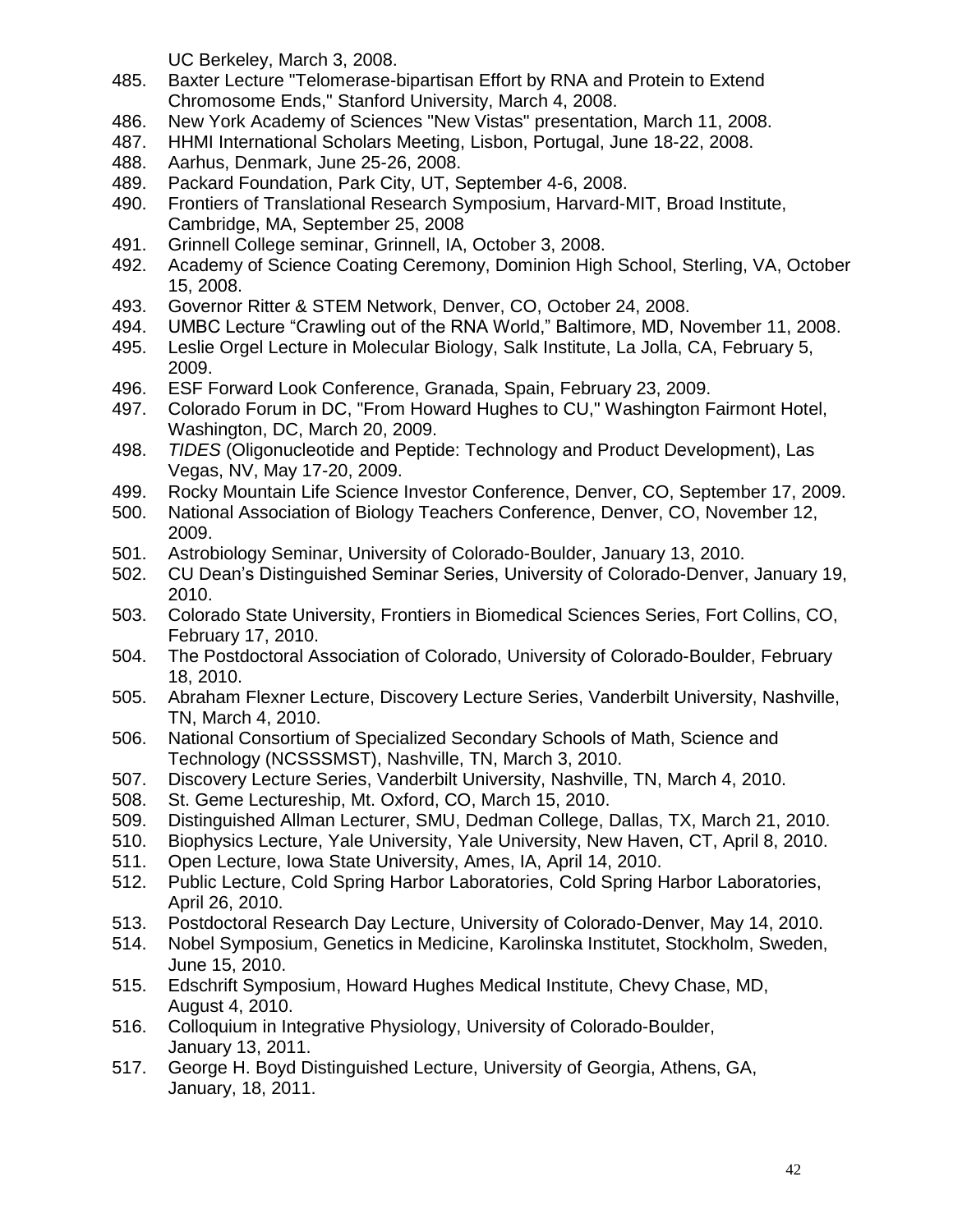- 518. Science Lecture, Georgia Center for Continuing Education, University of Georgia, Athens, GA, January 19, 2011.
- 519. Keynote Lecture, Ecole Polytechnique Fédérale de Lausanne (EPFL), Lausanne, Switzerland, February 4, 2011.
- 520. 2011 Bernard Axelrod Lectureship, Purdue University, West Lafayette, IN, March 7, 2011.
- 521. Department of Applied Math, Distinguished Research Lecture, University of Colorado-Boulder, March 11, 2011.
- 522. FIRE Symposium, University of Colorado-Boulder, March 28, 2011.
- 523. FIRE Symposium, University of Colorado-Boulder, March 29, 2011.
- 524. Richard A. Scott Lecture, Northwestern University, Chicago, IL, April 5, 2011.
- 525. Science Lecture, University of Illinois at Chicago, April 6, 2011.
- 526. Molecular Biology Program Annual Mini-Symposium, RNA: More Than a Message, University of Colorado-Denver, April 14, 2011.
- 527. Telomeres & Telomerase Meeting, Cold Spring Harbor Laboratory, Cold Spring Harbor, NY, May 3-7, 2011 (Speaker and Session Chair).
- 528. Howard Hughes Medical Institute Science Meeting, Ashburn, VA, June 5-8, 2011.
- 529. Nina W. Matheson Lecture, AAMC Annual Meeting, November 7, 2011.
- 530. 5<sup>th</sup> Int'l Symposium, Molecular Science of Fluctuations toward Biological Functions, Nara Inst. of Science & Technology, Nara, Japan January 8, 2012.
- 531. Nobel Prize Forum, Sojo University, Kumamoto, Japan, January 10, 2012.
- 532. Miramontes Arts & Sciences Spring Undergraduate Colloquium, University of Colorado Boulder, CO, January 25, 2012.
- 532. Distinguished Scientists Lecture and Colloquium, Trinity University, San Antonio, TX, January 30, 2012.
- 533. Keystone Symposium on Protein-RNA Interactions in Biology and Disease, Santa Fe, NM, March 14, 2012.
- 534. Duke University "Crawling out of the RNA world: ribozymes, telomerase, and other non-coding RNAs", Durham, NC, March 15, 2012.
- 535. University of California San Francisco, March 26, 2012.
- 536. Silicon Flatirons Center for Law, Technology, and Entrepreneurship, University of Colorado Boulder, Boulder, CO, "Are Patents Fences or Landmines?" April 24, 2012.
- 537. Boulder Economic Summit, "Productive Collisions," Boulder, CO, June 5, 2012.
- 538. HHMI Scientific Meeting, Chevy Chase, MD, September 11-13, 2012.
- 539. Skaggs Biomedical Research Symposium, keynote speaker, Denver,CO, Sept 27, 2012.
- 540. EMBO Meeting: Telomeres and the DNA Damage Response, Special Lecture, Isle sur la Sorgue, France, October 2-6, 2012.
- 541. First Annual LCI Down Syndrome Symposium, Denver, CO, October 19, 2012.
- 542. Scholars Retreat for University of Colorado Deming Center for Entrepreneurship, "A view of entrepreneurship from the science perspective," Boulder, CO, October 20, 2012.
- 543. UCLA Institute for Molecular Medicine IMED Seminar Series Lecture, Los Angeles, CA - January 23, 2013
- 544. UT Southwestern University Lecture Series, "Noncoding RNPs in Health and Disease: Telomerase and FUS" Dallas, TX - February 20, 2013
- 545. HHMI Science Meeting at Howard Hughes Medical Institute March 5, 2013
- 546. Cold Spring Harbor Telomeres Meeting Session Chair, Cold Spring Harbor, NY April 30, 2013
- 547. KBG Symposium Presenter "Physics Applied to Advances in Measurement Technology" at NIST, Boulder CO - May 10, 2013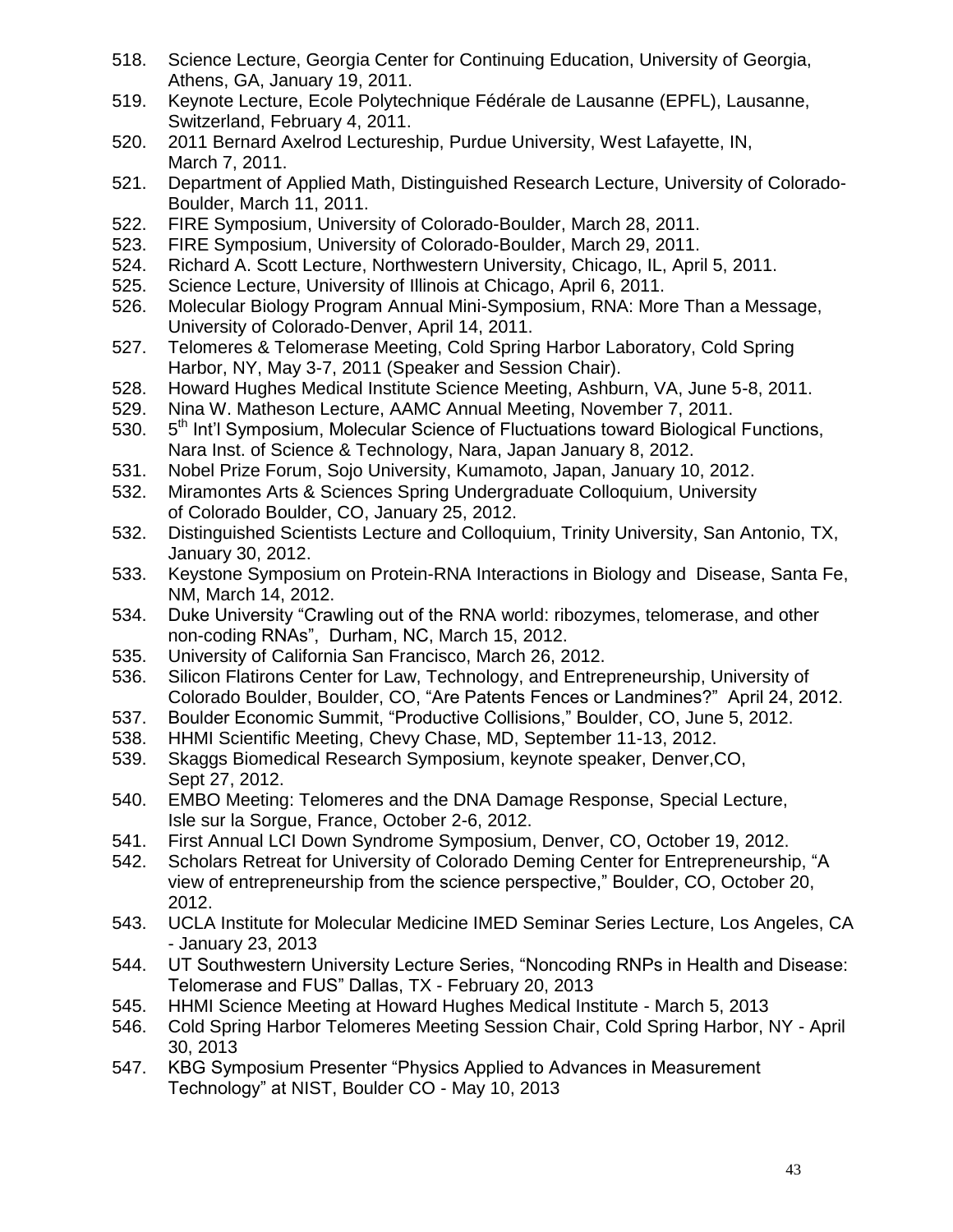- 548. Institute of Organic Chemistry and Biochemistry, "Biological Catalysis by RNA" Prague, Czech Republic - May 13, 2013
- 549. Lecture in Mendel Museum: From the RNA World to the RNP World: Ribozymes, Telomerase and lncRNAs, Brno,Czech Republic - May 14, 2013
- 550. Institute of Molecular Biology and Biotechnology, "From the RNA World to the RNP World: Ribozymes, Telomerase and lncRNAs", Poznan, Poland - May 16, 2013
- 551. RNA Society Meeting, Keynote Presenter, The Future of RiboScience, in Davos, Switzerland - June 11, 2013
- 552. Front Range Community College BIO Club address, Westminster, CO September 27, 2013
- 553. Case Western University Frontiers in Science Lecture, Cleveland, OH October 17, 2013
- 554. Keynote Speaker for Rustbelt RNA Meeting (RRM) (15 Years of Outstanding Undergraduate and Graduate Student RNA Research in the Midwest US),Cleveland, OH - October 18, 2013
- 555. 35th Annual Sanford Burnham Symposium, at Sanford Burnham Research Institute, LaJolla, CA, October 24, 2013
- 556. Keynote, MD/PhD Student Symposium, University of Rochester, Rochester, NY, January 24, 2014
- 557. University of Rochester, Rochester, NY, Dr. Thomas A. and Joyce E. Pearson Endowed Lectureship, "Telomerase in Health and Disease: Genomics and the Future of Medicine." January 24, 2014
- 558. Molecular Biology Program Symposium, University of Colorado School of Medicine,Denver, CO, "RNA in Evolution, and the Evolution of RNA." April 17, 2014
- 559. Agilent Barney Oliver Prize for Innovation, Santa Clara, CA, "The RNA World: Past, Present, Future." May 1, 2014
- 560. IIAS Chromatin Decoding Lecture 2014 "When RNA is Not the Message: Ribozymes, Telomerase, and Long Noncoding RNAs" Ito International Research Center, The Univ of Tokyo, Tokyo, Japan. May 16, 2014
- 561. International Institute for Advanced Studies Research Conference, Chromatin Decoding, Kizugawa City, Kyoto, Japan. May 12, 2014
- 562. EMBL Distinguished Visitor Lecture for the Cell & Cell Biology Division, "When RNA is not the message: Epigenetic silencing and telomerase recruitment" Heidelburg, Germany. June 24, 2014
- 563. Max-Planck-Institute of Biochemistry, Chromatin and Chromosome Biology, "Crawling out of the RNA World: Telomerase, lncRNAs and epigenetic silencing" Munich, Germany. June 25, 2014
- 564. 29th Annual MD/PhD Student Conference, "Telomerase in Health and Disease: Genomics and the Future of Medicine" Keystone, CO. July 20, 2014
- 565. HHMI Scientific Meeting, Janelia Farm,VA. September 3, 2014.
- 566. Life Sciences Research Foundation Annual Meeting, Denver, CO. October 10, 2014
- 567. HHMI Science Meeting at the Howard Hughes Medical Institute, Chevy Chase, MD, Feb 10, 2015
- 568. Keystone Symposium, Long Noncoding RNAs: Marching toward Mechanism, Keynote Address, Santa Fe, NM. February 28, 2014
- 569. Salk Institute, La Jolla, CA March 11, 2015
- 570. Cellular and Molecular Medicine/Ludwig Institute for Cancer Research 2014-15 Seminar Series at Univ of CA San Diego, CA March 12, 2015
- 571. Keynote Speaker at the 2015 Keystone Symposium on Long Noncoding RNAs: From Evolution to Function, Keystone, CO March 15, 2015
- 572. NYU School of Medicine Honors Lecture series 2014-2015 academic year. Manhattan, NY, March 22, 2015